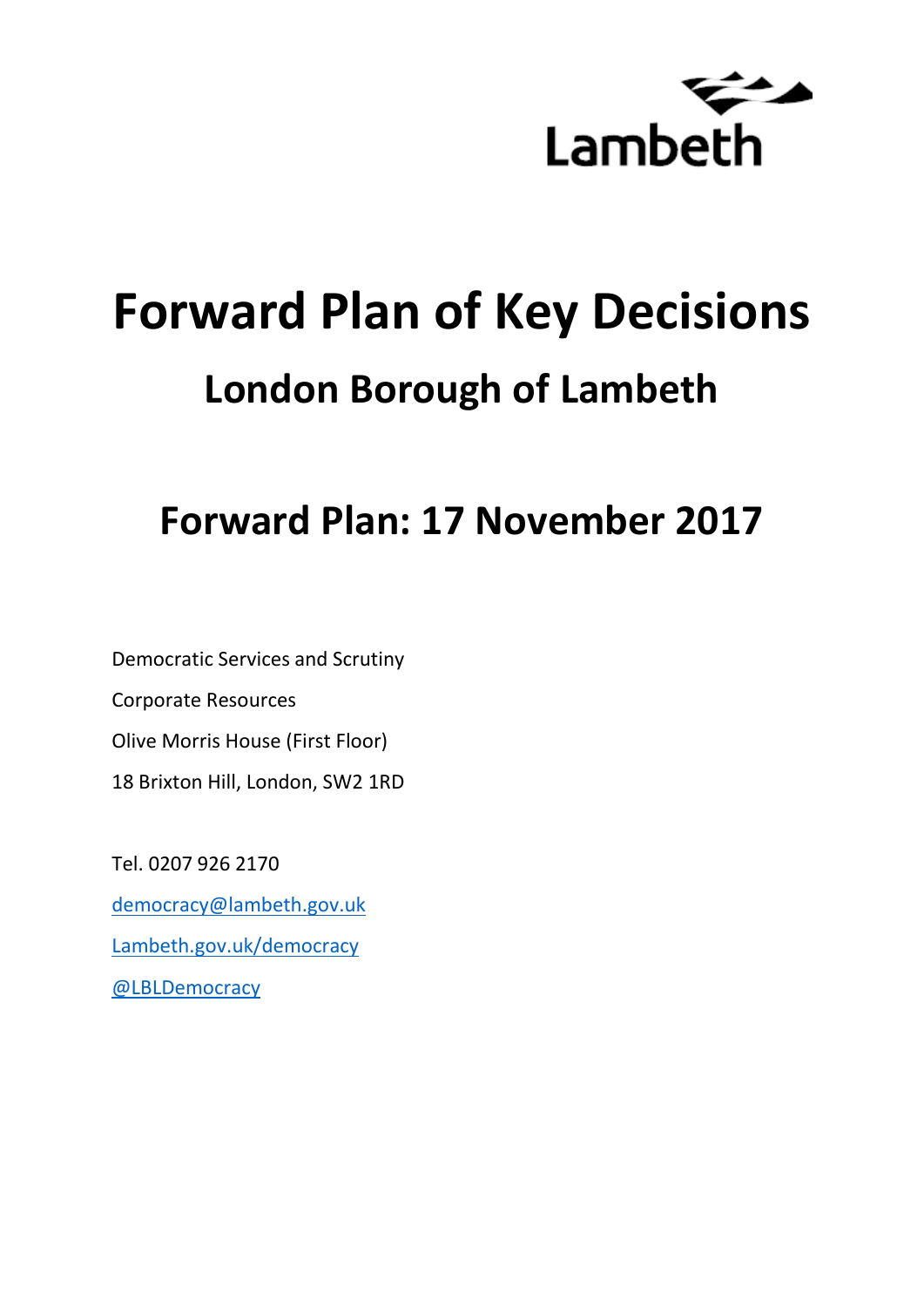#### **Notice of forthcoming Key Decisions**

Local authorities are required by law to give 28 days' notice of any key decisions to be made. The Forward Plan sets out information about the key decisions that Cabinet, individual Cabinet Members, Health and Wellbeing Board and the Better Places Joint Committee intend to make in forthcoming months. It ensures public notice of all key decisions is provided at least 28 days' in advance of the decision date.

The Forward Plan contains information about each forthcoming key decision and is published to the Council website every week, usually on a Friday.

#### **What is a Key Decision?**

The Lambeth Council Constitution defines a key decision as an executive decision that:

- 1) Requires an amendment to the Community Plan Outcomes Framework or requires a recommendation to Full Council to amend the Budget and Policy Framework.
- 2) Results in the local authority incurring expenditure, raising income or the making of savings in excess of £500,000.
- 3) Has a significant impact on:
	- a) communities living or working in an area comprising two or more wards in Lambeth;
	- b) the wellbeing of the community or the quality of service provided to a significant number of people living or working in an area; or,
	- c) Communities of interest.

The majority of key decisions are taken by the Cabinet or individual Cabinet Members (the Executive). Each Key Decision will be communicated via a comprehensive report which must be published at least five clear days before the decision is taken. Published reports can be accessed through [Decisions Online.](http://moderngov.lambeth.gov.uk/mgDelegatedDecisions.aspx?bcr=1&DM=0&DS=2&K=0&DR=&V=0) Cabinet reports will also be available in [Cabinet agenda](https://moderngov.lambeth.gov.uk/ieListMeetings.aspx?CommitteeId=225)  [packs,](https://moderngov.lambeth.gov.uk/ieListMeetings.aspx?CommitteeId=225) which are published five clear days before the meeting.

The Executive cannot consider key decisions that have not been included on the Forward Plan. However, the Council Constitution sets out procedures that can be used if a decision that has not been advertised on the Forward Plan must be taken immediately. Urgency procedures can only be used in exceptional circumstances. For further information on Access to Information procedure rules please see Part 3, Section 2 of the [Council](http://moderngov.lambeth.gov.uk/ieListMeetings.aspx?CId=738&info=1&MD=Constitution)  [Constitution](http://moderngov.lambeth.gov.uk/ieListMeetings.aspx?CId=738&info=1&MD=Constitution) or contact Democratic Services.

# **What information is included on the Forward Plan?**

The Forward Plan gives information about:

- key decisions that are likely to be considered in forthcoming months
- the earliest date a key decision can be taken
- who will make a decision
- what consultation will be undertaken
- whether the forthcoming report is likely to include exempt or confidential information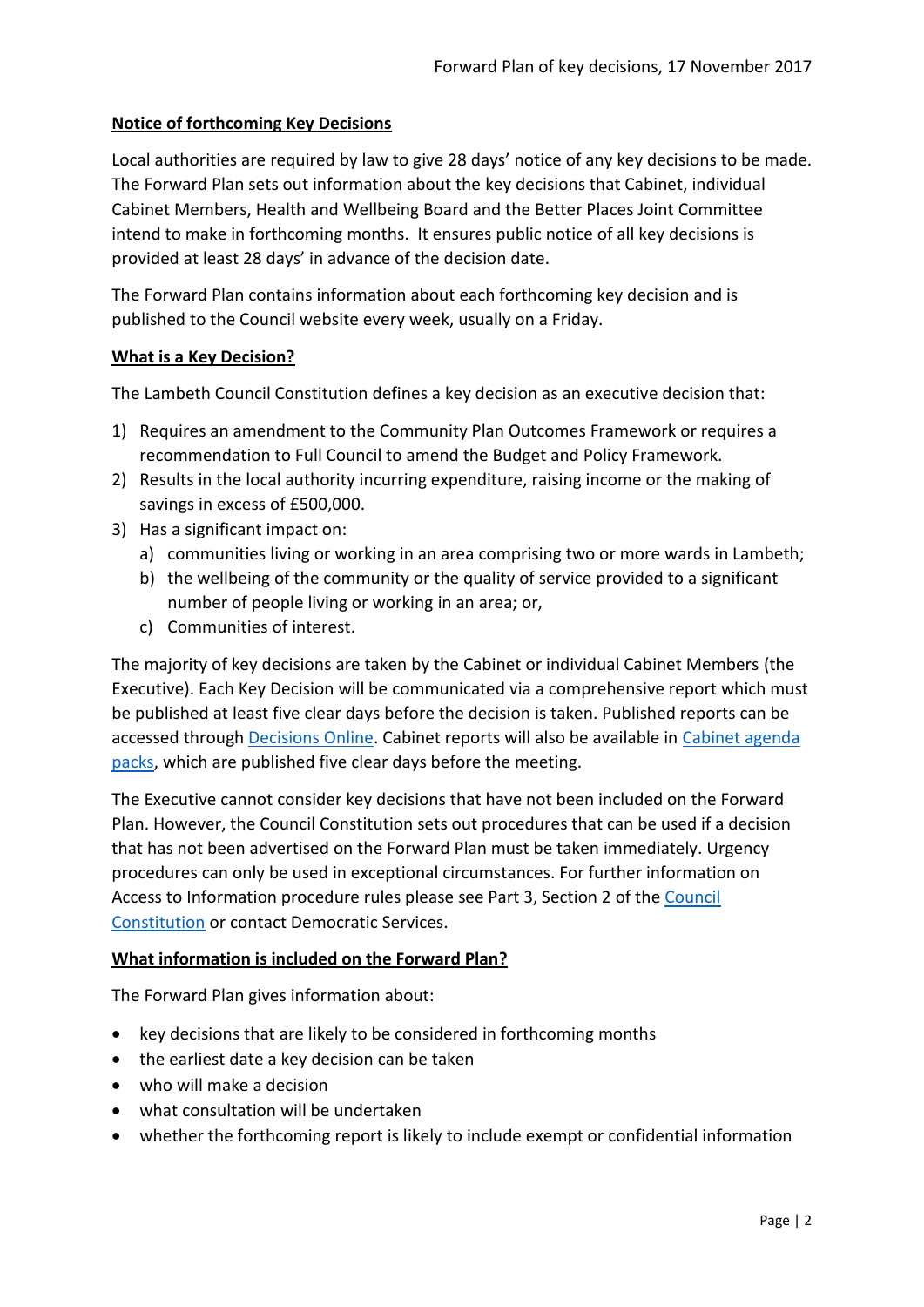- A list of background documents to be submitted to the decision maker for consideration in relation to the forthcoming decision
- who you can contact for further information

#### **Public representations and further information**

Each Forward Plan entry gives the name of the relevant officer to contact about that particular decision. Where possible, a contact name, e-mail address and telephone number are provided.

Members of the public can make representations about forthcoming decisions by:

- Contacting the Lead Officer responsible for the report
- Contacting the decision maker or relevant Cabinet Member (details can be found on the [council website\)](http://moderngov.lambeth.gov.uk/mgMemberIndex.aspx?bcr=1)
- Contacting Democratic Services

Any document listed in the Forward Plan can be requested via the Lead Officer or by contacting Democratic Services. The reader is encouraged to access any such documents electronically, however copies or extracts may be made available at the following address on request: Olive Morris House, 18 Brixton Hill, SW2 1RD.

When making representations, members of the public may submit to the decision maker any further documents relevant to the decision.

All decision dates given in the Forward Plan are subject to change. Therefore please ensure that you *always consult the latest version of the Forward Plan* for the most up to date information. Any further queries can be directed to Democratic Services.

#### **Notice of decisions likely to contain confidential or exempt information**

Local authorities are required to specify 28 days in advance of a Cabinet meeting all the reports that are likely to contain confidential or exempt information. Should this be the case, a private 'Part 2' report will be produced to accompany the main report, but will not be published. The public and press may also be asked to leave the Cabinet meeting for part of the proceedings. Any person is able to make representations if he or she believes the decision should instead be made in the open part of the meeting.

If you wish to make any such representation please contact Democratic Services. All representations will be documented in the relevant agenda a minimum of five clear days before the Cabinet meeting takes place. This will also include any response to the representations and a statement of the reasons why the meeting is be held in private.

For further information about exempt or confidential information please see the Access to Information Procedure Notes in Part 3, Section 2 of the [Council Constitution](http://www.lambeth.gov.uk/sites/default/files/ec-Council-Constitution-2014-15-approved-with-changes-November-2014.pdf) or contact Democratic Services.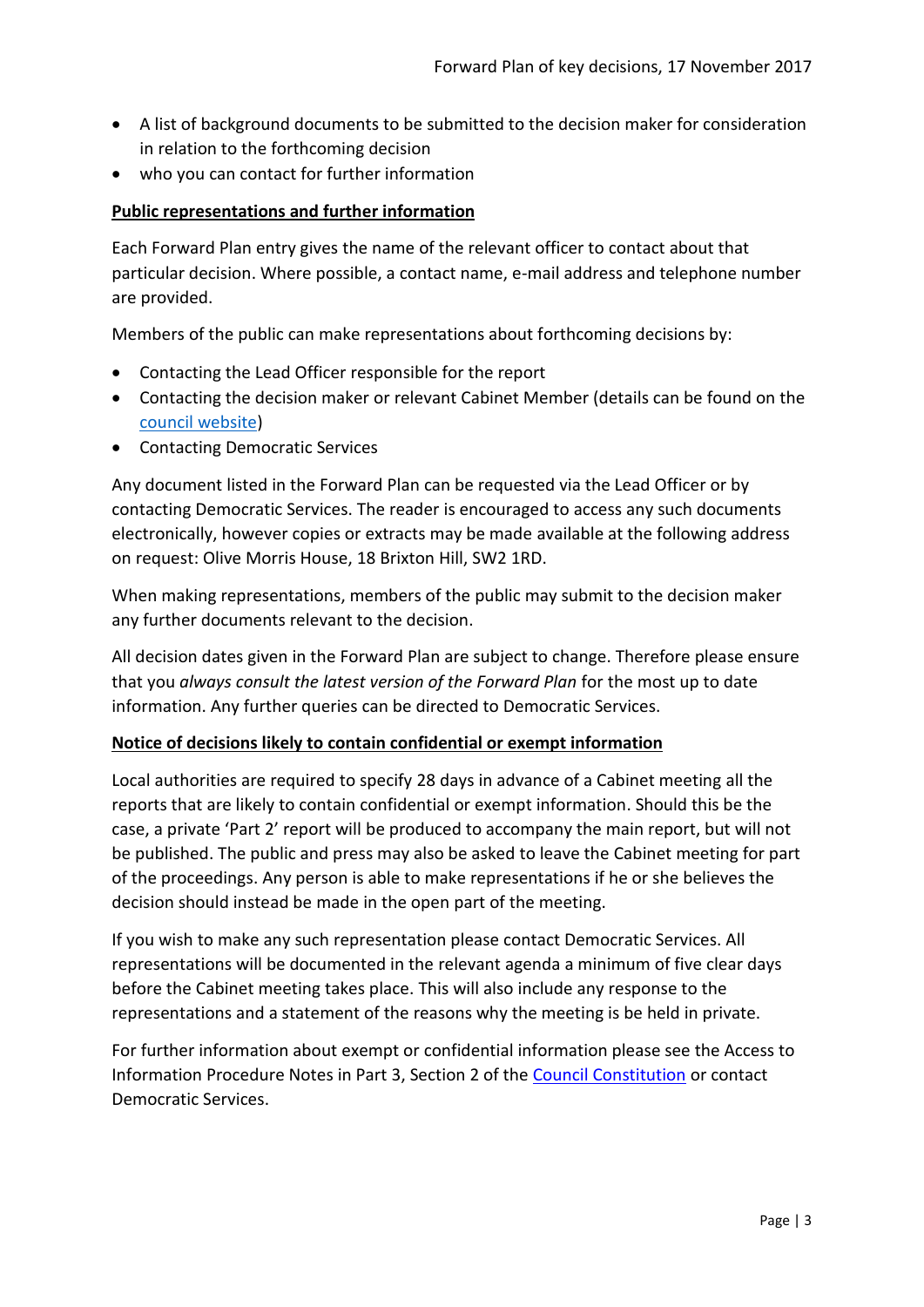| <b>Contents</b>                                                                                             |    |
|-------------------------------------------------------------------------------------------------------------|----|
| December Financial Planning Report - 2017/18 to 2019/20                                                     | 8  |
| Children and Young People's Plan                                                                            | 9  |
| <b>School Place Planning and Capital Programmes</b>                                                         | 10 |
| Herne Hill Forum application for neighbourhood area and forum designation                                   | 11 |
| Adoption of Homes for Lambeth Assured Lifetime Tenancies                                                    | 12 |
| Adoption of Homes for Lambeth Leases and Shared Ownership Leases                                            | 13 |
| Adoption of Homes for Lambeth Business Plan                                                                 | 14 |
| Budget Report 2018/19                                                                                       | 15 |
| South Lambeth Estate - Compulsory Purchase Order                                                            | 16 |
| Knights Walk Estate - Compulsory Purchase Order                                                             | 17 |
| Westbury Estate - Compulsory Purchase Order                                                                 | 18 |
| Former Lambeth Council Children's Homes: Redress Scheme                                                     | 19 |
| July Finance Planning Report 2018 to 2021                                                                   | 20 |
| LBL Corporate Property Estate: 2016/17 Essential Building Condition & Lifecycle<br><b>Maintenance Works</b> | 21 |
| Neighbourhood Services Fees and Charges                                                                     | 22 |
| Legal Services Framework                                                                                    | 23 |
| Insurance London Consortium - Insurance Contracts                                                           | 24 |
| Leasehold Building Insurance Contract                                                                       | 25 |
| Server, Storage and Associated Services Contract                                                            | 26 |
| Extension of insurance legal services framework to deal with litigated compensation<br>claims and redress   | 27 |
| Disposal of Land at Lollard Street - Former Ethelred Youth Centre Site                                      | 28 |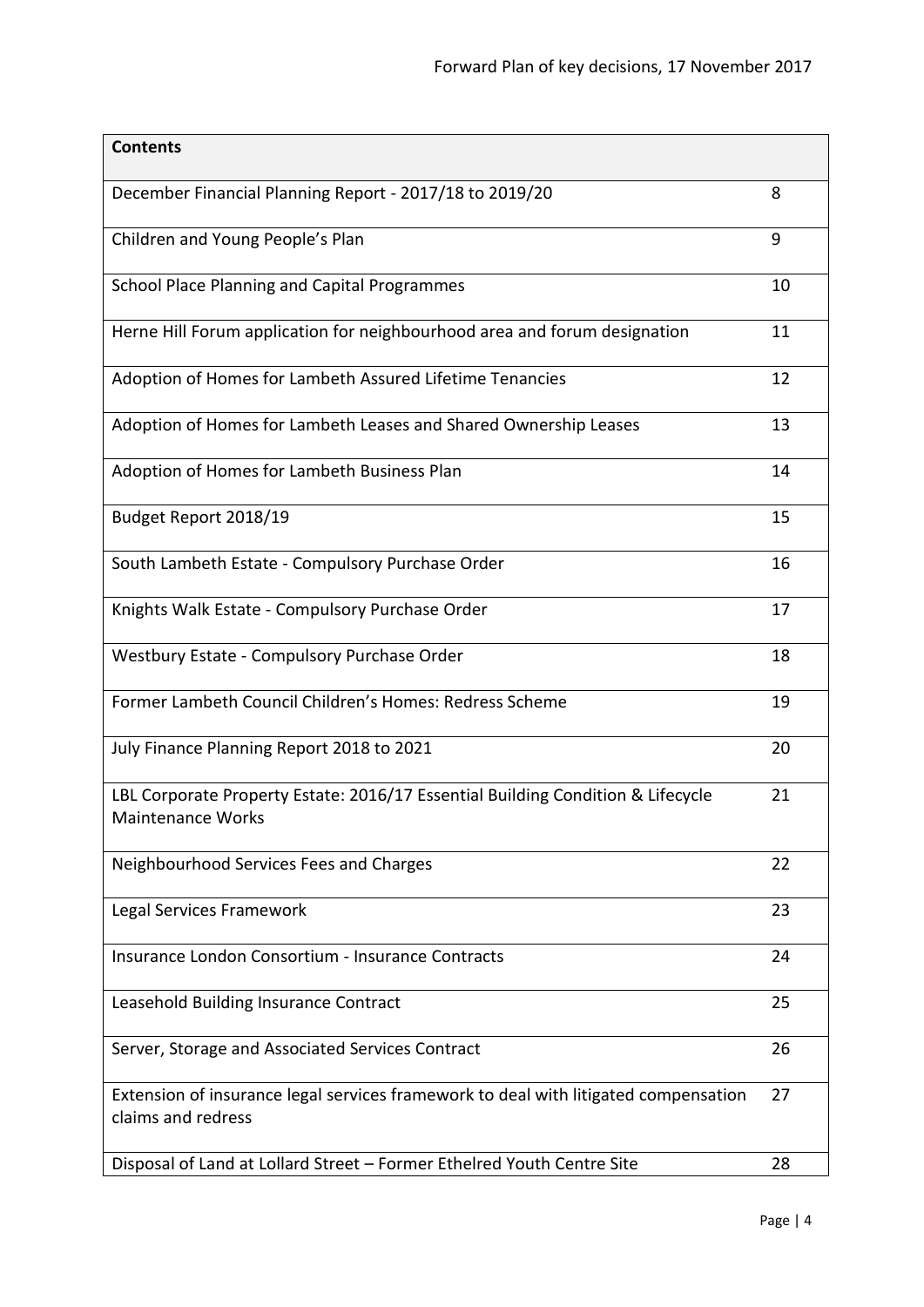| Development Options Appraisal - Fenwick Estate                                                            | 29 |
|-----------------------------------------------------------------------------------------------------------|----|
| One Oracle Contract Extension                                                                             | 30 |
| Delivery of Budget                                                                                        | 31 |
| The Nine Elms Vauxhall Development Business Case                                                          | 32 |
| Loughborough Children's Centre, LEAP Programme Leasehold disposal                                         | 33 |
| Liz Atkinson Children's Centre, LEAP Programme Leasehold disposal                                         | 34 |
| Jubilee Children's Centre, LEAP Programme Leasehold disposal                                              | 35 |
| Proposal regarding the site at the former Clapham Old Library                                             | 36 |
| <b>Upper Norwood Joint Library</b>                                                                        | 37 |
| Temporary Accommodation - Modular Construction on Council Owned Hostel Sites                              | 38 |
| Estate Regeneration - Early Buy Back Funding                                                              | 39 |
| Estate Regeneration Programme - Voids Strategy                                                            | 40 |
| Prioritising homeowners for early acquisition in estate regeneration schemes                              | 41 |
| Lollard Street: Approval to dispose of up to 19 homes for sale and project cost<br>review                 | 42 |
| Your New Town Hall Lettings Policy                                                                        | 43 |
| Procurement of Independent Advisers for the Estate Regeneration Programme                                 | 44 |
| Freehold Disposal of 202 Paulet Road, London SE5 9JF                                                      | 45 |
| Development Managment Team for Central Hill                                                               | 46 |
| Contract extensions and variations for care and support services within Extra Care<br>Housing             | 47 |
| Appointment of Main Contractor for New Resource Centre for Adults with<br>Disabilities at Coburg Crescent | 48 |
| Care and Support at Bankhouse - a Newly Developed Extra Care Scheme                                       | 49 |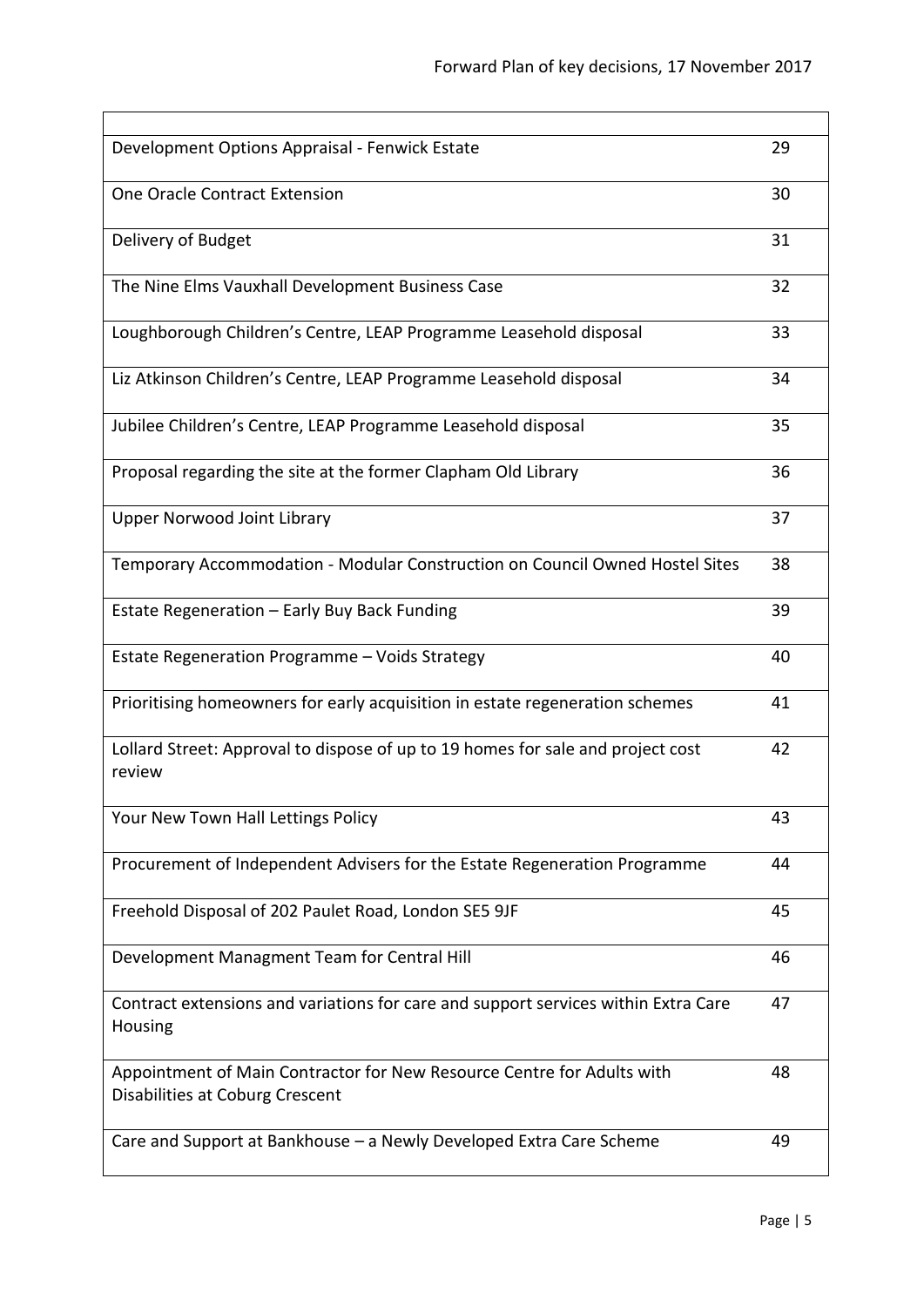| Tenancy Support Service - Single Homeless Project                                                                                                       | 50 |
|---------------------------------------------------------------------------------------------------------------------------------------------------------|----|
| Phase 1 of the Lambeth Early Action Partnership (LEAP) Capital Works Programme.                                                                         | 51 |
| <b>Commercial Waste Options</b>                                                                                                                         | 52 |
| Appointment of a contractor to deliver cycle parking in Lambeth                                                                                         | 53 |
| Asbestos Surveys and Removals                                                                                                                           | 54 |
| Floating car clubs                                                                                                                                      | 55 |
| Hubert Grove Footbridge Refurbishment/Repair Works 2017-19                                                                                              | 56 |
| Commencement of formal consultation on the proposed transfer of Lambeth HRA<br>properties in the London Boroughs of Bromley, Croydon, Merton and Sutton | 57 |
| Quietway 7 - (Elephant & Castle to Crystal Palace)                                                                                                      | 58 |
| Regenter Myatts Field North Settlement Agreement                                                                                                        | 59 |
| London Living Wage and the Environmental Services Contract                                                                                              | 60 |
| Highways Improvement Programme (HIP) 2017-18                                                                                                            | 61 |
| <b>Consultancy Services for Lambeth</b>                                                                                                                 | 62 |
| Mental Health Accommodation and Community Support contract.                                                                                             | 63 |
| Extension to pilot level 3 specialist weight management service for children                                                                            | 64 |
| <b>Gateway Mental Health Support Service</b>                                                                                                            | 65 |
| Extension and Variation of s75 partnership agreement with NHS Lambeth CCG                                                                               | 66 |
| Contract Award Guy's and St Thomas's NHS Trust-Stop Smoking Service                                                                                     | 67 |
| Contract Extension for Guy's and St Thomas's NHS Trust-LEIPS                                                                                            | 68 |
| Service to prevent and reduce offending                                                                                                                 | 69 |
| Welfare, Employment and Skills - S106 Budget Commitment 2017-20                                                                                         | 70 |
| Recommended CIL Allocation for the Stockwell, Vassall, Larkhall Co-operative Local<br>Investment Plan (CLIP)                                            | 71 |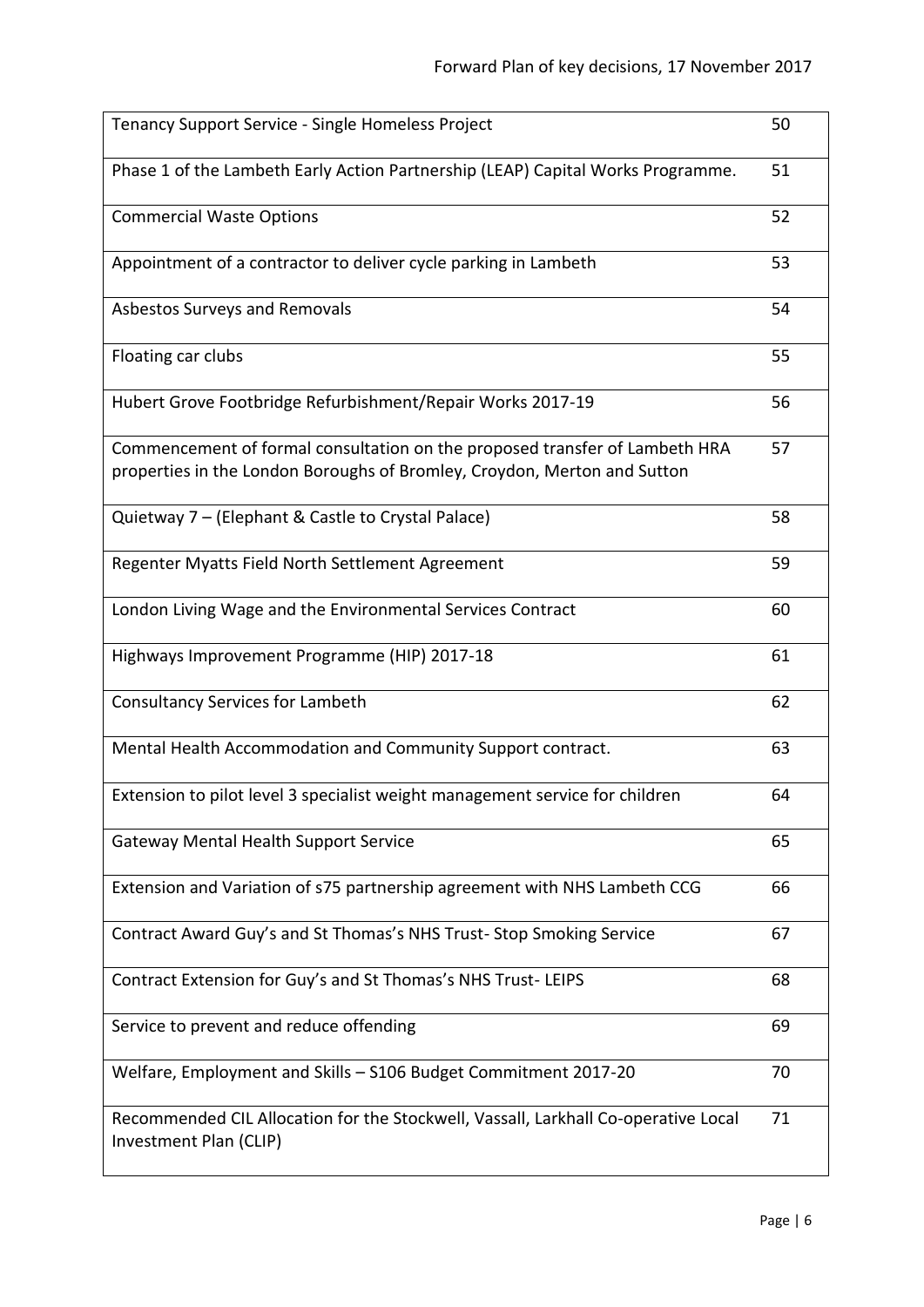| Transforming Waterloo - The Waterloo City Hub                                                                      | 72 |
|--------------------------------------------------------------------------------------------------------------------|----|
| Amendment to Lambeth's Regulation 123 List                                                                         | 73 |
| Redevelopment of 114 - 118 Lower Marsh                                                                             | 74 |
| InStreatham Business Improvement District (BID) Renewal Ballot Proposal                                            | 75 |
| Conversion of Brixton Recreation Centre storage space to work space                                                | 76 |
| Oval and Prince's Co-operative Local Investment Plan                                                               | 77 |
| Gipsy Hill, Knight's Hill and Thurlow Park Co-operative Local Investment Plan                                      | 78 |
| Oval and Kennington Development Area (OAKDA) Masterplan                                                            | 79 |
| <b>Future Use of International House</b>                                                                           | 80 |
| <b>Contract for Mortuary Provision</b>                                                                             | 81 |
| Advertising / Sponsorship Trial                                                                                    | 82 |
| Contract Award - Carnegie Building                                                                                 | 83 |
| Establishing an integrated gateway for homeless 16-21 year-olds                                                    | 84 |
| Supported housing for young people aged 16-21                                                                      | 85 |
| Schools Broadband 1st Sept 2017 - 31st August 2020                                                                 | 86 |
| Construction of a SEND resource base at Archbishop Sumner Primary School                                           | 87 |
| Woodmansterne Secondary Enabling Works and Minor Modifications to the Primary<br>School.                           | 88 |
| Telferscot SEN Resource Base works                                                                                 | 89 |
| Expansion of Sudbourne Primary School from 1.5 form entry (FE) to 3 FE on the<br>existing and Mandrell Road sites. | 90 |
| Contract Extension of Children's Independent Fostering Agencies (IFA) and<br>Residential care services             | 91 |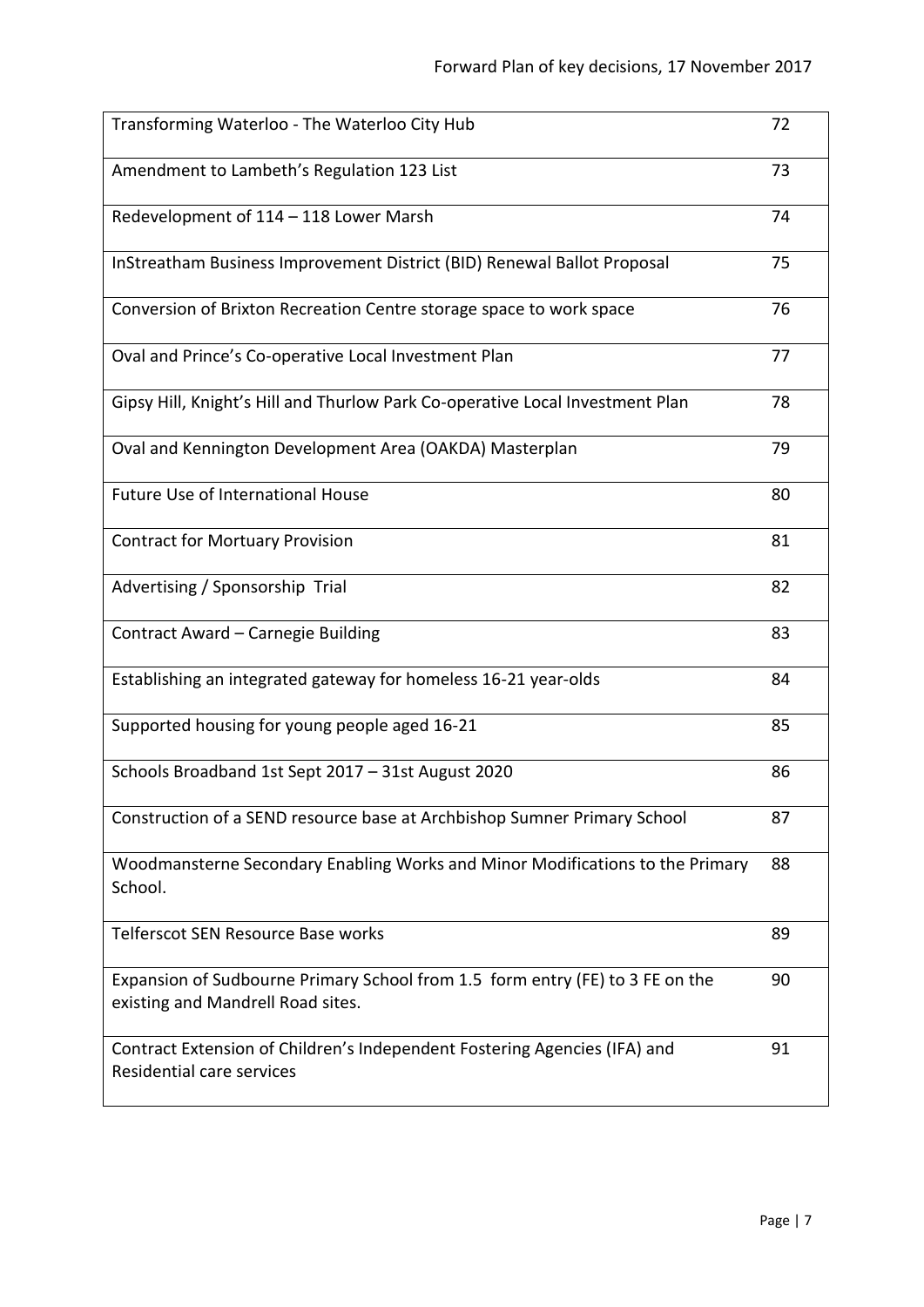# <span id="page-7-0"></span>Decision: **December Financial Planning Report - 2017/18 to 2019/20**

The December Financial Planning Report will provide an update on the economic outlook, risk areas and revenue budget implementations plans for 2018/19 and the Capital investment Programme and Asset Disposals Strategy.

| Exempt or confidential information:                                                                                                                                                         | Consultation details: |  |
|---------------------------------------------------------------------------------------------------------------------------------------------------------------------------------------------|-----------------------|--|
| Decision to be taken by:                                                                                                                                                                    | Decision date:        |  |
| <b>Cabinet</b>                                                                                                                                                                              | 11 Dec 2017           |  |
| <b>Background documents:</b>                                                                                                                                                                |                       |  |
| For further information about this key decision, please contact:<br>Christina Thompson, Director of Finance<br>CThompson3@lambeth.gov.uk<br>Phoenix House - 8th Floor<br>Tel: 020 7926 2634 |                       |  |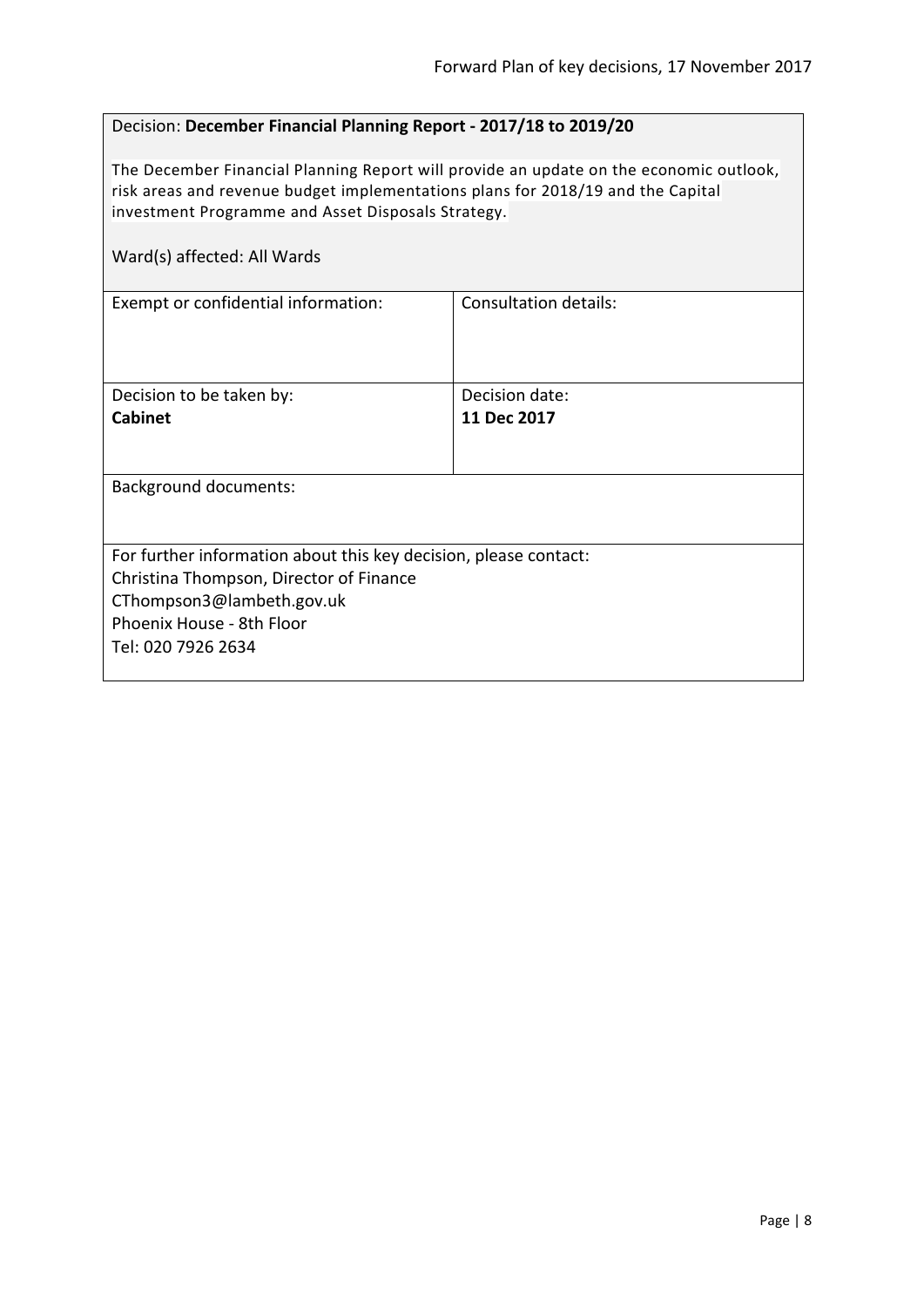<span id="page-8-0"></span>

| Decision: Children and Young People's Plan                                                                                                                                                                  |                                                                          |  |
|-------------------------------------------------------------------------------------------------------------------------------------------------------------------------------------------------------------|--------------------------------------------------------------------------|--|
|                                                                                                                                                                                                             | Cabinet to endorse the Lambeth Children and Young People's Plan 2017-22. |  |
| Ward(s) affected: All Wards                                                                                                                                                                                 |                                                                          |  |
| Exempt or confidential information:                                                                                                                                                                         | Consultation details:                                                    |  |
|                                                                                                                                                                                                             |                                                                          |  |
| Decision to be taken by:<br>Cabinet                                                                                                                                                                         | Decision date:<br>11 Dec 2017                                            |  |
|                                                                                                                                                                                                             |                                                                          |  |
| <b>Background documents:</b><br>Children and Young People's Plan                                                                                                                                            |                                                                          |  |
| For further information about this key decision, please contact:<br>Amy Buxton-Jennings, Director of Commissioning & Improvement - Strategy &<br>Commissioning, Children<br>ABuxton-Jennings@lambeth.gov.uk |                                                                          |  |
|                                                                                                                                                                                                             |                                                                          |  |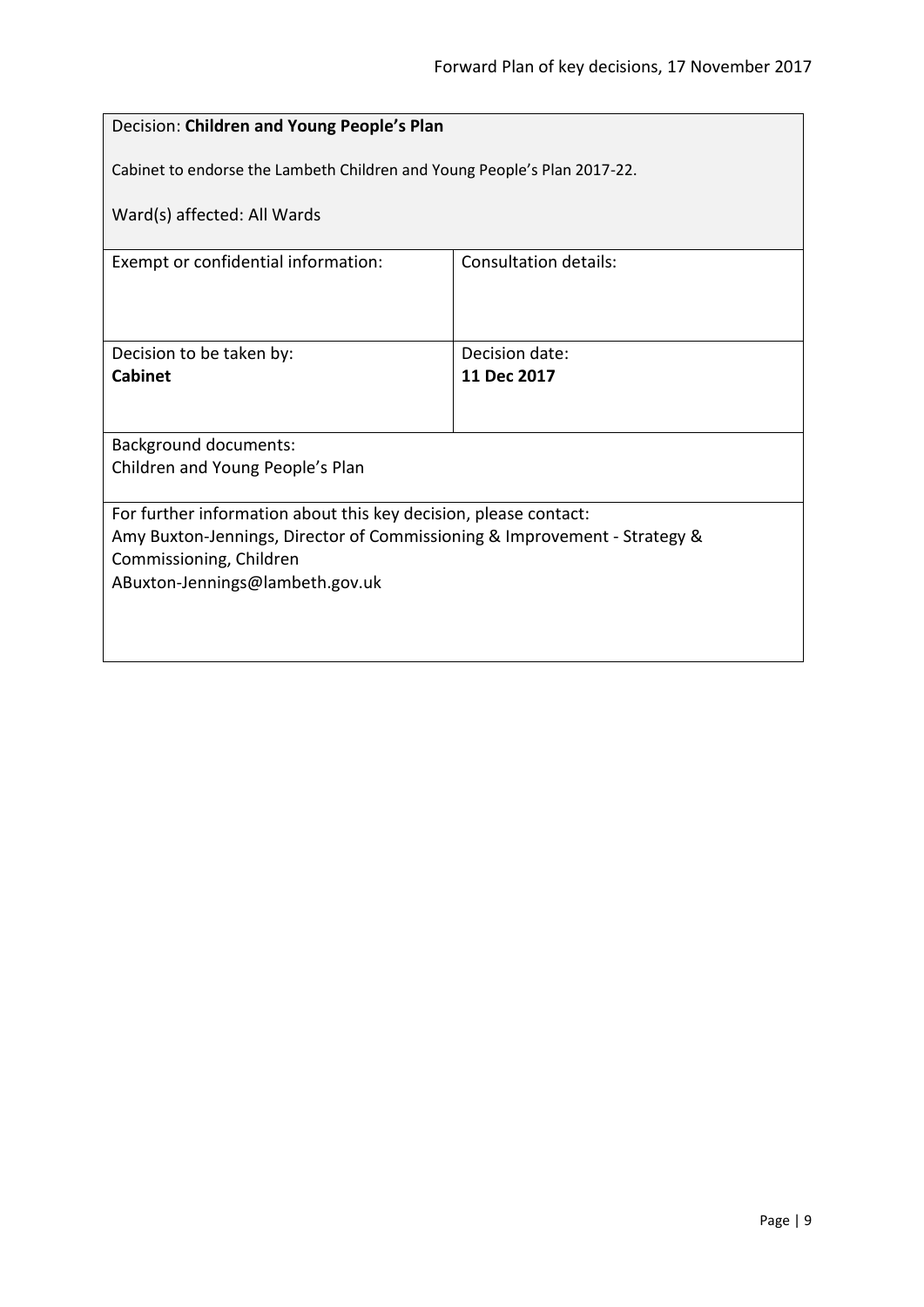# Decision: **School Place Planning and Capital Programmes**

To approve officers' projections of anticipated future demand for primary and secondary school places and plans for capital delivery programmes associated with meeting that demand.

<span id="page-9-0"></span>Consultation details:

| Ward(s) affected: All Wards         |
|-------------------------------------|
| Exempt or confidential information: |

| Decision to be taken by:                                                                    | Decision date: |  |
|---------------------------------------------------------------------------------------------|----------------|--|
| <b>Cabinet</b>                                                                              | 11 Dec 2017    |  |
|                                                                                             |                |  |
| <b>Background documents:</b>                                                                |                |  |
|                                                                                             |                |  |
| For further information about this key decision, please contact:                            |                |  |
| Maggie Harriott, Education Strategy Manager                                                 |                |  |
| MHarriott@lambeth.gov.uk                                                                    |                |  |
| 10th Floor, International House, Canterbury Crescent, London, SW9 7QE<br>Tel: 020 7926 2108 |                |  |
|                                                                                             |                |  |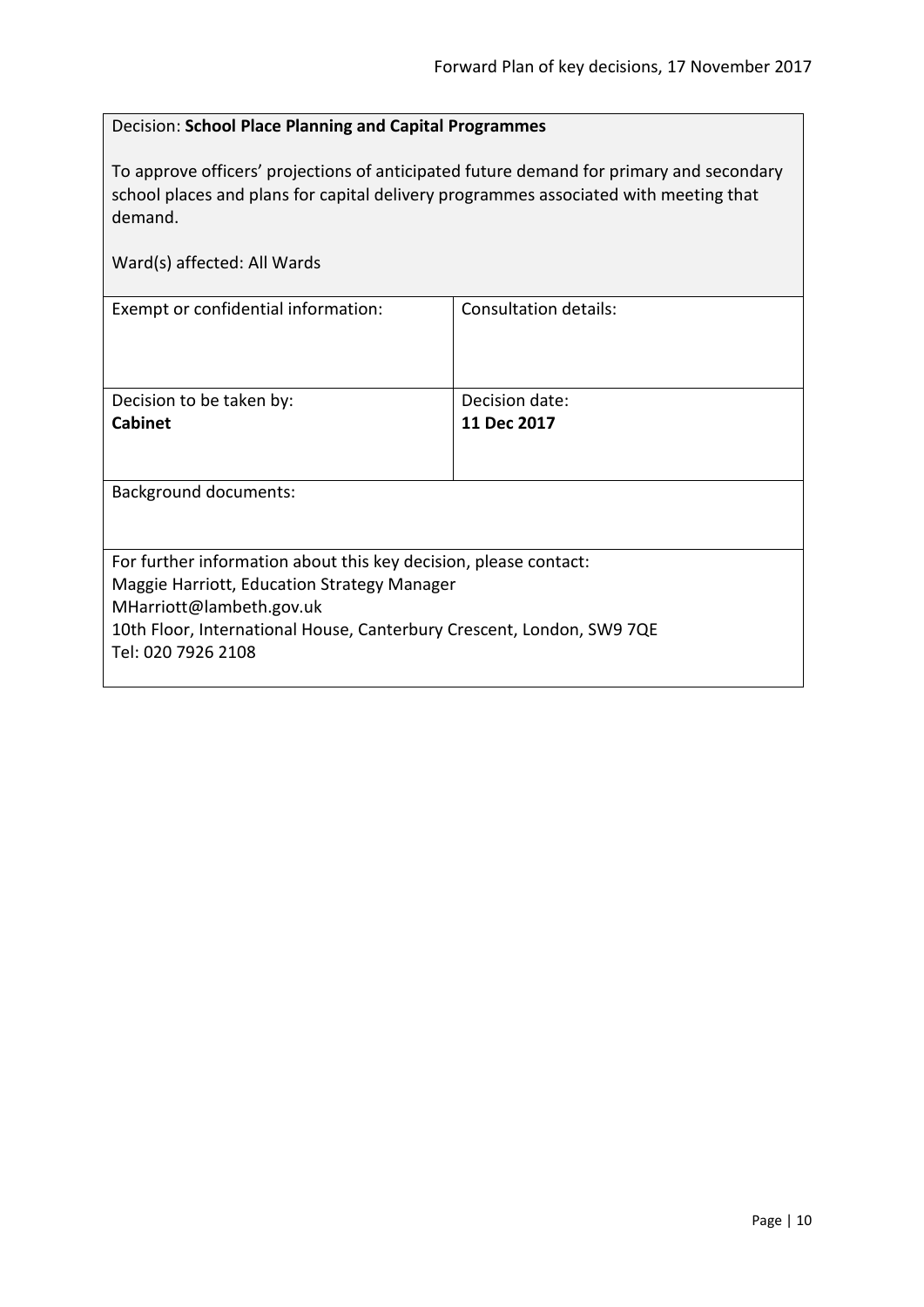# <span id="page-10-0"></span>Decision: **Herne Hill Forum application for neighbourhood area and forum designation**

Cabinet will be asked to consider designating the Herne Hill Forum as a neighbourhood planning forum and designating the proposed neighbourhood planning area, taking account of the outcome of public consultation on the Herne Hill Forum application.

Ward(s) affected: Coldharbour; Herne Hill; Thurlow Park

| Exempt or confidential information:                               | Consultation details: |  |
|-------------------------------------------------------------------|-----------------------|--|
| Decision to be taken by:                                          | Decision date:        |  |
| <b>Cabinet</b>                                                    | 11 Dec 2017           |  |
|                                                                   |                       |  |
|                                                                   |                       |  |
| <b>Background documents:</b>                                      |                       |  |
|                                                                   |                       |  |
| For further information about this key decision, please contact:  |                       |  |
| Catherine Carpenter, Delivery Lead - Planning Strategy and Policy |                       |  |
| ccarpenter@lambeth.gov.uk                                         |                       |  |
| 1st Floor, Phoenix House, 10 Wandsworth Road                      |                       |  |
|                                                                   |                       |  |
| Tel: 020 7926 1251                                                |                       |  |
|                                                                   |                       |  |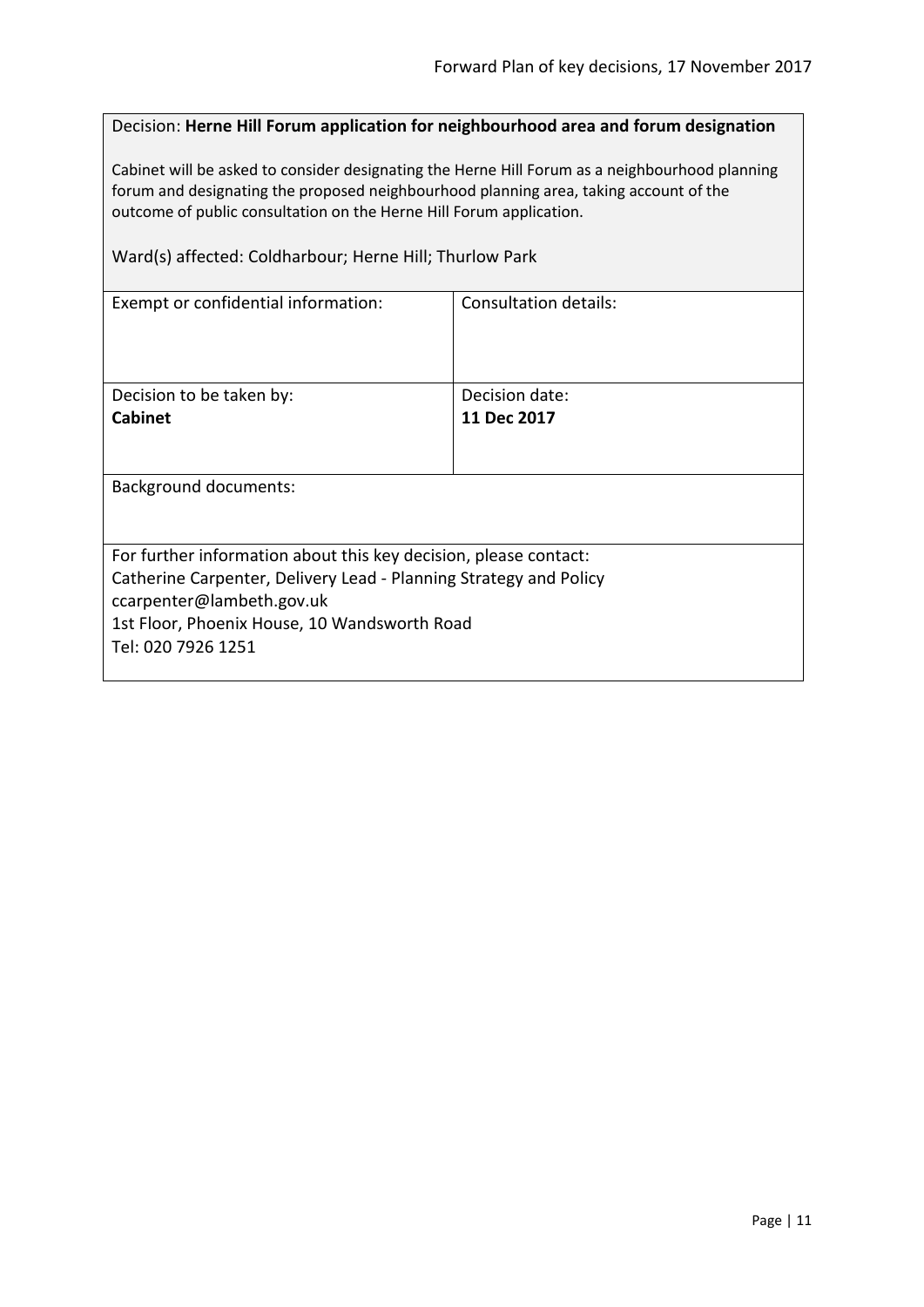<span id="page-11-0"></span>

| Decision: Adoption of Homes for Lambeth Assured Lifetime Tenancies                                                                              |                               |
|-------------------------------------------------------------------------------------------------------------------------------------------------|-------------------------------|
| This report presents the proposed future Assured Lifetime Tenancies, which Homes for<br>Lambeth will be required to adopt.                      |                               |
| Ward(s) affected: All Wards; Prince's                                                                                                           |                               |
| Exempt or confidential information:                                                                                                             | Consultation details:         |
| Decision to be taken by:<br>Cabinet                                                                                                             | Decision date:<br>22 Jan 2018 |
|                                                                                                                                                 |                               |
| <b>Background documents:</b>                                                                                                                    |                               |
| Adoption of Homes for Lambeth Assured Lifetime Tenancies                                                                                        |                               |
| For further information about this key decision, please contact:<br>Julian Hart, Housing Regeneration Programme Manager<br>jhart@lambeth.gov.uk |                               |
| Tel: 07799 775362                                                                                                                               |                               |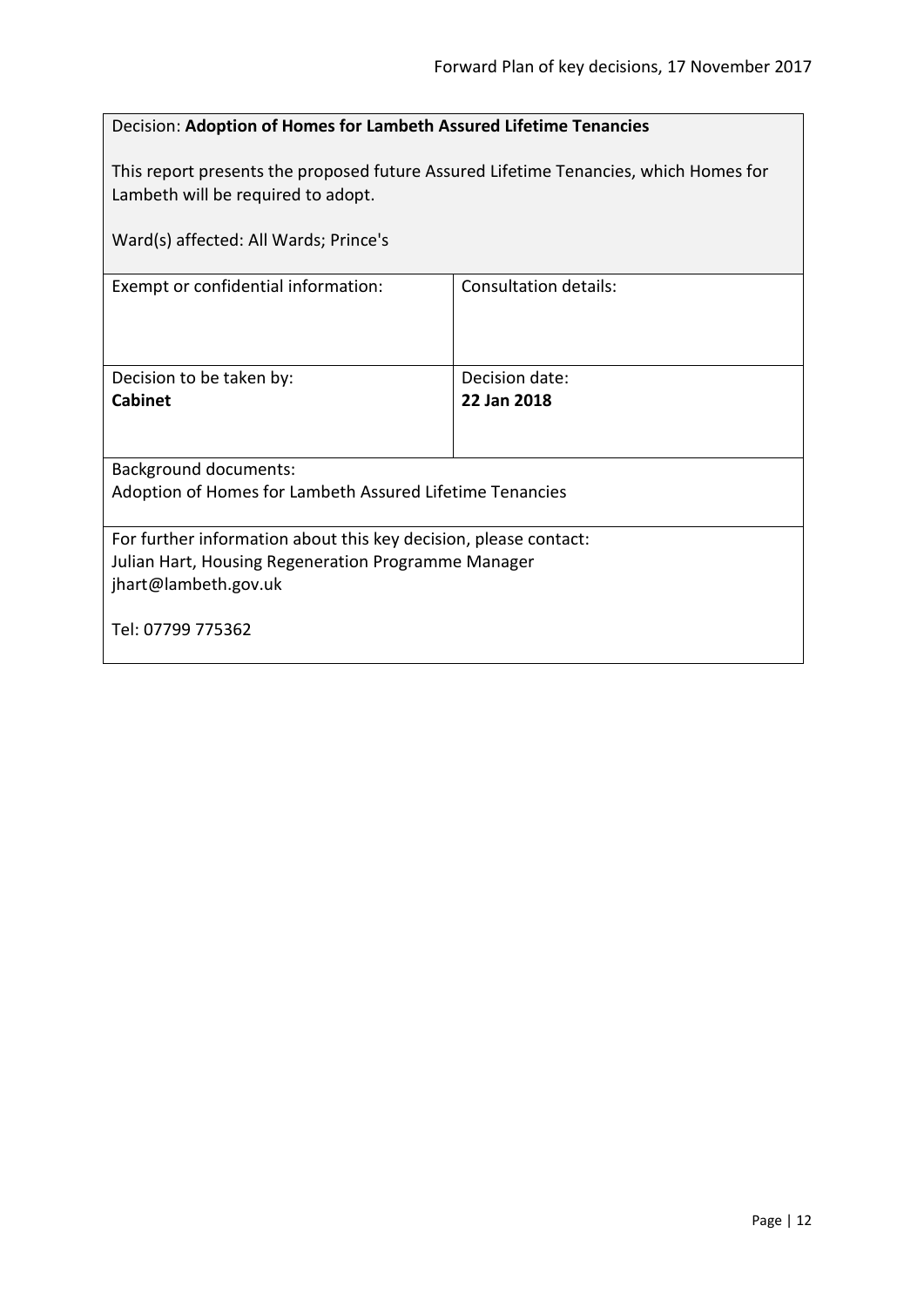<span id="page-12-0"></span>

| Decision: Adoption of Homes for Lambeth Leases and Shared Ownership Leases                                                                      |                               |
|-------------------------------------------------------------------------------------------------------------------------------------------------|-------------------------------|
| This report presents the proposed future Leases and Shared Ownership Leases, which<br>Homes for Lambeth will be required to adopt.              |                               |
| Ward(s) affected: All Wards; Tulse Hill                                                                                                         |                               |
| Exempt or confidential information:                                                                                                             | Consultation details:         |
| Decision to be taken by:<br><b>Cabinet</b>                                                                                                      | Decision date:<br>22 Jan 2018 |
| <b>Background documents:</b>                                                                                                                    |                               |
| Adoption of Homes for Lambeth Leases and Shared Ownership Leases                                                                                |                               |
| For further information about this key decision, please contact:<br>Julian Hart, Housing Regeneration Programme Manager<br>jhart@lambeth.gov.uk |                               |
| Tel: 07799 775362                                                                                                                               |                               |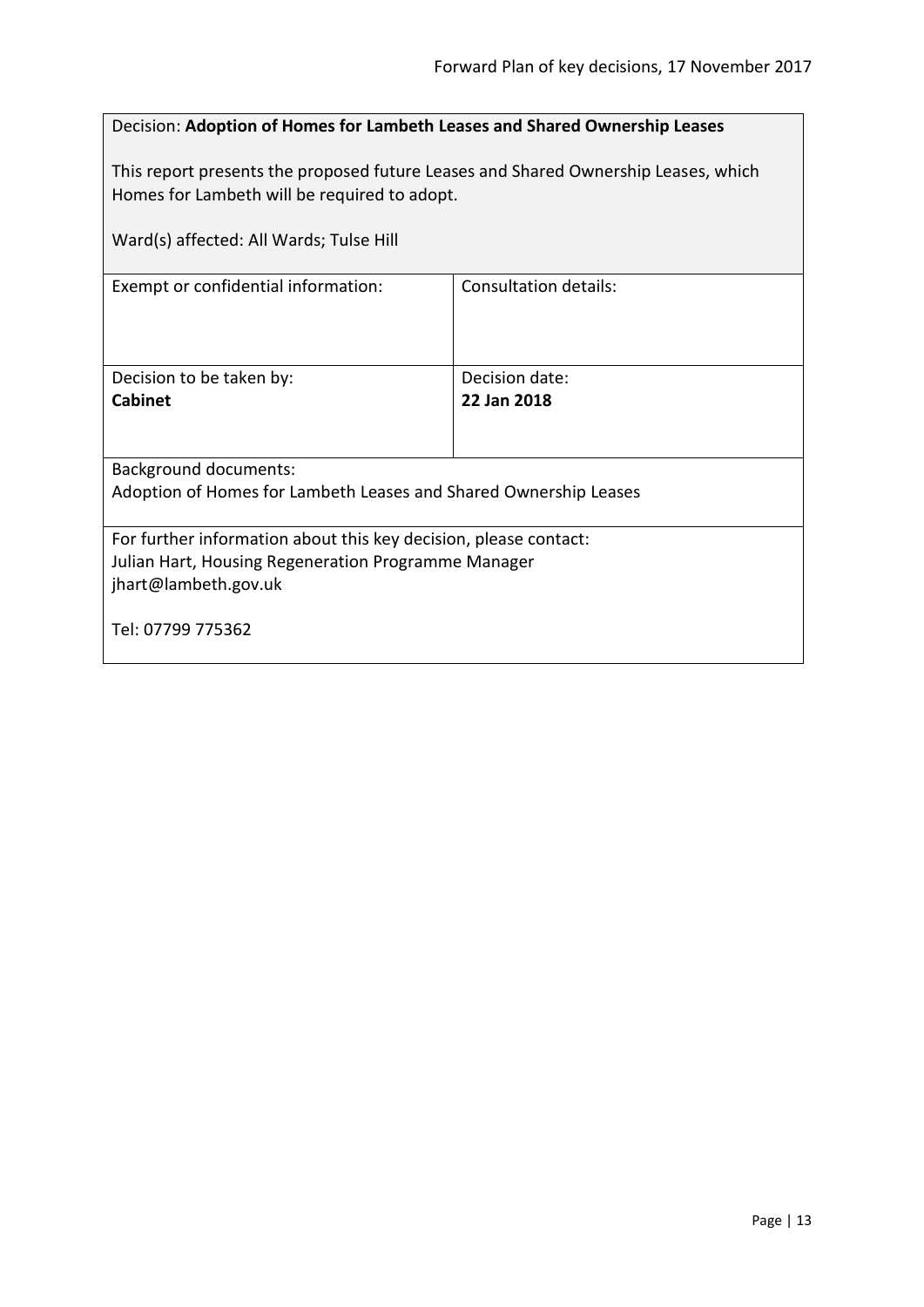<span id="page-13-0"></span>

| Decision: Adoption of Homes for Lambeth Business Plan                                                                                                                                                |                               |  |
|------------------------------------------------------------------------------------------------------------------------------------------------------------------------------------------------------|-------------------------------|--|
| This report will present for adoption the Homes for Lambeth Business Plan for the next 12 to 18<br>months.                                                                                           |                               |  |
| Ward(s) affected: All Wards                                                                                                                                                                          |                               |  |
| Exempt or confidential information:<br>Part exempt<br>Information relating to the financial or<br>business affairs of any particular person<br>(including the authority holding that<br>information) | <b>Consultation details:</b>  |  |
| Decision to be taken by:<br><b>Cabinet</b>                                                                                                                                                           | Decision date:<br>22 Jan 2018 |  |
| <b>Background documents:</b><br>Adoption of Homes for Lambeth Business Plan                                                                                                                          |                               |  |
| For further information about this key decision, please contact:<br>Julian Hart, Housing Regeneration Programme Manager<br>jhart@lambeth.gov.uk<br>Tel: 07799 775362                                 |                               |  |
|                                                                                                                                                                                                      |                               |  |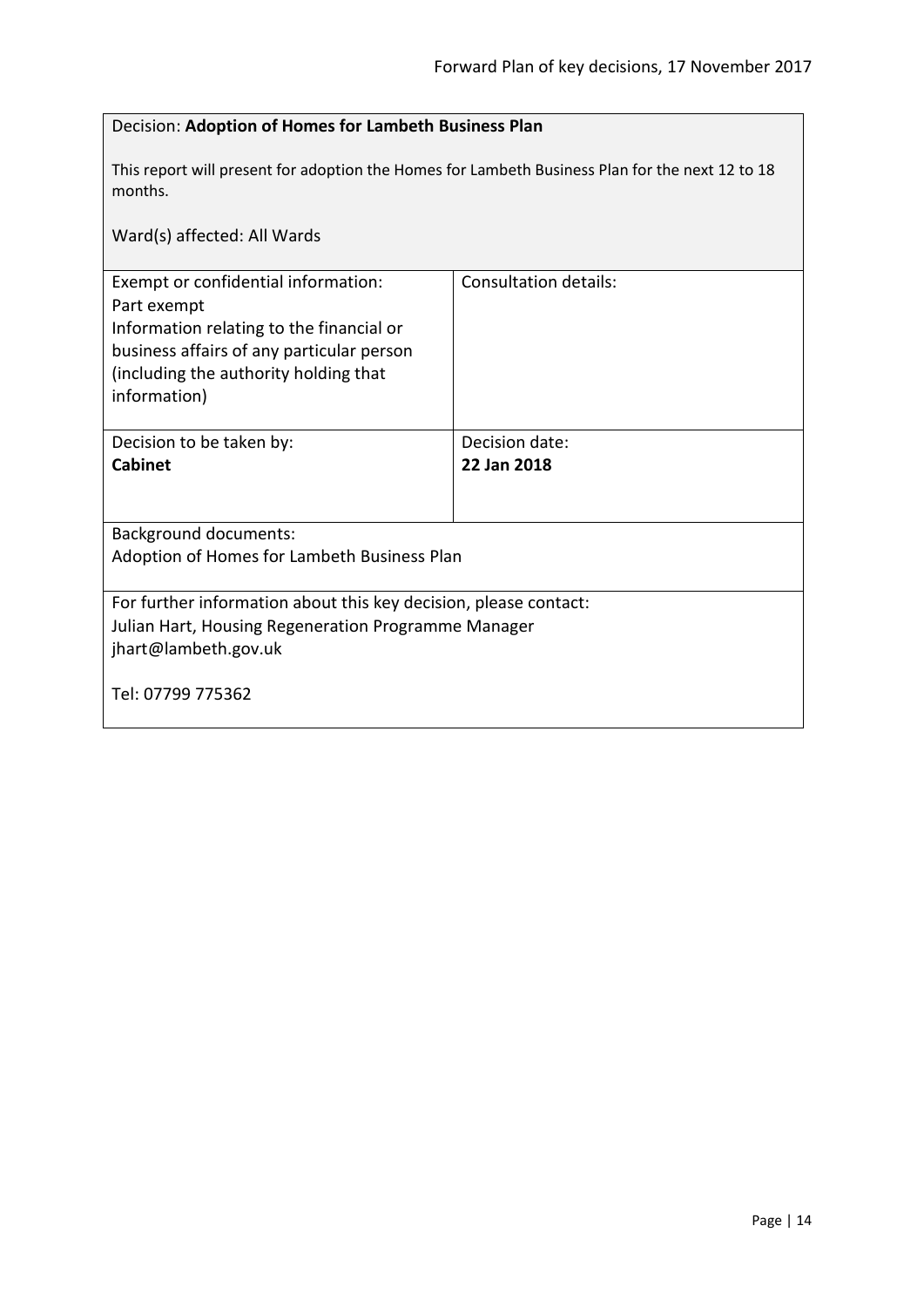#### <span id="page-14-0"></span>Decision: **Budget Report 2018/19**

The report sets the budget of the council for 2018/19 and outlines the Medium Term Financial Strategy to 2020/21. This will also capture the Capital Investment Programme for the same period. A number of strategies are also addressed through this report, such as the council's treasury management and financial management strategies.

| Exempt or confidential information:                              | Consultation details: |
|------------------------------------------------------------------|-----------------------|
|                                                                  |                       |
|                                                                  |                       |
|                                                                  |                       |
| Decision to be taken by:                                         | Decision date:        |
| <b>Cabinet</b>                                                   | 5 Feb 2018            |
|                                                                  |                       |
|                                                                  |                       |
| <b>Background documents:</b>                                     |                       |
|                                                                  |                       |
|                                                                  |                       |
| For further information about this key decision, please contact: |                       |
| Christina Thompson, Director of Finance                          |                       |
| CThompson3@lambeth.gov.uk                                        |                       |
| Phoenix House - 8th Floor                                        |                       |
| Tel: 020 7926 2634                                               |                       |
|                                                                  |                       |
|                                                                  |                       |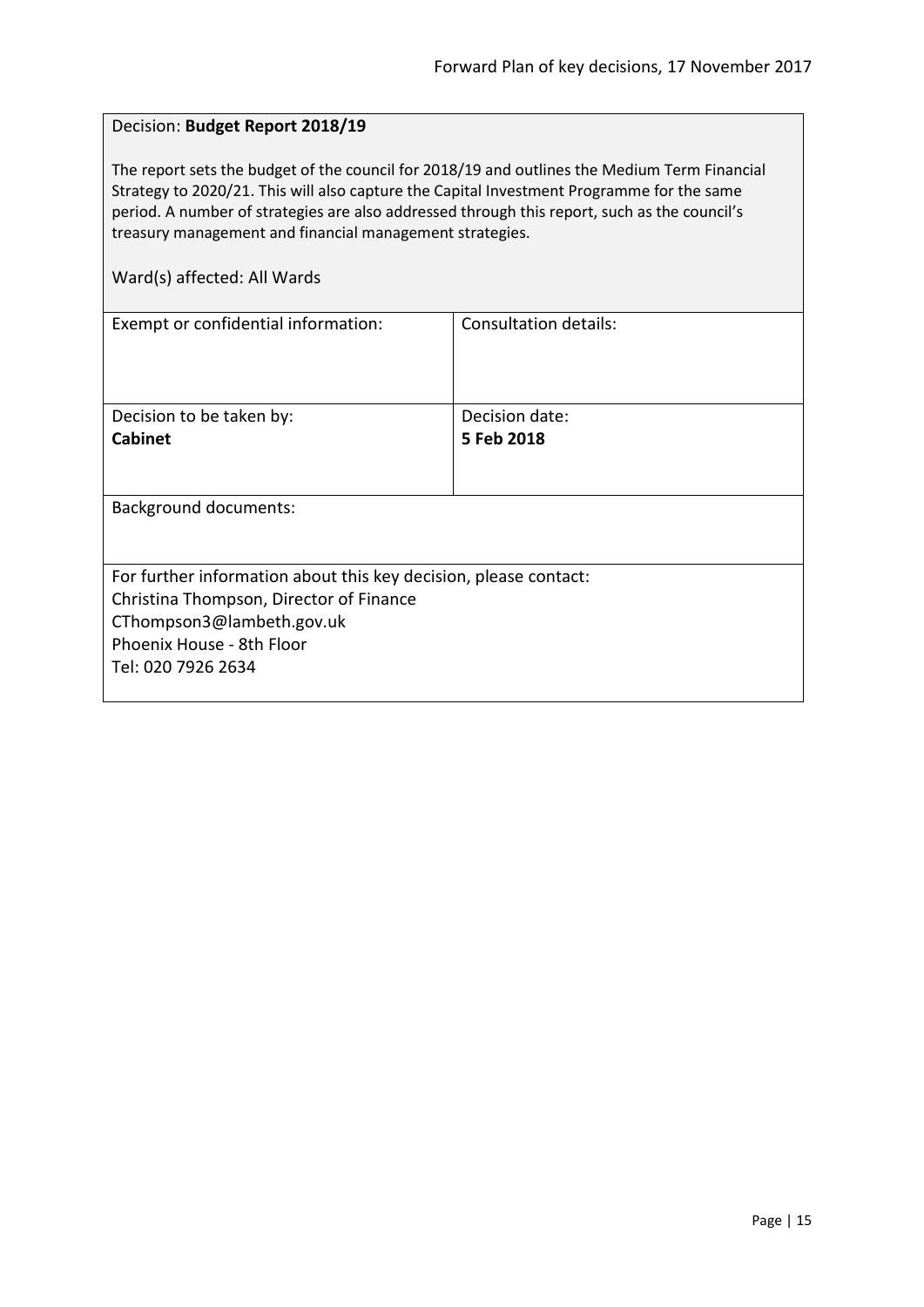# <span id="page-15-0"></span>Decision: **South Lambeth Estate - Compulsory Purchase Order**

This report will recommend that Cabinet authorises that the council will make use of compulsory purchase order powers in order to progress the redevelopment of the South Lambeth estate.

| Ward(s) affected: Stockwell                                                           |                       |  |
|---------------------------------------------------------------------------------------|-----------------------|--|
| Exempt or confidential information:                                                   | Consultation details: |  |
| Decision to be taken by:                                                              | Decision date:        |  |
| <b>Cabinet</b>                                                                        | Not before 4 Sep 2017 |  |
|                                                                                       |                       |  |
| Background documents:                                                                 |                       |  |
| Investing in better neighbourhoods and building the homes we need to house the people |                       |  |
| of Lambeth – South Lambeth - Compulsory Purchase Order                                |                       |  |
| For further information about this key decision, please contact:                      |                       |  |
| Julian Hart, Housing Regeneration Programme Manager                                   |                       |  |
| jhart@lambeth.gov.uk                                                                  |                       |  |
| Tel: 07799 775362                                                                     |                       |  |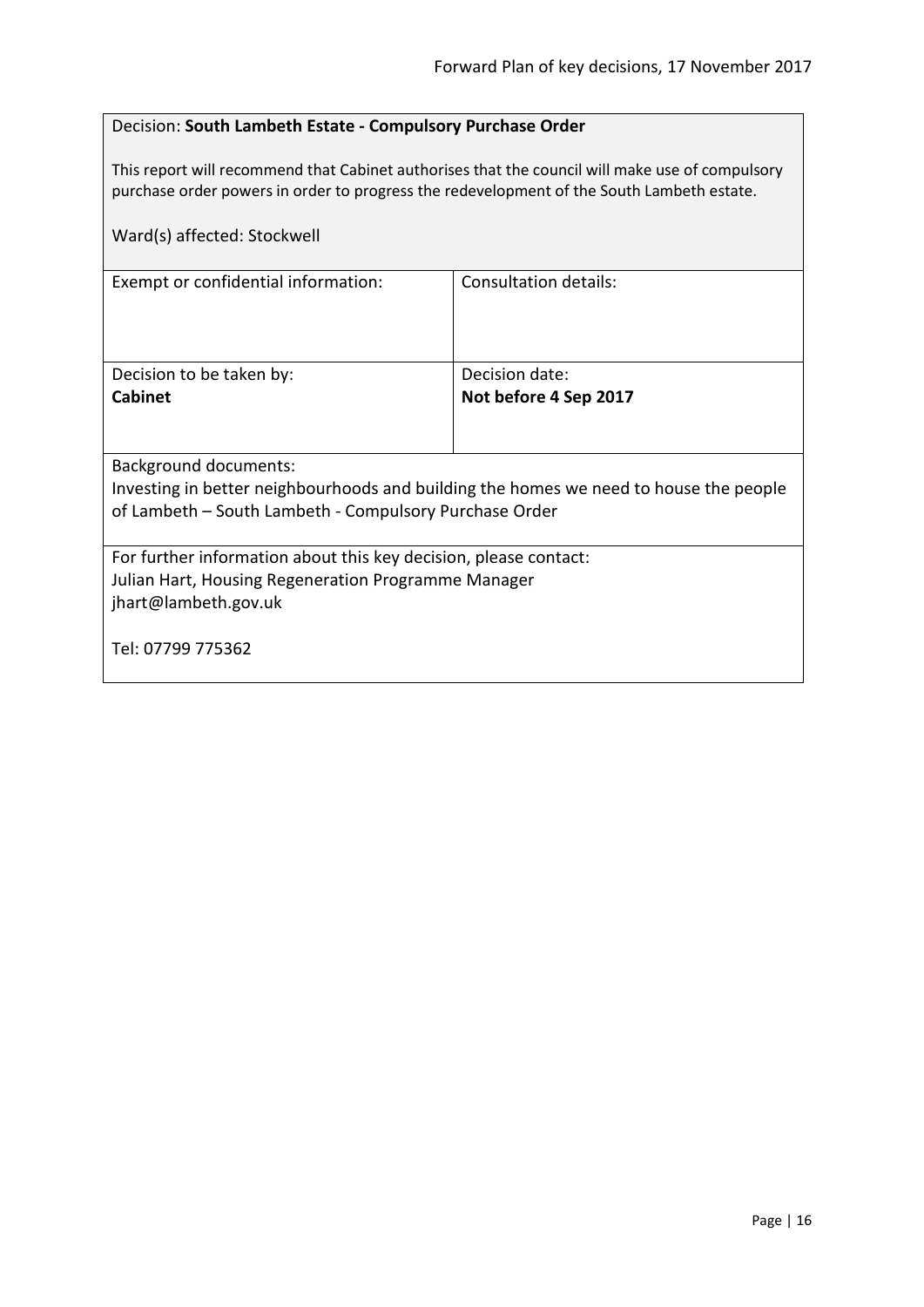# <span id="page-16-0"></span>Decision: **Knights Walk Estate - Compulsory Purchase Order**

This report will recommend that Cabinet authorises that the council will make use of compulsory purchase order powers in order to progress the redevelopment of the Knight's Walk estate.

| Ward(s) affected: Prince's                                                            |                              |  |
|---------------------------------------------------------------------------------------|------------------------------|--|
| Exempt or confidential information:                                                   | <b>Consultation details:</b> |  |
| Decision to be taken by:                                                              | Decision date:               |  |
| <b>Cabinet</b>                                                                        | Not before 4 Sep 2017        |  |
| Background documents:                                                                 |                              |  |
| Investing in better neighbourhoods and building the homes we need to house the people |                              |  |
| of Lambeth - Knights Walk - Compulsory Purchase Order                                 |                              |  |
| For further information about this key decision, please contact:                      |                              |  |
| Julian Hart, Housing Regeneration Programme Manager                                   |                              |  |
| jhart@lambeth.gov.uk                                                                  |                              |  |
|                                                                                       |                              |  |
| Tel: 07799 775362                                                                     |                              |  |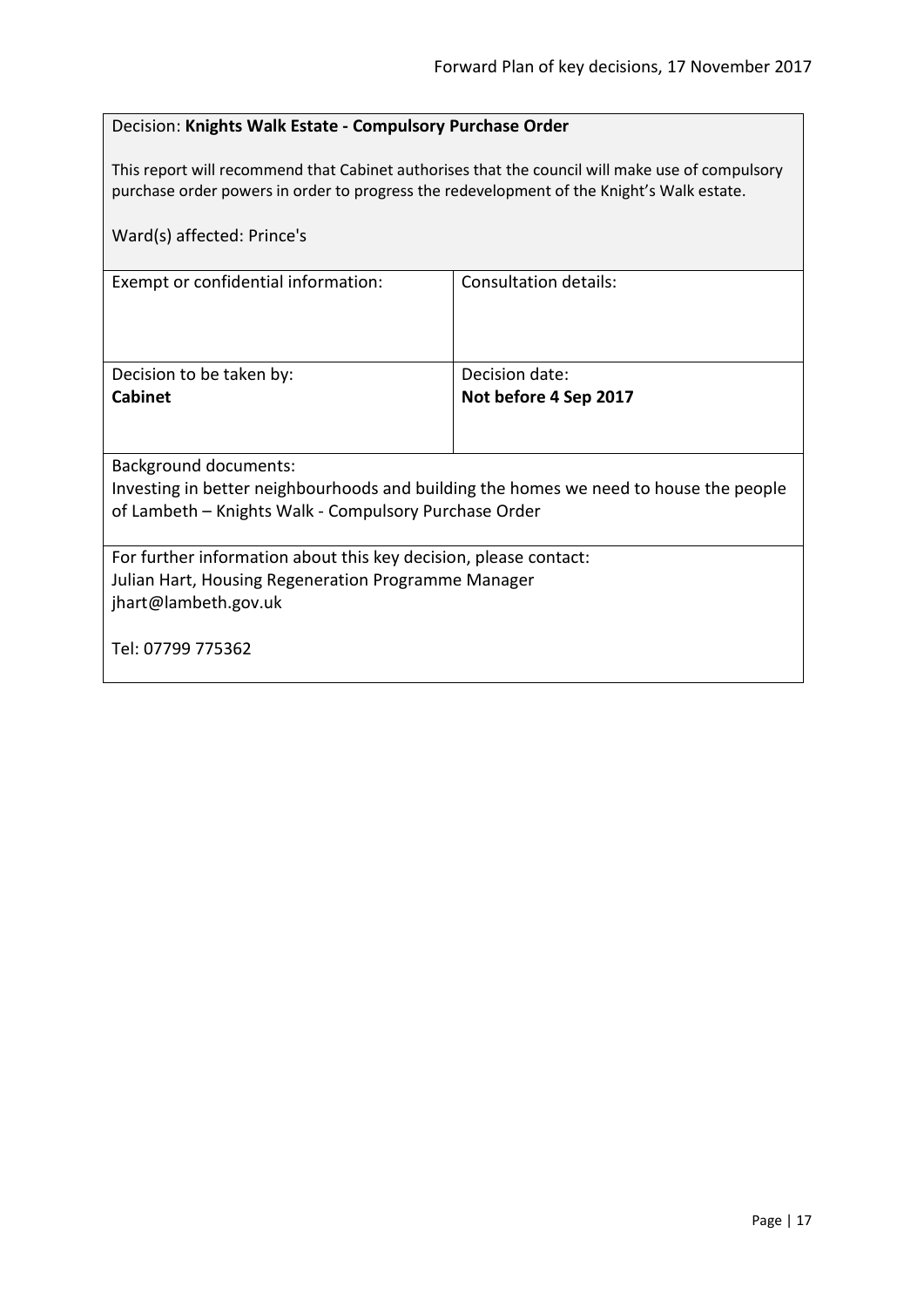# <span id="page-17-0"></span>Decision: **Westbury Estate - Compulsory Purchase Order**

This report will recommend that Cabinet authorises that the council will make use of compulsory purchase order powers in order to progress the redevelopment of the Westbury estate.

| Ward(s) affected: Clapham Town                                                        |                              |  |
|---------------------------------------------------------------------------------------|------------------------------|--|
| Exempt or confidential information:                                                   | <b>Consultation details:</b> |  |
| Decision to be taken by:                                                              | Decision date:               |  |
| <b>Cabinet</b>                                                                        | Not before 4 Sep 2017        |  |
|                                                                                       |                              |  |
| <b>Background documents:</b>                                                          |                              |  |
| Investing in better neighbourhoods and building the homes we need to house the people |                              |  |
| of Lambeth - Westbury - Compulsory Purchase Order                                     |                              |  |
| For further information about this key decision, please contact:                      |                              |  |
| Julian Hart, Housing Regeneration Programme Manager                                   |                              |  |
| jhart@lambeth.gov.uk                                                                  |                              |  |
| Tel: 07799 775362                                                                     |                              |  |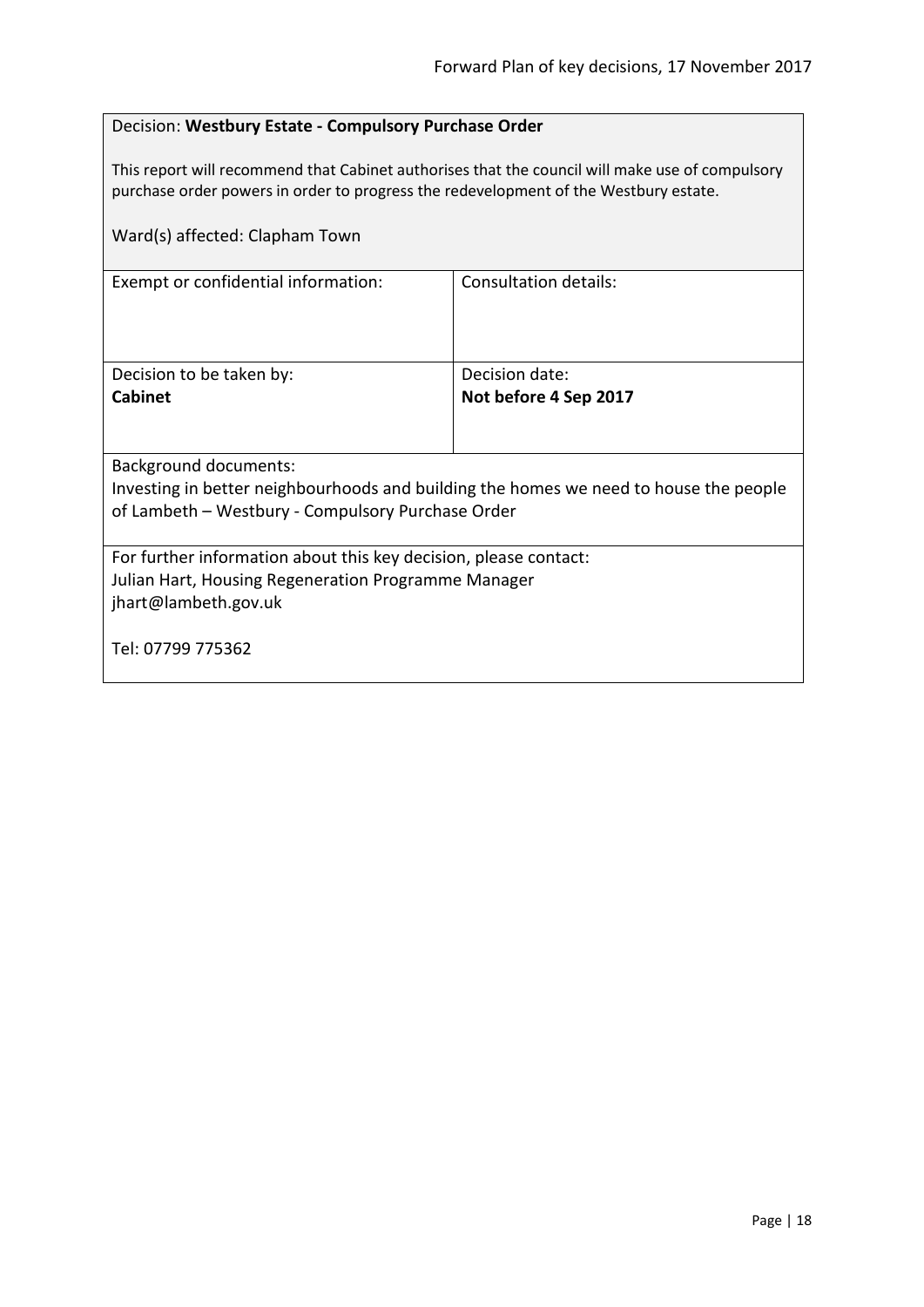#### <span id="page-18-0"></span>Decision: **Former Lambeth Council Children's Homes: Redress Scheme**

Details of proposed Redress Scheme to compensate survivors of historic sexual, physical and psychological abuse in Lambeth Council's former Children's Homes.

| Ward(s) affected: All Wards                                                                                                                                                               |                                          |  |
|-------------------------------------------------------------------------------------------------------------------------------------------------------------------------------------------|------------------------------------------|--|
| Exempt or confidential information:                                                                                                                                                       | Consultation details:                    |  |
| Decision to be taken by:<br><b>Cabinet</b>                                                                                                                                                | Decision date:<br>Not before 11 Sep 2017 |  |
| <b>Background documents:</b><br>Former Lambeth Council Children's Homes: Redress Scheme                                                                                                   |                                          |  |
| For further information about this key decision, please contact:<br>Alison McKane, Director of Legal Services<br>AMcKane@lambeth.gov.uk<br>7th Floor, Phoenix House<br>Tel: 020 7926 2353 |                                          |  |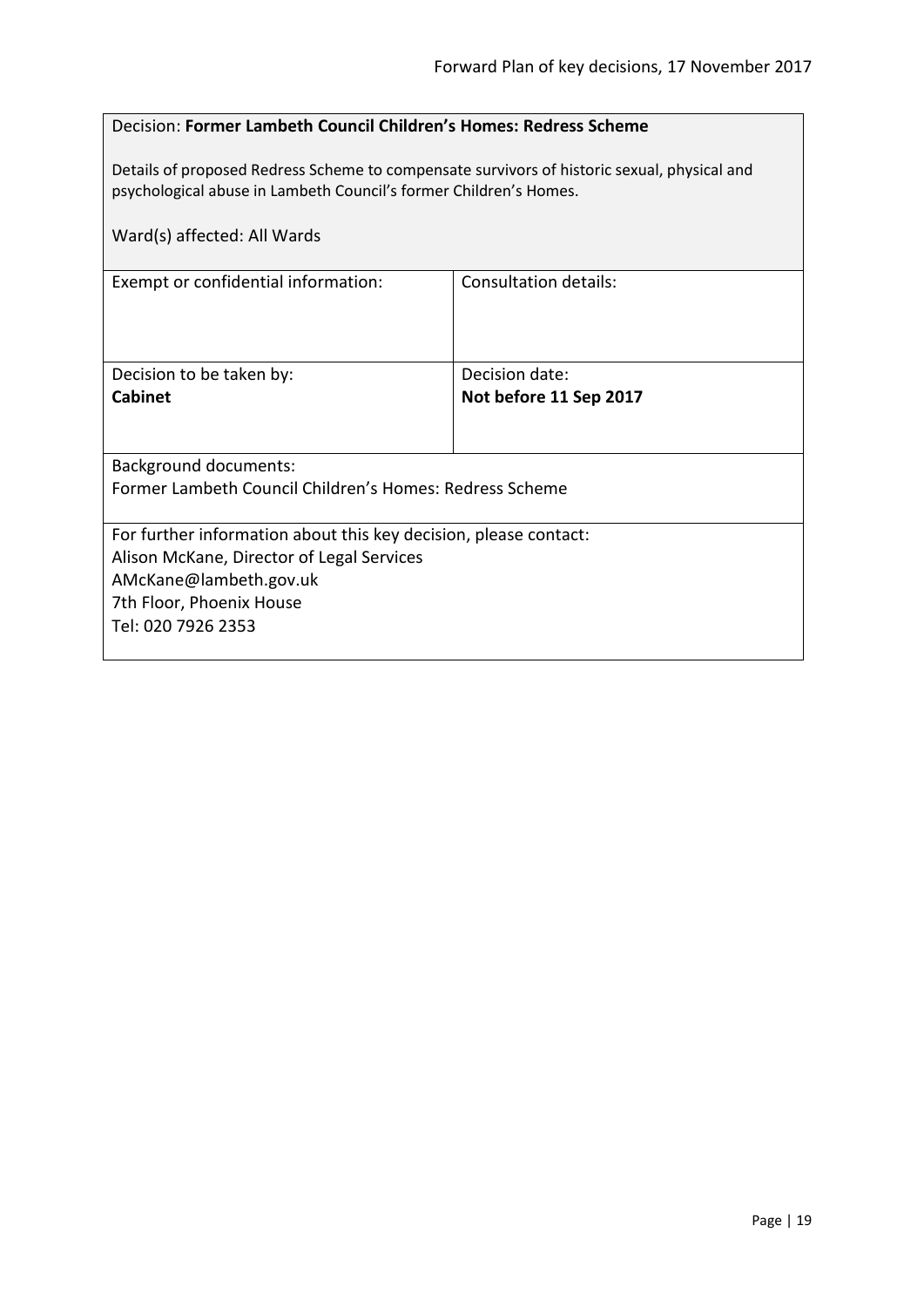# <span id="page-19-0"></span>Decision: **July Finance Planning Report 2018 to 2021**

The July Financial Planning Report will provide an update on the economic outlook, risk areas and revenue budget implementations plans for 2019-20 and the Capital Investment Programme and Asset Disposals Strategy.

| Ward(s) affected: All Wards                                                                                                                                                                 |                                         |  |
|---------------------------------------------------------------------------------------------------------------------------------------------------------------------------------------------|-----------------------------------------|--|
| Exempt or confidential information:                                                                                                                                                         | Consultation details:                   |  |
| Decision to be taken by:<br><b>Cabinet</b>                                                                                                                                                  | Decision date:<br>Not before 1 Jul 2018 |  |
| <b>Background documents:</b><br>July Finance Planning Report 2018 to 2021                                                                                                                   |                                         |  |
| For further information about this key decision, please contact:<br>Christina Thompson, Director of Finance<br>CThompson3@lambeth.gov.uk<br>Phoenix House - 8th Floor<br>Tel: 020 7926 2634 |                                         |  |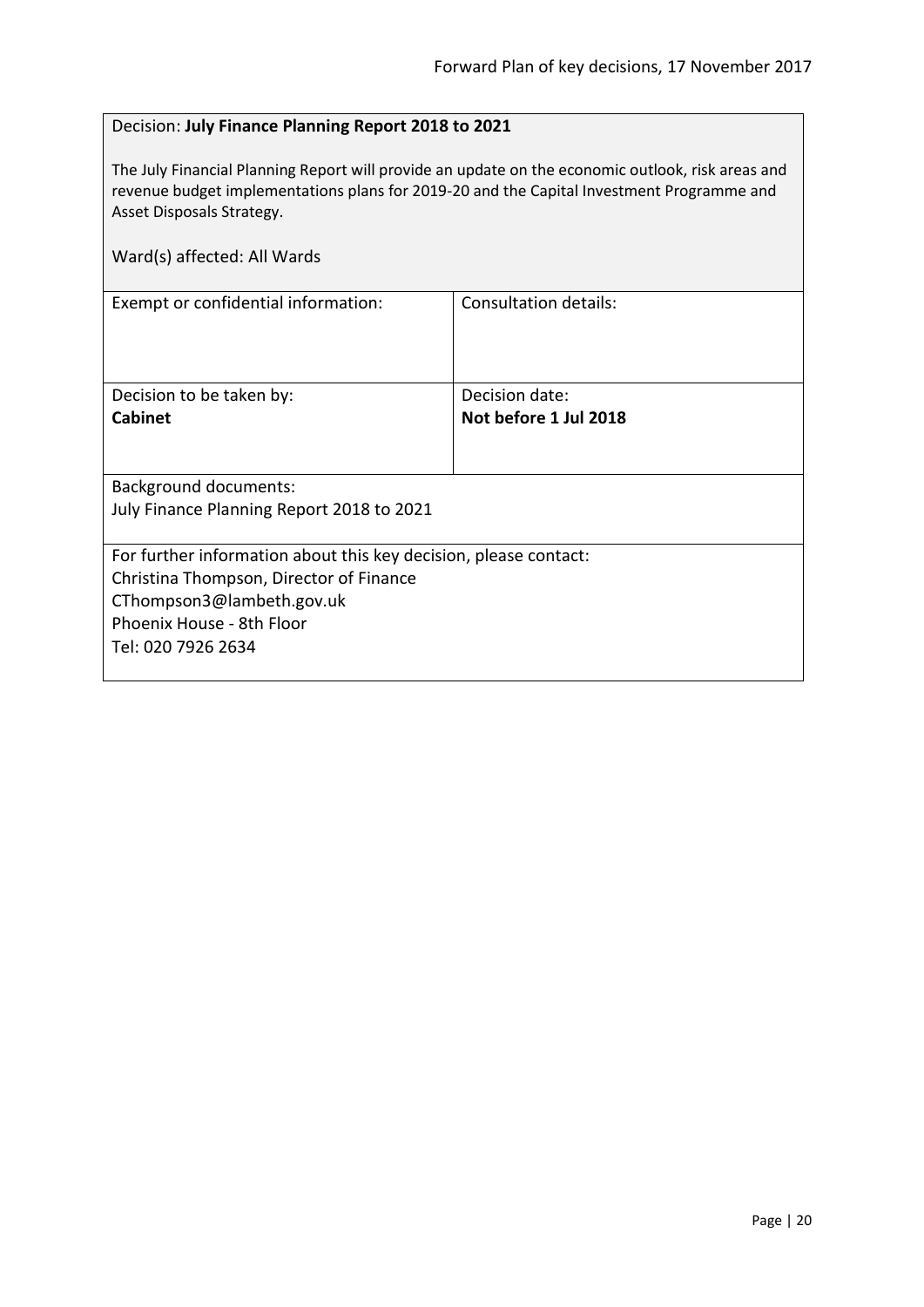<span id="page-20-0"></span>Decision: **LBL Corporate Property Estate: 2016/17 Essential Building Condition & Lifecycle Maintenance Works**

Essential building condition & lifecycle maintenance works to a number of Lambeth owned buildings.

Building condition surveys concluded in 2015 have revealed operational and major repair or replacement requirements across Lambeth's property estate. Failure to carry out this work in the short to medium-term exposes Lambeth to the risk of major failure or breakdown and building possibly becoming inoperable, due to statutory compliance issues or conditions representing a health and safety risk or breach.

A number of the buildings require replacement of building elements or mechanical and electrical services in the short–term. Building condition surveys have revealed problems with the with building envelope (windows/roof etc.), building services (boilers/chillers etc.) in a number of Lambeth's buildings

Essential compliance works in core buildings, four cemeteries, parks and open spaces, housing offices and libraries. Total £526,000.00

| Exempt or confidential information:<br>Part exempt<br>Information relating to the financial or<br>business affairs of any particular person<br>(including the authority holding that<br>information) | Consultation details: |
|------------------------------------------------------------------------------------------------------------------------------------------------------------------------------------------------------|-----------------------|
| Decision to be taken by:                                                                                                                                                                             | Decision date:        |
| Deputy Leader of the Council (Finance and                                                                                                                                                            | Not before 2 May 2017 |
| <b>Resources</b> )                                                                                                                                                                                   |                       |
|                                                                                                                                                                                                      |                       |
| Background documents:                                                                                                                                                                                |                       |
| For further information about this key decision, please contact:                                                                                                                                     |                       |
| Sandra Walters, Property Services Manager                                                                                                                                                            |                       |
| sewalters@lambeth.gov.uk                                                                                                                                                                             |                       |
| 2nd Floor Olive Morris House                                                                                                                                                                         |                       |
| Tel: 020 7926 8468                                                                                                                                                                                   |                       |
|                                                                                                                                                                                                      |                       |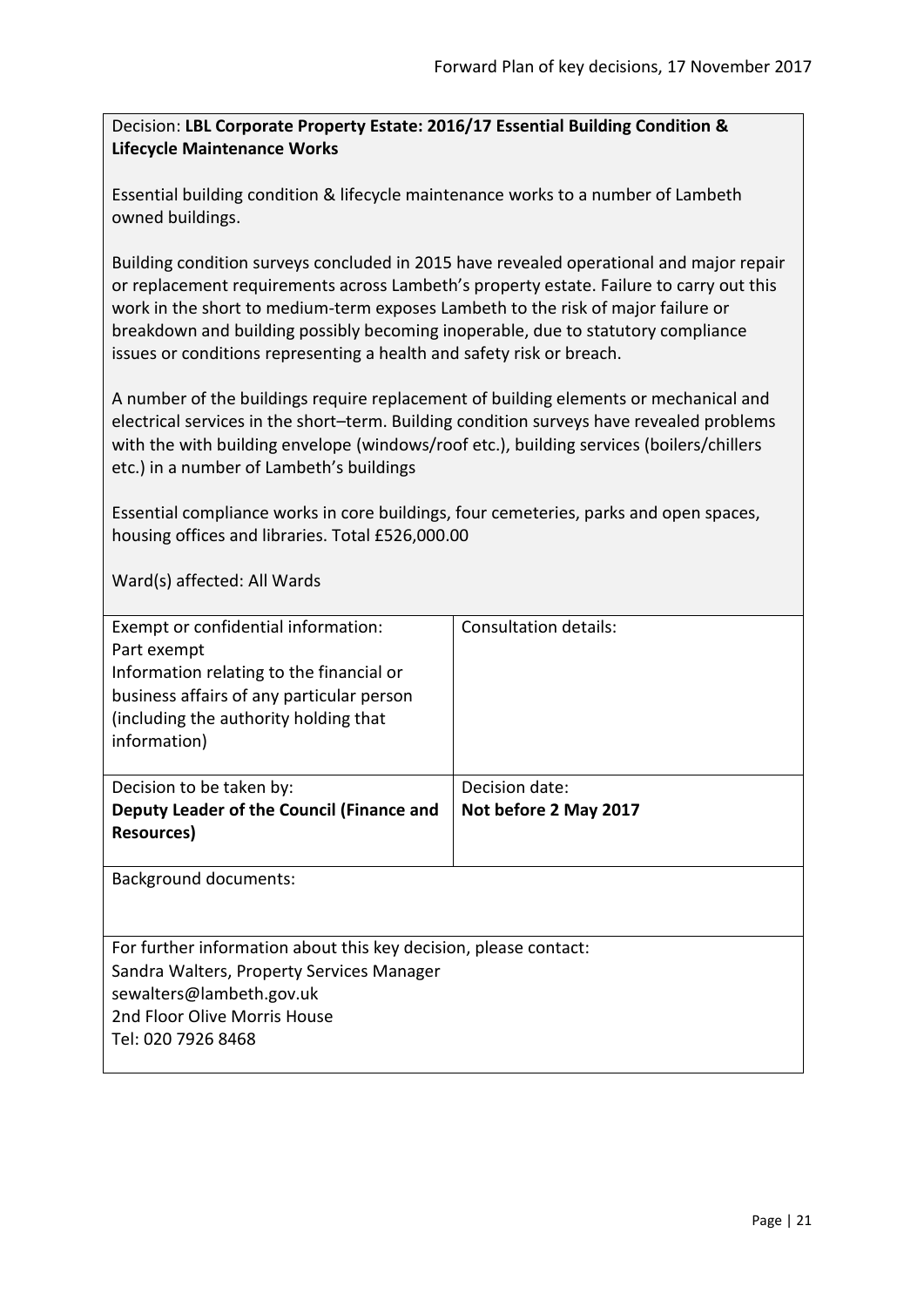<span id="page-21-0"></span>

| Decision: Neighbourhood Services Fees and Charges                                                                                                                                                                                                                                  |  |
|------------------------------------------------------------------------------------------------------------------------------------------------------------------------------------------------------------------------------------------------------------------------------------|--|
| To approve new fees and charges across Neighbourhood Services (parks, cemeteries and<br>sustainability). It is needed to help ensure these services remain within budget and meet their<br>income targets during 2017/18; and to meet the Council's overall aim to increase income |  |
|                                                                                                                                                                                                                                                                                    |  |
| Consultation details:                                                                                                                                                                                                                                                              |  |
| Decision date:                                                                                                                                                                                                                                                                     |  |
| Not before 29 May 2017                                                                                                                                                                                                                                                             |  |
|                                                                                                                                                                                                                                                                                    |  |
| <b>Background documents:</b>                                                                                                                                                                                                                                                       |  |
| For further information about this key decision, please contact:                                                                                                                                                                                                                   |  |
| Kevin Crook, Head of Neighbourhoods                                                                                                                                                                                                                                                |  |
| kcrook@lambeth.gov.uk                                                                                                                                                                                                                                                              |  |
| Blue Star House - 4th Floor                                                                                                                                                                                                                                                        |  |
| Tel: 020 7926 8973                                                                                                                                                                                                                                                                 |  |
|                                                                                                                                                                                                                                                                                    |  |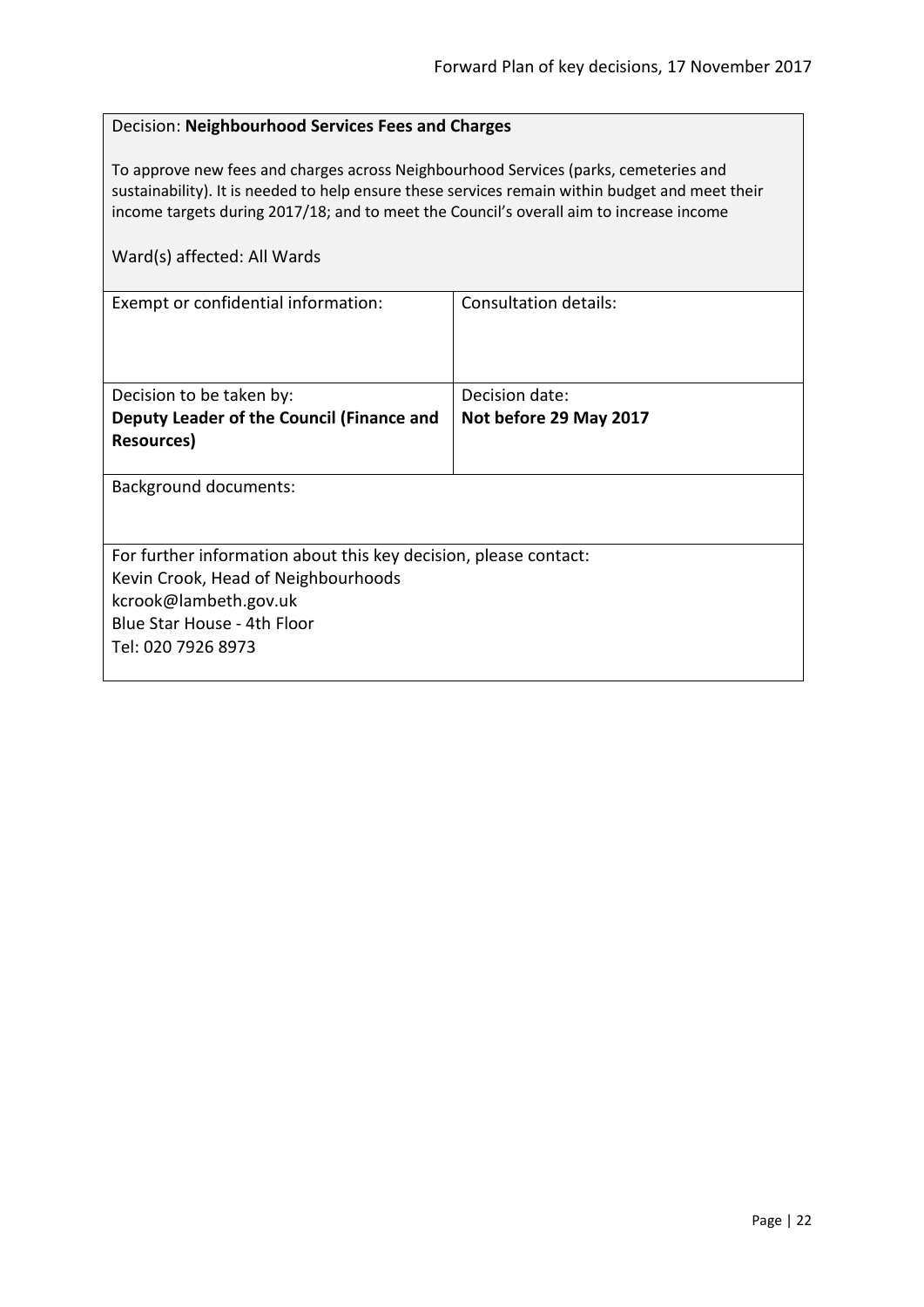# <span id="page-22-0"></span>Decision: **Legal Services Framework** The framework will provide a number of law firms to supplement the in-house provision of legal services to deal with issues of capacity and experience. Ward(s) affected: All Wards Exempt or confidential information: Part exempt Information relating to the financial or business affairs of any particular person (including the authority holding that information) Consultation details: Decision to be taken by: **Deputy Leader of the Council (Finance and Resources)** Decision date: **Not before 11 Jul 2017** Background documents: For further information about this key decision, please contact: Alison McKane, Director of Legal Services AMcKane@lambeth.gov.uk 7th Floor, Phoenix House Tel: 020 7926 2353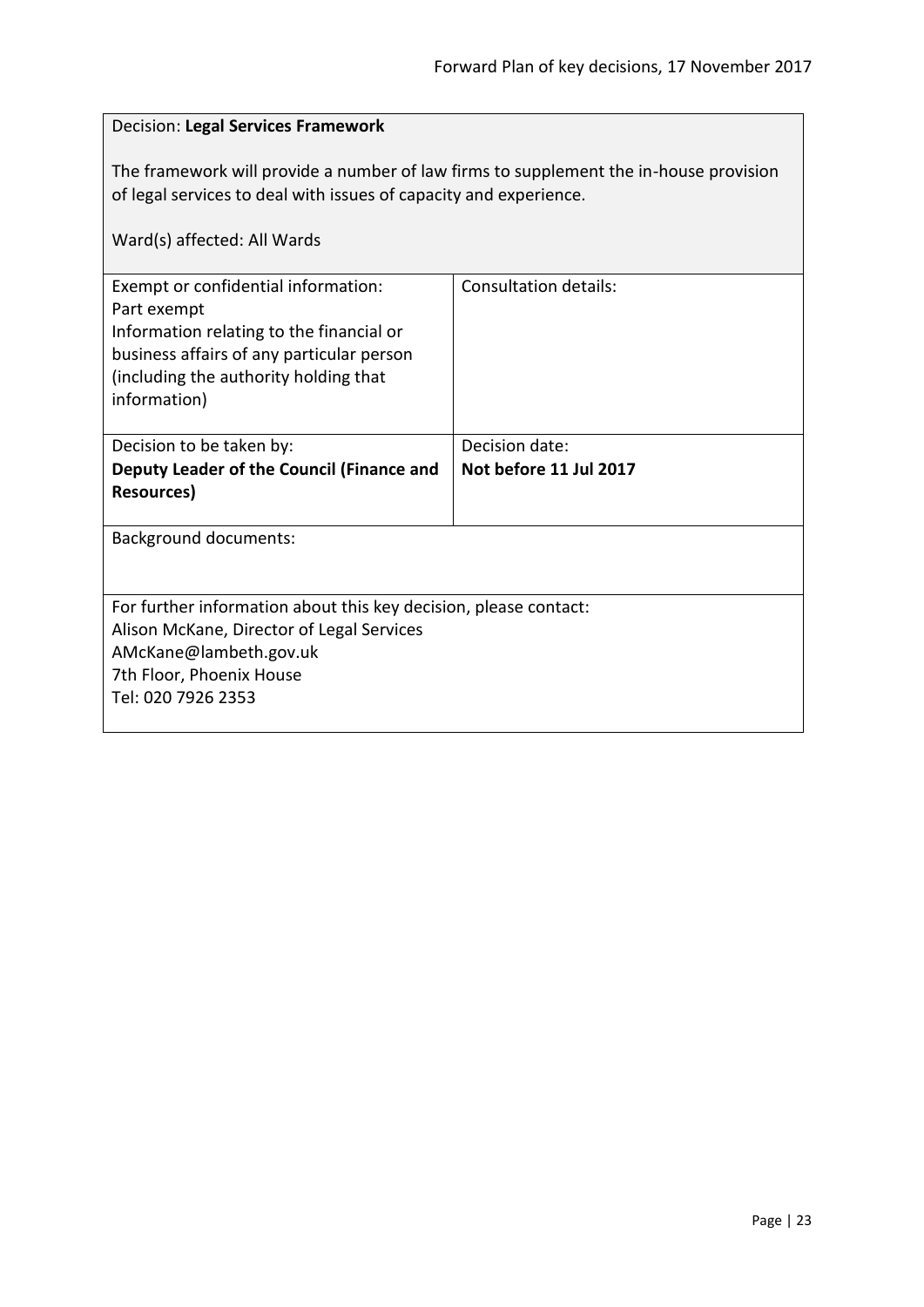<span id="page-23-0"></span>

| Decision: Insurance London Consortium - Insurance Contracts                                                                                                                                                                                                                     |                                          |  |
|---------------------------------------------------------------------------------------------------------------------------------------------------------------------------------------------------------------------------------------------------------------------------------|------------------------------------------|--|
| Lambeth are members of the Insurance London Consortium (ILC). The members of ILC<br>have been very successful in procuring its insurance policies to date.                                                                                                                      |                                          |  |
| Whilst the Council accepts an element of risk with regards to insurance claims and<br>maintains an insurance fund to cover such eventualities, it also procures for other<br>standalone policies through the insurance market. This is the case for the following<br>policies : |                                          |  |
| Motor<br><b>Commercial Properties</b><br>Crime<br>Engineering Inspection & Insurance<br><b>Business Travel</b><br>School Journey                                                                                                                                                |                                          |  |
| Ward(s) affected: All Wards                                                                                                                                                                                                                                                     |                                          |  |
| Exempt or confidential information:<br>Part exempt<br>Information relating to the financial or<br>business affairs of any particular person<br>(including the authority holding that<br>information)                                                                            | <b>Consultation details:</b>             |  |
| Decision to be taken by:<br>Deputy Leader of the Council (Finance and<br><b>Resources)</b>                                                                                                                                                                                      | Decision date:<br>Not before 11 Jul 2017 |  |
| <b>Background documents:</b>                                                                                                                                                                                                                                                    |                                          |  |
| For further information about this key decision, please contact:<br>Maureen Dennie, Insurance Manager<br>mdennie@lambeth.gov.uk<br>1st Floor, Olive Morris House<br>Tel: 020 7926 9846                                                                                          |                                          |  |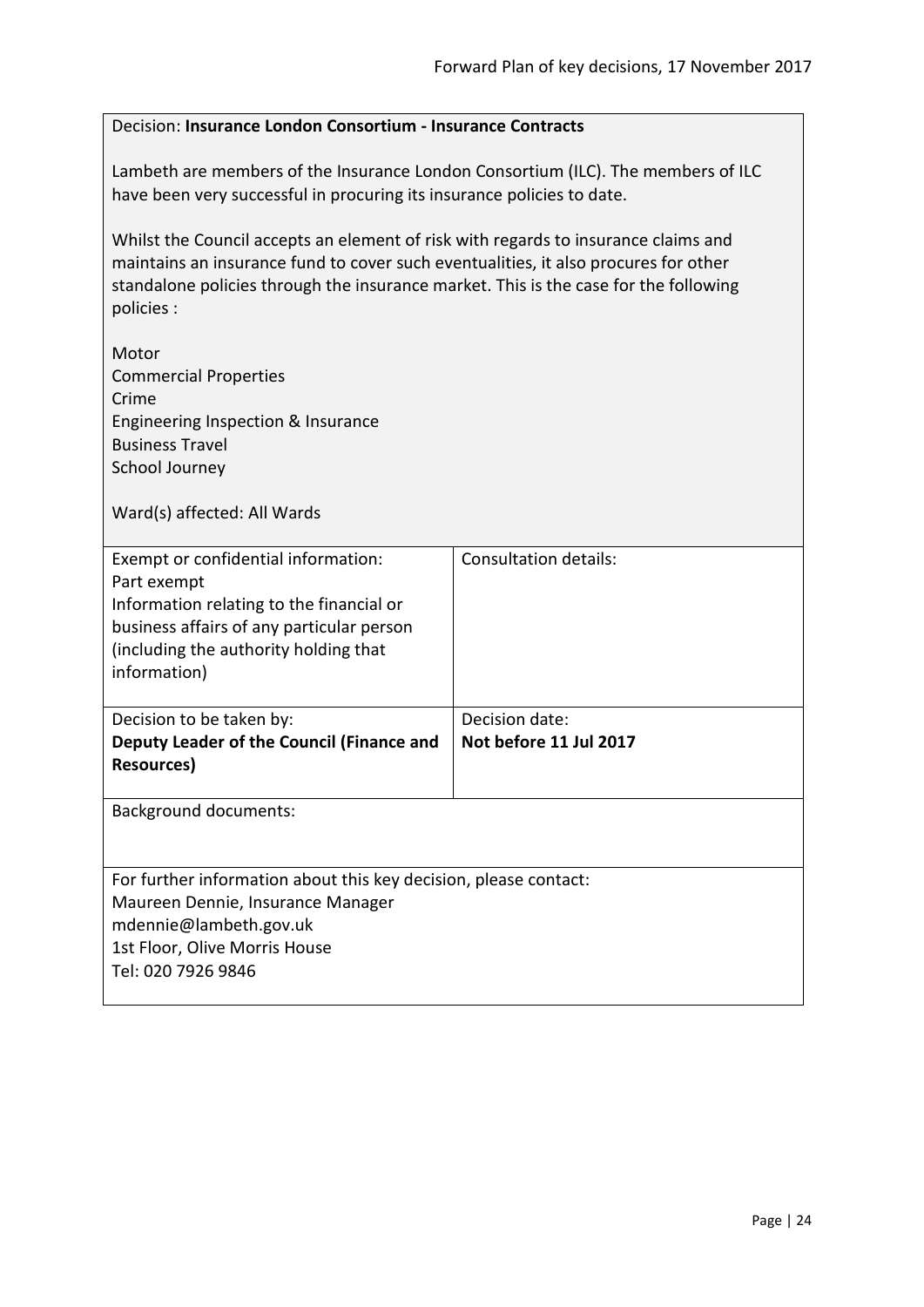#### <span id="page-24-0"></span>Decision: **Leasehold Building Insurance Contract**

Lambeth are members of the Insurance London Consortium (ILC). The members of ILC have been very successful in procuring its insurance policies to date. The leasehold building insurance policy is expiring on 31st March 2018. This procurement will ensure that the council maintains continuity of cover and allow us to have in place an appropriate and comprehensive insurance policy to protect the council's liabilities and properties in accordance with the terms of our Lease.

| Exempt or confidential information:                              | Consultation details:  |
|------------------------------------------------------------------|------------------------|
|                                                                  |                        |
| Decision to be taken by:                                         | Decision date:         |
| Deputy Leader of the Council (Finance and                        | Not before 11 Jul 2017 |
| Resources)                                                       |                        |
|                                                                  |                        |
| <b>Background documents:</b>                                     |                        |
|                                                                  |                        |
|                                                                  |                        |
| For further information about this key decision, please contact: |                        |
| Maureen Dennie, Insurance Manager                                |                        |
| mdennie@lambeth.gov.uk                                           |                        |
| 1st Floor, Olive Morris House                                    |                        |
| Tel: 020 7926 9846                                               |                        |
|                                                                  |                        |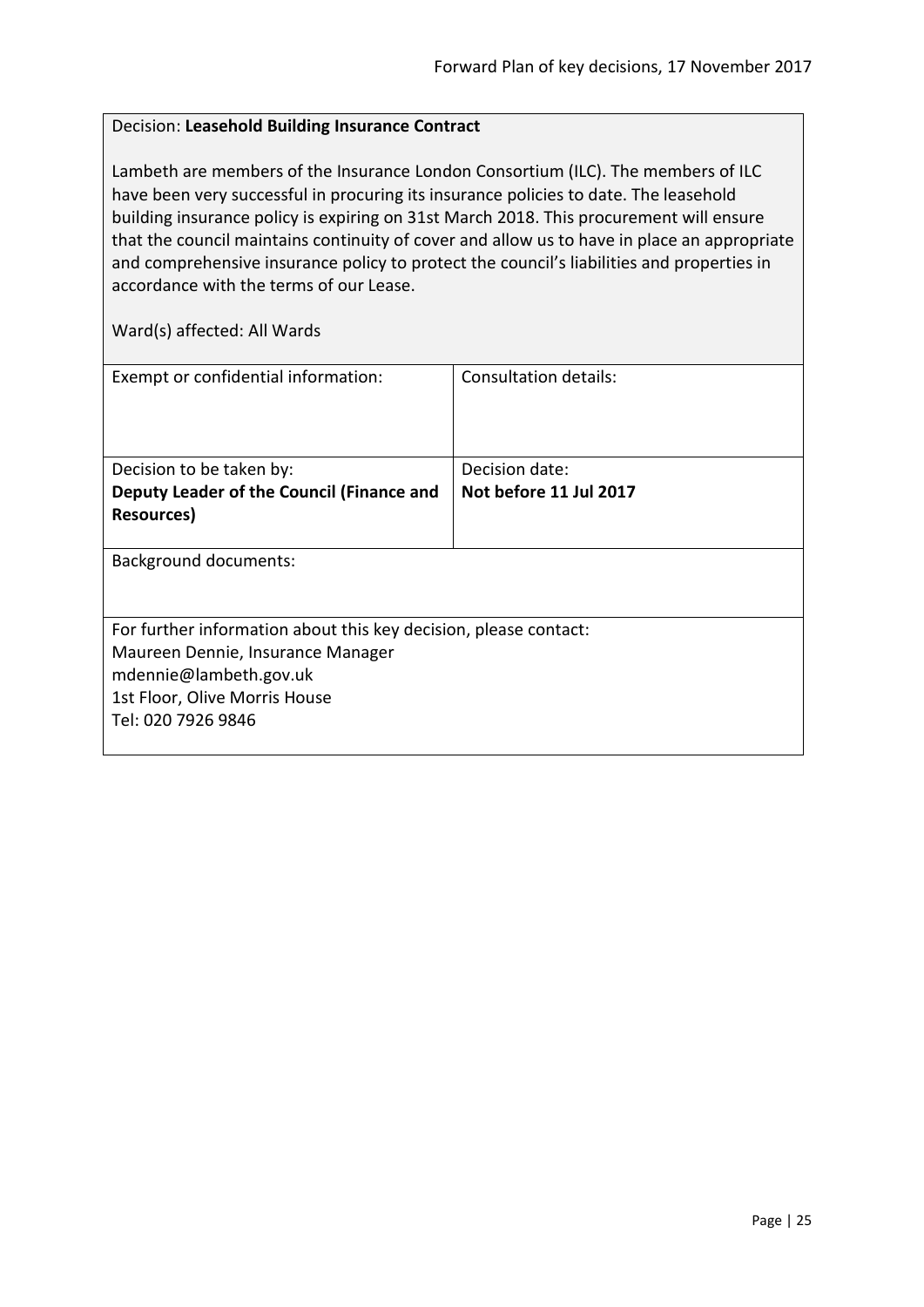#### <span id="page-25-0"></span>Decision: **Server, Storage and Associated Services Contract**

To award new contract for Server, Storage and Associated Services for Lambeth. The Council has an existing investment programme for upgrading server and storage hardware. The key outcome will be to derive value and create a route to market and to support new Lambeth initiatives such as Organisational redesign and move to new Town hall/Civic Suite.

| Exempt or confidential information:<br>Part exempt<br>Information relating to the financial or<br>business affairs of any particular person<br>(including the authority holding that<br>information) | <b>Consultation details:</b> |  |
|------------------------------------------------------------------------------------------------------------------------------------------------------------------------------------------------------|------------------------------|--|
| Decision to be taken by:                                                                                                                                                                             | Decision date:               |  |
| Deputy Leader of the Council (Finance and                                                                                                                                                            | Not before 24 Jul 2017       |  |
| Resources)                                                                                                                                                                                           |                              |  |
| <b>Background documents:</b>                                                                                                                                                                         |                              |  |
| For further information about this key decision, please contact:<br>Neeraj Mittra, Senior ICT Officer Contract Management, Business Transformation<br>NMittra@lambeth.gov.uk                         |                              |  |
| Tel: 020 7926 9274                                                                                                                                                                                   |                              |  |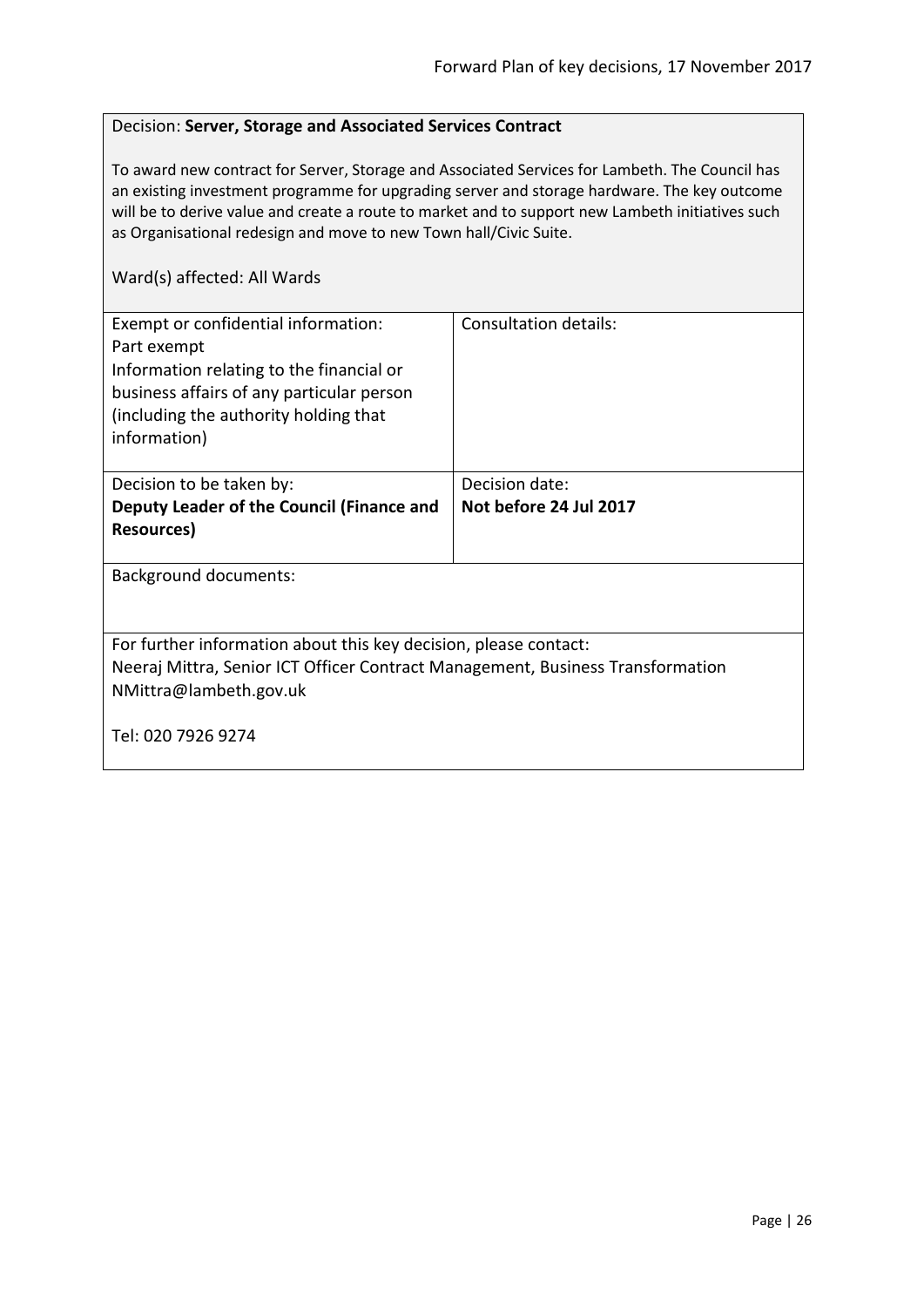<span id="page-26-0"></span>

| Decision: Extension of insurance legal services framework to deal with litigated |  |
|----------------------------------------------------------------------------------|--|
| compensation claims and redress                                                  |  |

To vary the existing insurance legal services framework to increase the overall value and extend by a further two years to allow for the continued handling of civil litigation cases and redress claims submitted to the council.

| Exempt or confidential information:                              | Consultation details:  |
|------------------------------------------------------------------|------------------------|
|                                                                  |                        |
|                                                                  |                        |
|                                                                  |                        |
| Decision to be taken by:                                         | Decision date:         |
| Deputy Leader of the Council (Finance and                        | Not before 11 Sep 2017 |
| Resources)                                                       |                        |
|                                                                  |                        |
| <b>Background documents:</b>                                     |                        |
|                                                                  |                        |
|                                                                  |                        |
| For further information about this key decision, please contact: |                        |
| Mark Nicolson, Head of Risk and Insurance                        |                        |
| mnicolson@lambeth.gov.uk                                         |                        |
| <b>Olive Morris House</b>                                        |                        |
| Tel: 020 7926 9305                                               |                        |
|                                                                  |                        |
|                                                                  |                        |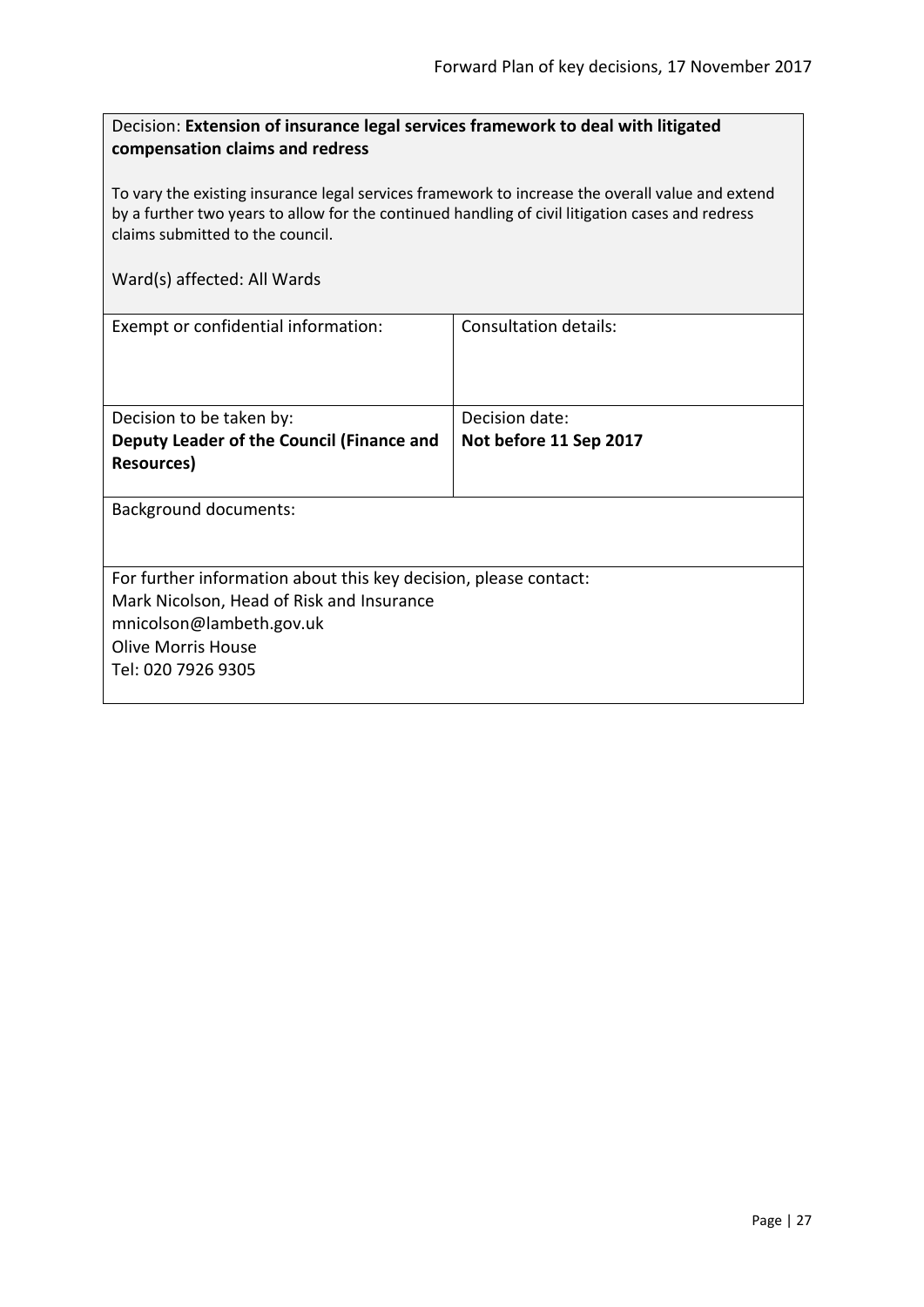#### <span id="page-27-0"></span>Decision: **Disposal of Land at Lollard Street – Former Ethelred Youth Centre Site**

To enter into a Development Agreement of the land at Lollard Street SE11 6QH with the Education and Skills Funding Agency (ESFA) and on completion to grant a 125 year lease to the EFSA's nominated school operator, the National Autistic Society for the purpose of providing an SEN Free School.

Ward(s) affected: Prince's

| Exempt or confidential information:                              | Consultation details:  |
|------------------------------------------------------------------|------------------------|
|                                                                  |                        |
|                                                                  |                        |
| Decision to be taken by:                                         | Decision date:         |
| Deputy Leader of the Council (Finance and                        | Not before 18 Dec 2017 |
| Resources)                                                       |                        |
|                                                                  |                        |
| <b>Background documents:</b>                                     |                        |
|                                                                  |                        |
|                                                                  |                        |
| For further information about this key decision, please contact: |                        |
| Sophie Linton, Head of Valuation and Strategic Property Services |                        |
| SLinton@lambeth.gov.uk                                           |                        |
| 2nd Floor, Olive Morris House                                    |                        |
| Tel: 020 7926 6954                                               |                        |
|                                                                  |                        |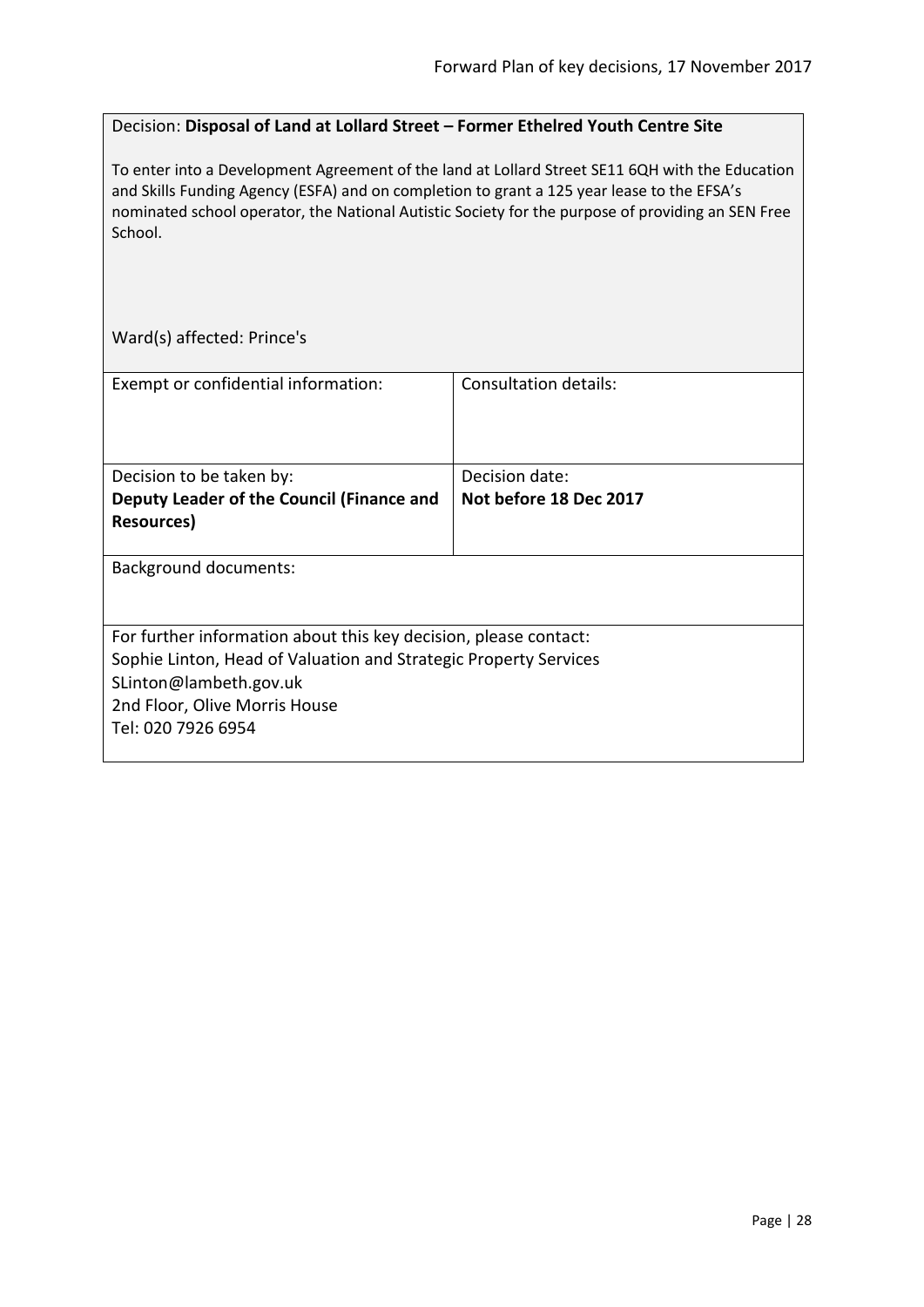<span id="page-28-0"></span>

| Decision: Development Options Appraisal - Fenwick Estate                                                                                                                                                                          |                                                                                                                                                                                                                                                                                                                                            |
|-----------------------------------------------------------------------------------------------------------------------------------------------------------------------------------------------------------------------------------|--------------------------------------------------------------------------------------------------------------------------------------------------------------------------------------------------------------------------------------------------------------------------------------------------------------------------------------------|
| To approve the opportunity sites in Fenwick estate as the location for offsite affordable<br>housing provision by Sainsbury/TfL<br>Ward(s) affected: Larkhall                                                                     |                                                                                                                                                                                                                                                                                                                                            |
| Exempt or confidential information:                                                                                                                                                                                               | <b>Consultation details:</b><br>Resident participation in the project will be<br>designed in close liaison with the TRA. A<br>communications plan will be developed by<br>the project team involving drop in,<br>newsletters, events etc to engage with<br>residents and coproduce a project plan.<br>Local residents and ward councillors |
| Decision to be taken by:                                                                                                                                                                                                          | Decision date:                                                                                                                                                                                                                                                                                                                             |
| Deputy Leader of the Council (Investment<br>and Partnerships)                                                                                                                                                                     | Not before 26 Jun 2015                                                                                                                                                                                                                                                                                                                     |
| <b>Background documents:</b>                                                                                                                                                                                                      |                                                                                                                                                                                                                                                                                                                                            |
| For further information about this key decision, please contact:<br>Lesley Johnson, Consultant, Strategic Housing, Regeneration & Communities<br>Ljohnson3@lambeth.gov.uk<br>International House, 7th Floor<br>Tel: 020 7926 7125 |                                                                                                                                                                                                                                                                                                                                            |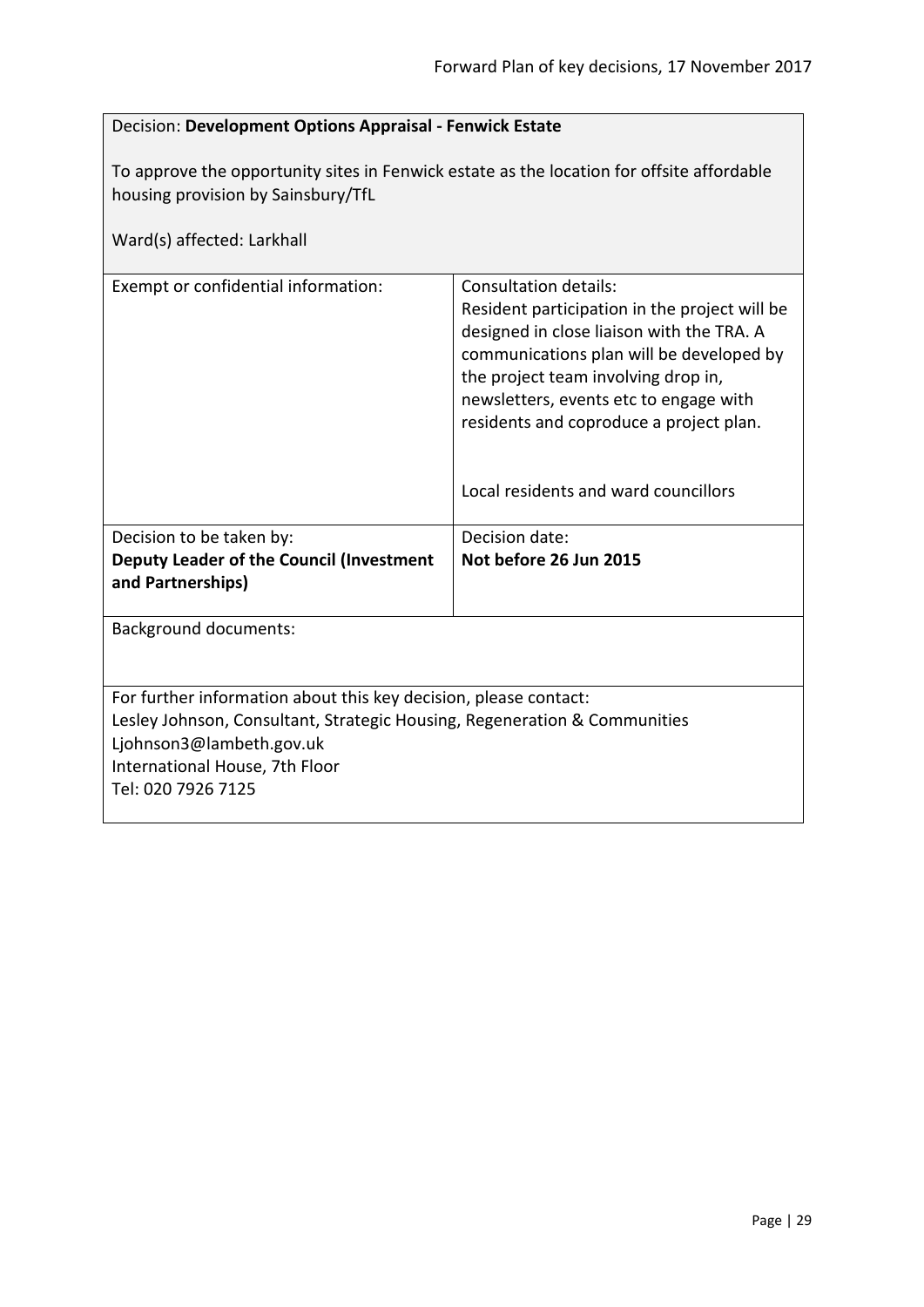<span id="page-29-0"></span>

| <b>Decision: One Oracle Contract Extension</b>                                                                                                                                                                                                      |                              |  |
|-----------------------------------------------------------------------------------------------------------------------------------------------------------------------------------------------------------------------------------------------------|------------------------------|--|
| To extend the existing One Oracle support arrangements by a further 2 years. This is<br>necessary to ensure that the Council can maintain its obligations of Paying people, Paying<br>suppliers and Collecting Debt.<br>Ward(s) affected: All Wards |                              |  |
| Exempt or confidential information:                                                                                                                                                                                                                 | <b>Consultation details:</b> |  |
|                                                                                                                                                                                                                                                     |                              |  |
| Decision to be taken by:                                                                                                                                                                                                                            | Decision date:               |  |
| Deputy Leader of the Council (Investment<br>and Partnerships)                                                                                                                                                                                       | Not before 31 Mar 2016       |  |
| <b>Background documents:</b>                                                                                                                                                                                                                        |                              |  |
|                                                                                                                                                                                                                                                     |                              |  |
| For further information about this key decision, please contact:                                                                                                                                                                                    |                              |  |
| Jason Martin, Technical Project Manager                                                                                                                                                                                                             |                              |  |
| JMartin@lambeth.gov.uk                                                                                                                                                                                                                              |                              |  |
| Olive Morris House - 2nd Floor<br>Tel: 020 7926 6244                                                                                                                                                                                                |                              |  |
|                                                                                                                                                                                                                                                     |                              |  |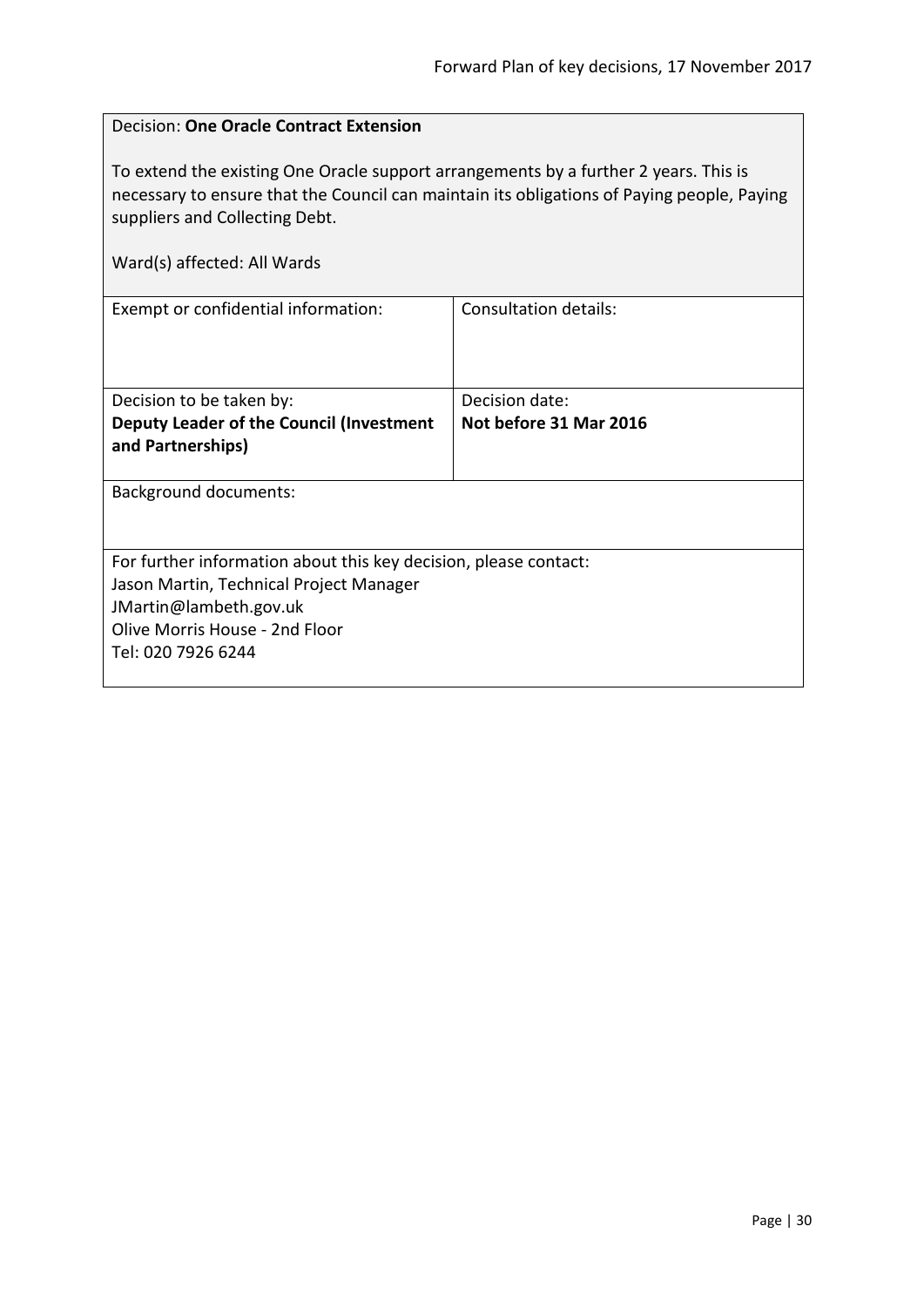<span id="page-30-0"></span>

| Decision: Delivery of Budget                                     |                       |
|------------------------------------------------------------------|-----------------------|
| Implementation of budget recommendations                         |                       |
| Ward(s) affected: All Wards                                      |                       |
| Exempt or confidential information:                              | Consultation details: |
|                                                                  |                       |
| Decision to be taken by:                                         | Decision date:        |
| Deputy Leader of the Council (Investment<br>and Partnerships)    | Not before 6 Oct 2016 |
|                                                                  |                       |
| <b>Background documents:</b>                                     |                       |
|                                                                  |                       |
| For further information about this key decision, please contact: |                       |
| Christina Thompson, Director of Finance                          |                       |
| CThompson3@lambeth.gov.uk                                        |                       |
| Phoenix House - 8th Floor                                        |                       |
| Tel: 020 7926 2634                                               |                       |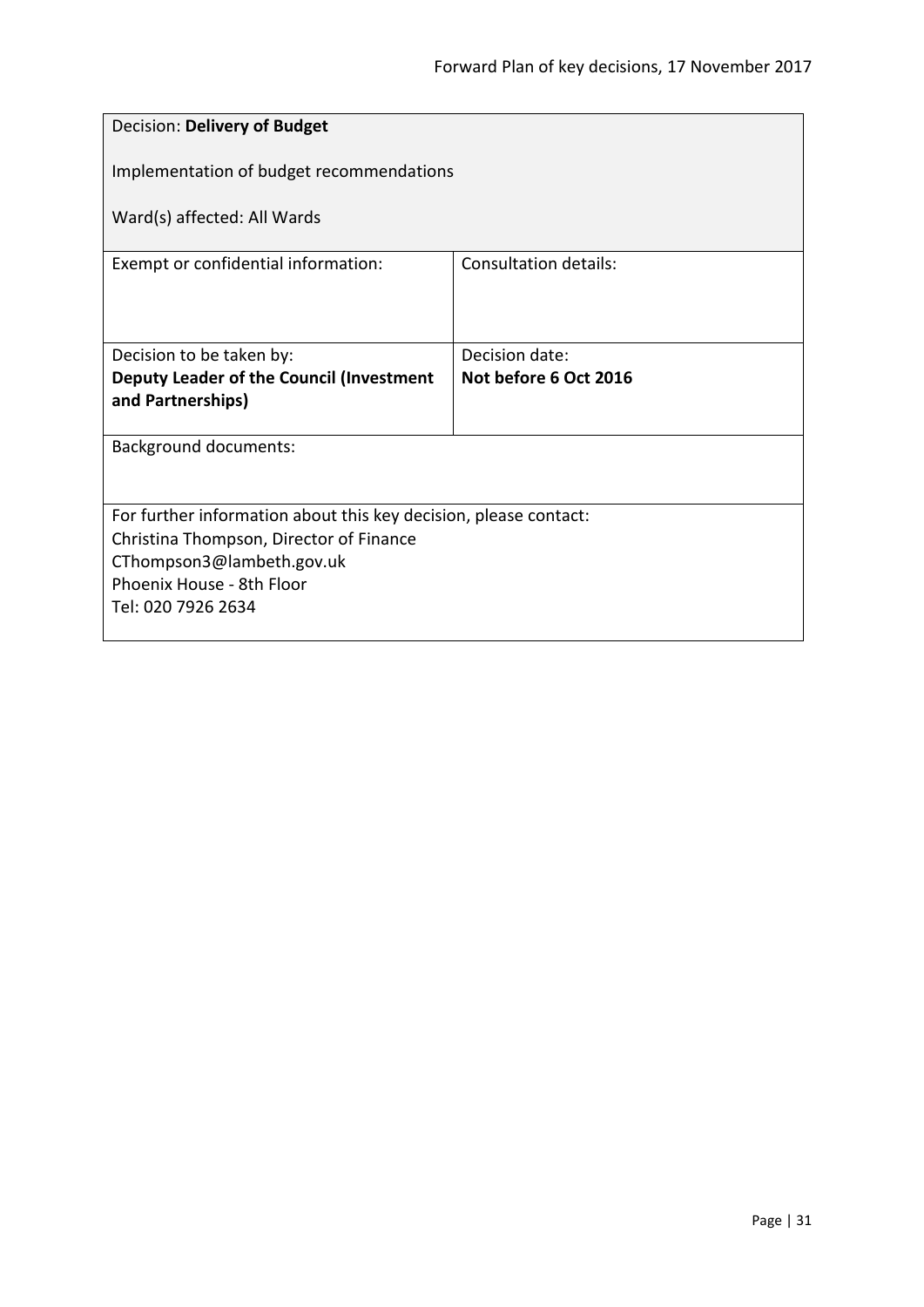<span id="page-31-0"></span>

| Decision: The Nine Elms Vauxhall Development Business Case                                                                                                |                              |  |
|-----------------------------------------------------------------------------------------------------------------------------------------------------------|------------------------------|--|
| The approval of £1.986m from s106/Community Infrastructure Levy in Nine Elms Vauxhall<br>for 2017/18.                                                     |                              |  |
| Ward(s) affected: Oval; Stockwell                                                                                                                         |                              |  |
| Exempt or confidential information:                                                                                                                       | <b>Consultation details:</b> |  |
| Decision to be taken by:                                                                                                                                  | Decision date:               |  |
| Deputy Leader of the Council (Investment<br>and Partnerships)                                                                                             | Not before 12 Dec 2016       |  |
| <b>Background documents:</b>                                                                                                                              |                              |  |
| For further information about this key decision, please contact:<br>Moira McGrath, Director of Strategy and Commissioning Adults<br>moira.mcgrath@nhs.net |                              |  |
| Tel: 0203 049 4481                                                                                                                                        |                              |  |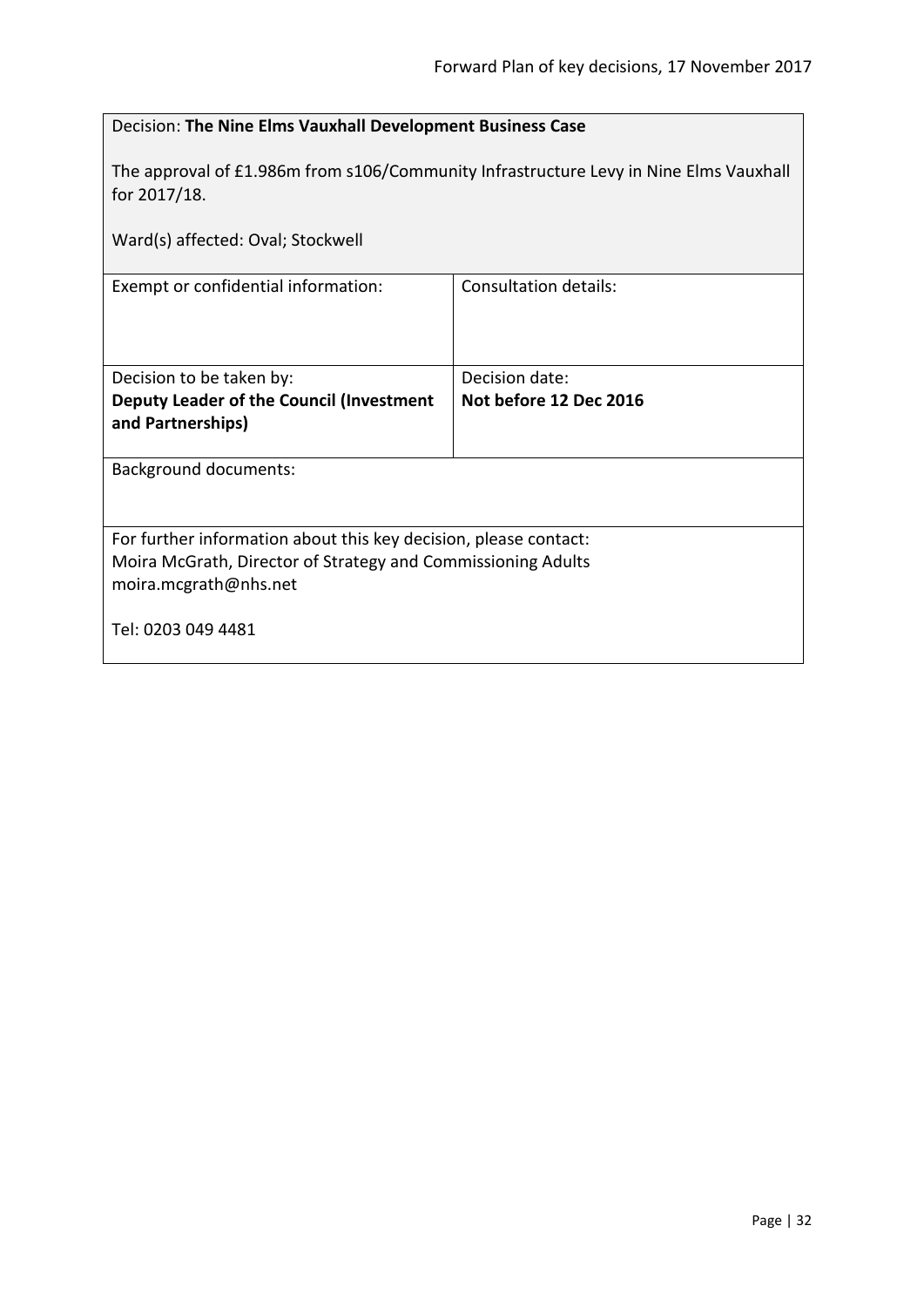#### <span id="page-32-0"></span>Decision: **Loughborough Children's Centre, LEAP Programme Leasehold disposal**

In order to facilitate the LEAP programme:

1) To approve the grant of a lease to the National Chidren's Bureau (NCB) on the terms set out in the report.

2) To approve the leaseback from the NCB to the Council on the same terms.

2) To approve appropriation of part of the site from the HRA to the General Fund

Ward(s) affected: Coldharbour

| Exempt or confidential information:                                                                                                                                                                                   | Consultation details:                    |
|-----------------------------------------------------------------------------------------------------------------------------------------------------------------------------------------------------------------------|------------------------------------------|
| Decision to be taken by:<br><b>Deputy Leader of the Council (Investment</b><br>and Partnerships)                                                                                                                      | Decision date:<br>Not before 23 Jan 2017 |
| <b>Background documents:</b>                                                                                                                                                                                          |                                          |
| For further information about this key decision, please contact:<br>Sophie Linton, Head of Valuation and Strategic Property Services<br>SLinton@lambeth.gov.uk<br>2nd Floor, Olive Morris House<br>Tel: 020 7926 6954 |                                          |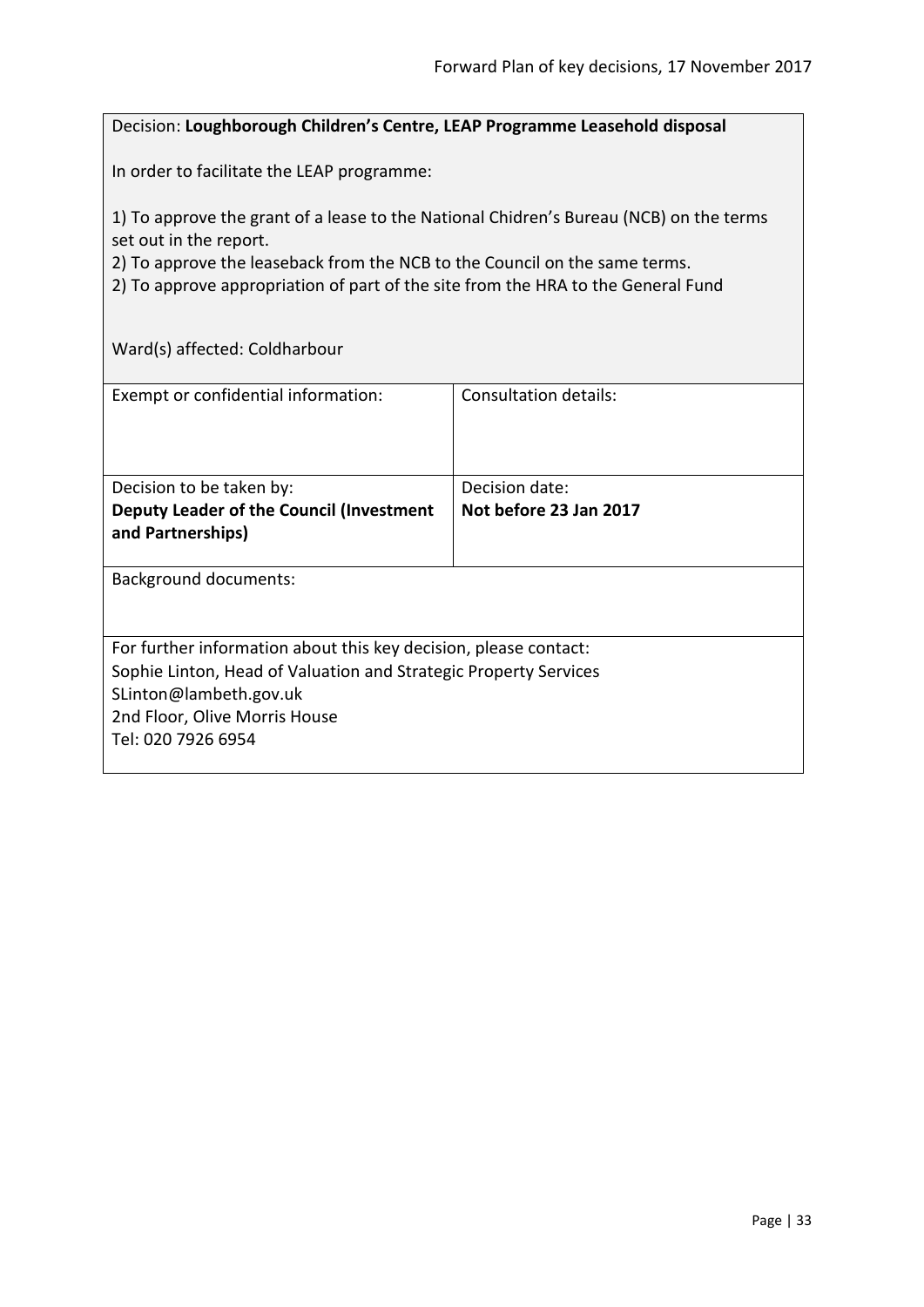#### <span id="page-33-0"></span>Decision: **Liz Atkinson Children's Centre, LEAP Programme Leasehold disposal**

In order to facilitate the LEAP programme:

1) To approve the grant of a lease to the National Children's Bureau (NCB) on the terms set out in the report.

2) To approve the leaseback from the NCB to the Council on the same terms

# Ward(s) affected: Vassall

| Exempt or confidential information:                              | Consultation details:  |
|------------------------------------------------------------------|------------------------|
| Decision to be taken by:                                         | Decision date:         |
| Deputy Leader of the Council (Investment<br>and Partnerships)    | Not before 23 Jan 2017 |
|                                                                  |                        |
| <b>Background documents:</b>                                     |                        |
| For further information about this key decision, please contact: |                        |
| Sophie Linton, Head of Valuation and Strategic Property Services |                        |
| SLinton@lambeth.gov.uk                                           |                        |
| 2nd Floor, Olive Morris House                                    |                        |
| Tel: 020 7926 6954                                               |                        |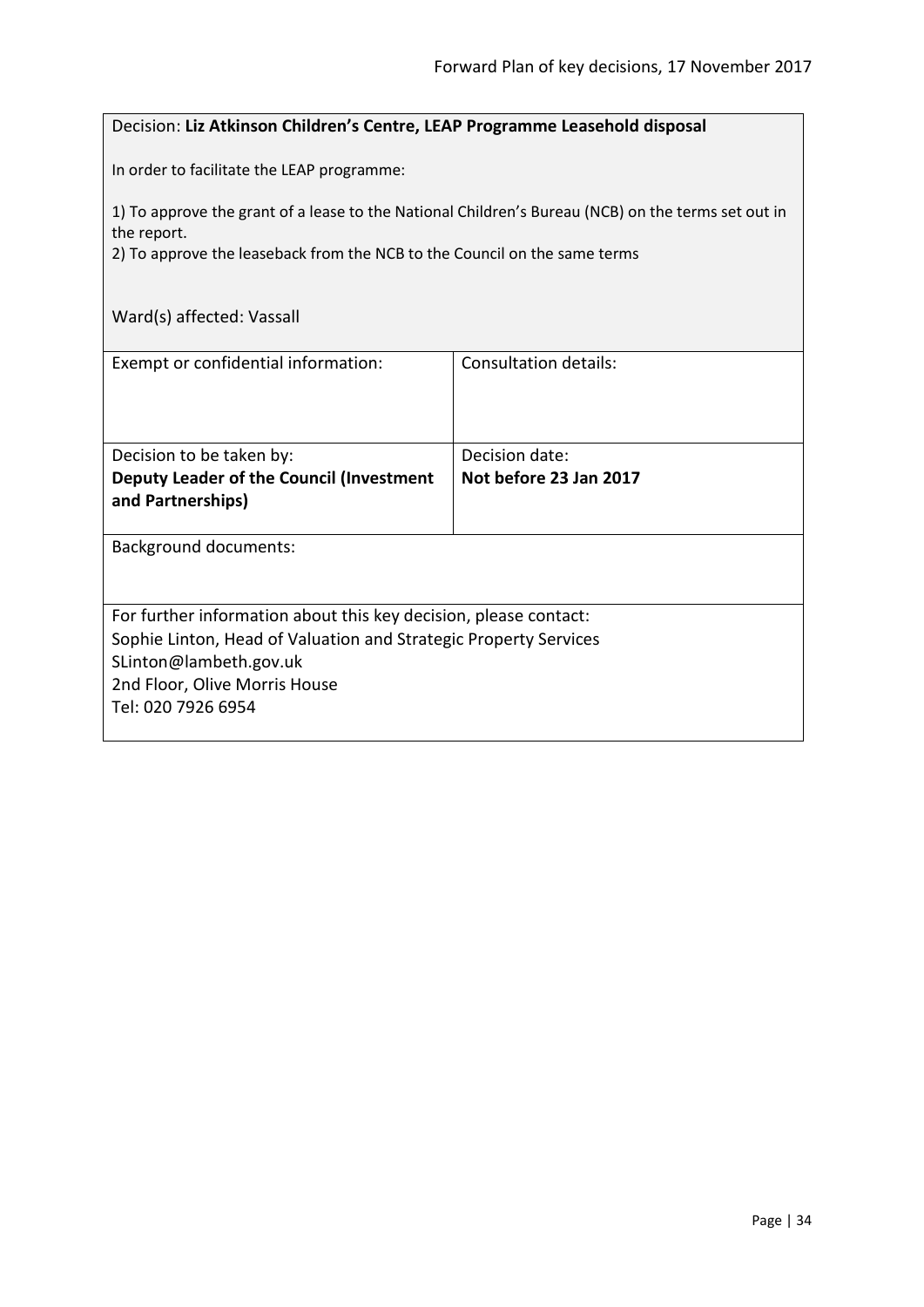#### <span id="page-34-0"></span>Decision: **Jubilee Children's Centre, LEAP Programme Leasehold disposal**

In order to facilitate the LEAP programme:

1) To approve the grant of a lease to the National Children's Bureau (NCB) on the terms set out in the report.

2) To approve the leaseback from the NCB to the Council on the same terms.

# Ward(s) affected: Tulse Hill

| Exempt or confidential information:                                                                                                                                                                                   | Consultation details:  |
|-----------------------------------------------------------------------------------------------------------------------------------------------------------------------------------------------------------------------|------------------------|
| Decision to be taken by:                                                                                                                                                                                              | Decision date:         |
| Deputy Leader of the Council (Investment<br>and Partnerships)                                                                                                                                                         | Not before 23 Jan 2017 |
| Background documents:                                                                                                                                                                                                 |                        |
| For further information about this key decision, please contact:<br>Sophie Linton, Head of Valuation and Strategic Property Services<br>SLinton@lambeth.gov.uk<br>2nd Floor, Olive Morris House<br>Tel: 020 7926 6954 |                        |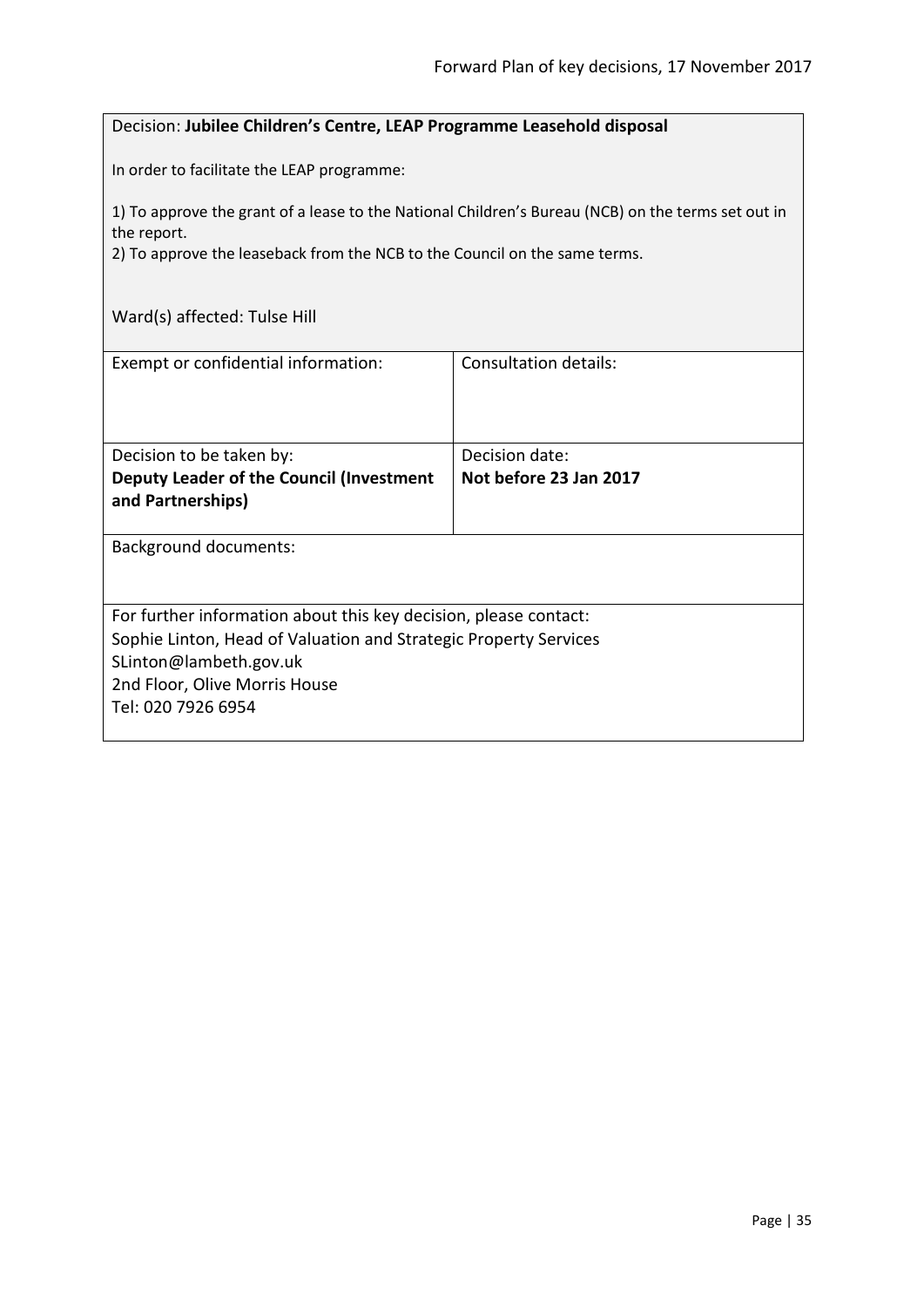#### <span id="page-35-0"></span>Decision: **Proposal regarding the site at the former Clapham Old Library**

Following the acquisition of the property at 60 Orlando Road, the Council is proposing to work with Ipsus Developments and Omnibus Theatre to bring forward plans for a small scale redevelopment of the rear of the site, with the aim of creating a new asset, subject to further discussions with the planning department and formal consent, which will provide a sustainable revenue stream to the parties. The form of this joint venture is being discussed and it is anticipated that any works contracts will be under the OJEU threshold.

The Council wishes to engage with the above parties who will bring the local and commercial expertise to the venture. Ipsus Developments brought the opportunity to the Council and in recognition of their input to the process, it is proposed that the Council continues to utilise their significant local development expertise.

The Council also wishes to continue to work collaboratively with Omnibus to ensure the future of the building as a leading performance arts venue.

Ward(s) affected: Clapham Town

| Exempt or confidential information:                                                                                                                                                                                   | Consultation details:  |
|-----------------------------------------------------------------------------------------------------------------------------------------------------------------------------------------------------------------------|------------------------|
| Decision to be taken by:                                                                                                                                                                                              | Decision date:         |
| Deputy Leader of the Council (Investment<br>and Partnerships)                                                                                                                                                         | Not before 12 Jun 2017 |
| <b>Background documents:</b>                                                                                                                                                                                          |                        |
| For further information about this key decision, please contact:<br>Sophie Linton, Head of Valuation and Strategic Property Services<br>SLinton@lambeth.gov.uk<br>2nd Floor, Olive Morris House<br>Tel: 020 7926 6954 |                        |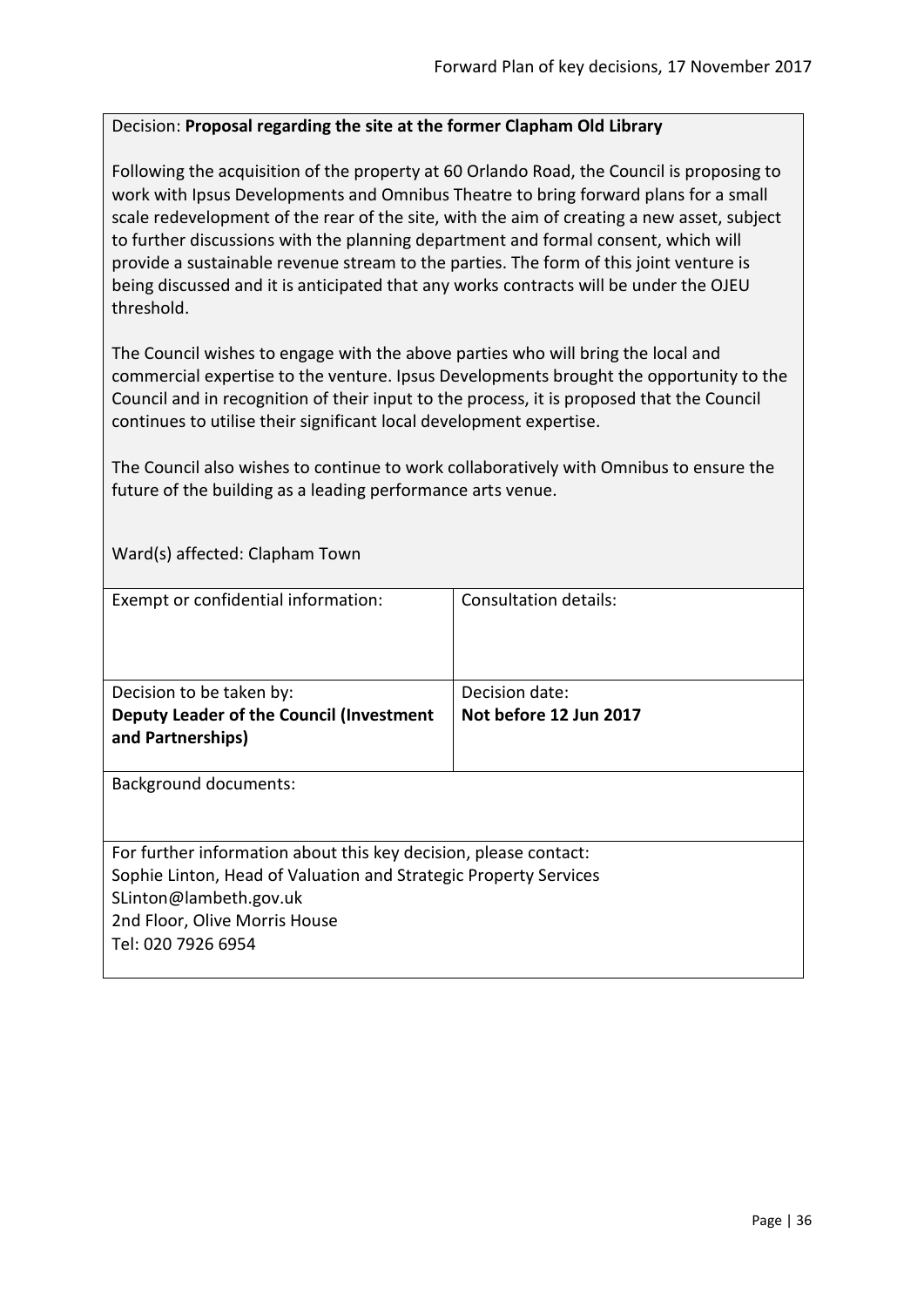| Decision: Upper Norwood Joint Library                                                                        |                              |  |
|--------------------------------------------------------------------------------------------------------------|------------------------------|--|
| To grant a 25 year lease to Upper Norwood Library Trust at a peppercorn rent<br>Ward(s) affected: Gipsy Hill |                              |  |
| Exempt or confidential information:                                                                          | <b>Consultation details:</b> |  |
|                                                                                                              |                              |  |
| Decision to be taken by:                                                                                     | Decision date:               |  |
| Deputy Leader of the Council (Investment                                                                     | Not before 17 Jul 2017       |  |
| and Partnerships)                                                                                            |                              |  |
| Background documents:                                                                                        |                              |  |
|                                                                                                              |                              |  |
| For further information about this key decision, please contact:                                             |                              |  |
| Donna Wiggins, Lead Commissioner, Strategic Housing, Regeneration & Communities                              |                              |  |
| dwiggins@lambeth.gov.uk<br>Phoenix House - 3rd Floor                                                         |                              |  |
| Tel: 020 7926 2681                                                                                           |                              |  |
|                                                                                                              |                              |  |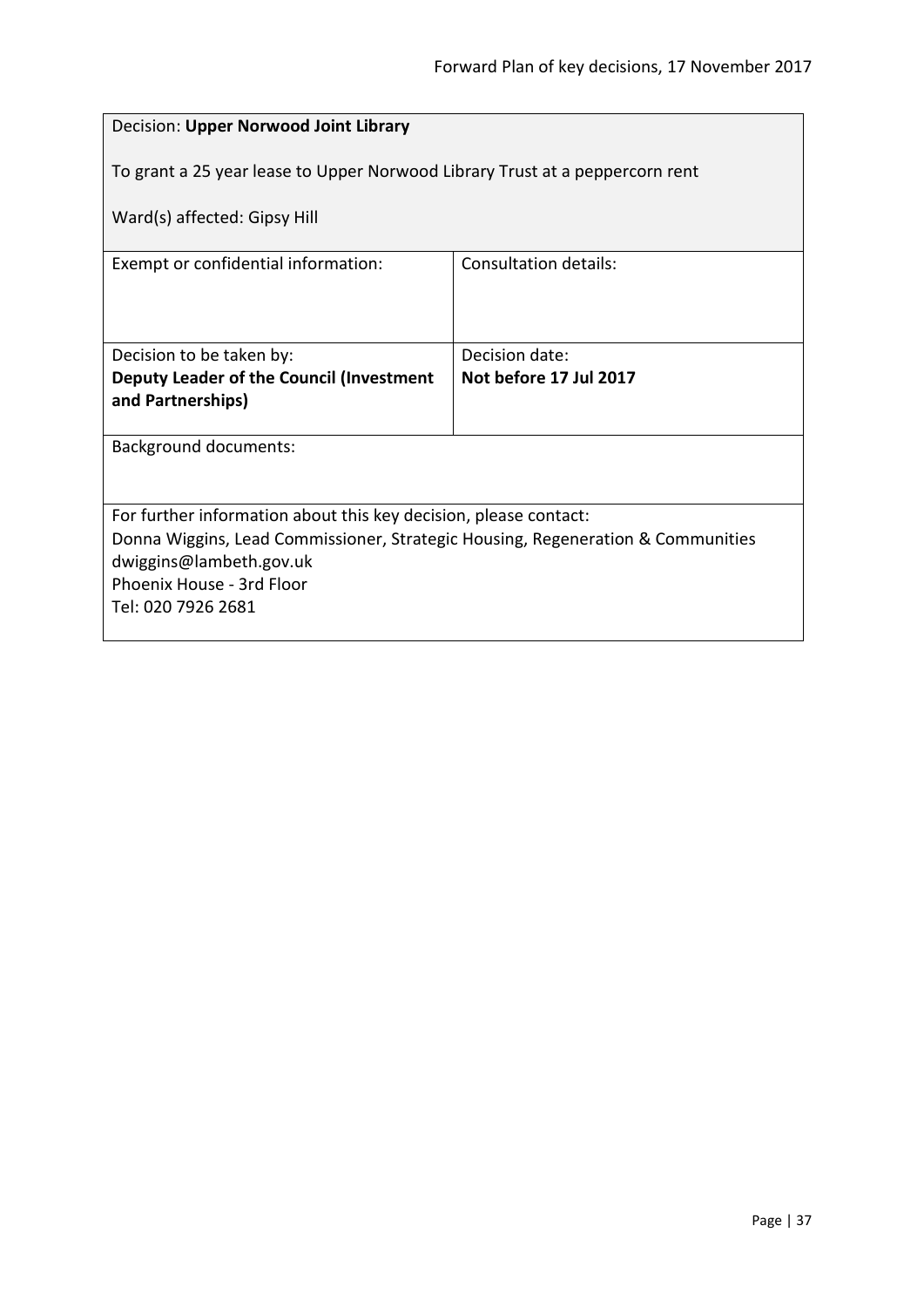Decision: **Temporary Accommodation - Modular Construction on Council Owned Hostel Sites**

To approve investment of £3,000,000 for the construction of Temporary Accommodation modular type units on two council owned hostel sites for the purpose of providing temporary accommodation to homeless households.

Ward(s) affected: Gipsy Hill; Streatham South

| Exempt or confidential information:                                                | Consultation details:  |  |
|------------------------------------------------------------------------------------|------------------------|--|
|                                                                                    |                        |  |
|                                                                                    |                        |  |
| Decision to be taken by:                                                           | Decision date:         |  |
| Deputy Leader of the Council (Investment                                           | Not before 31 Jul 2017 |  |
| and Partnerships)                                                                  |                        |  |
|                                                                                    |                        |  |
| <b>Background documents:</b>                                                       |                        |  |
|                                                                                    |                        |  |
|                                                                                    |                        |  |
| For further information about this key decision, please contact:                   |                        |  |
| Mandy Green (Associate Director Commissioning), Assistant Director Accommodation & |                        |  |
| Property                                                                           |                        |  |
| mgreen3@lambeth.gov.uk                                                             |                        |  |
|                                                                                    |                        |  |
| Tel: 02079267020                                                                   |                        |  |
|                                                                                    |                        |  |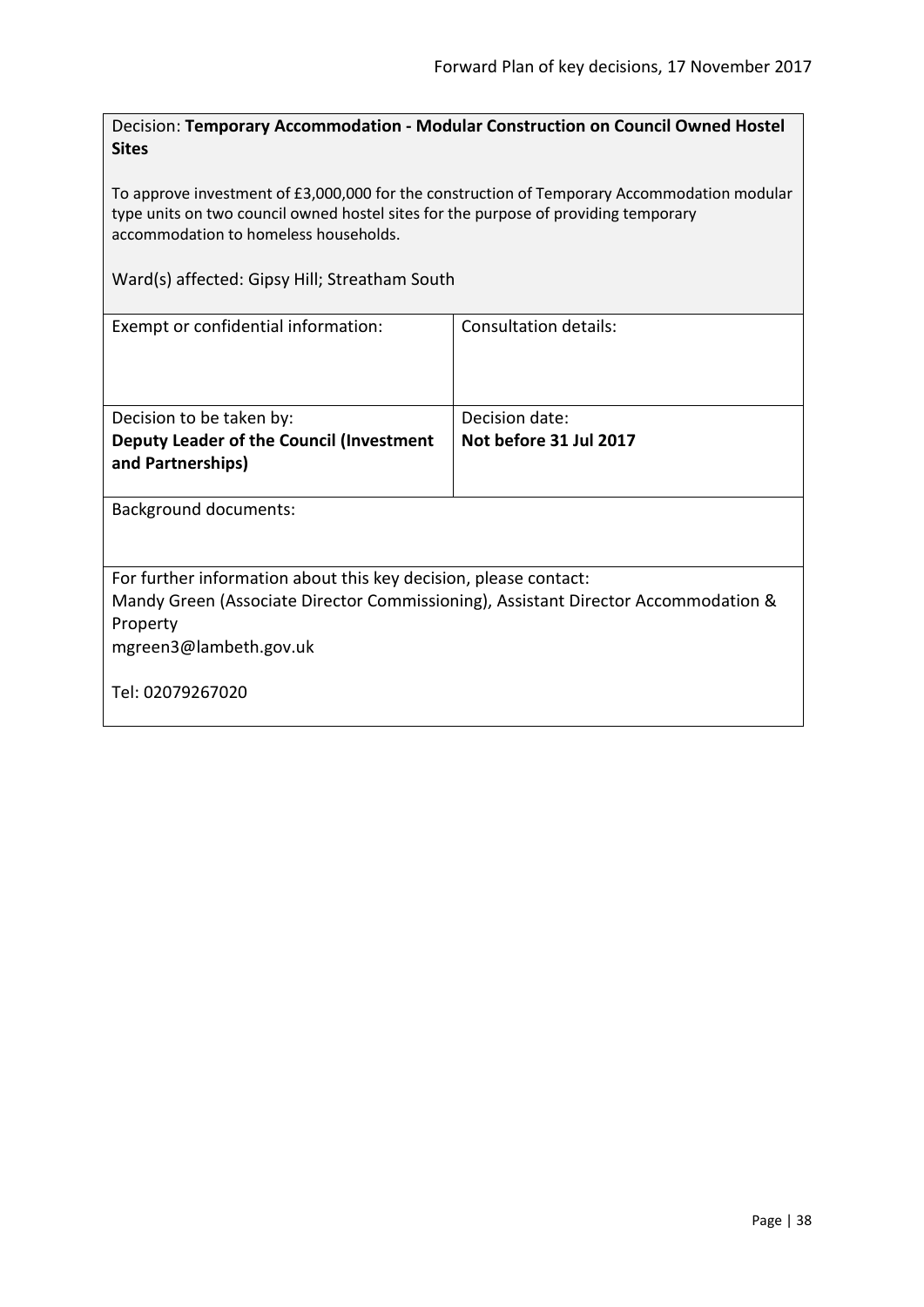| Decision: Estate Regeneration - Early Buy Back Funding                                                                                          |                              |  |
|-------------------------------------------------------------------------------------------------------------------------------------------------|------------------------------|--|
| To secure funding through borrowing to support the early buy back programme, which is required<br>as part of the estate regeneration programme. |                              |  |
| Ward(s) affected: All Wards                                                                                                                     |                              |  |
| Exempt or confidential information:                                                                                                             | <b>Consultation details:</b> |  |
|                                                                                                                                                 |                              |  |
| Decision to be taken by:                                                                                                                        | Decision date:               |  |
| Deputy Leader of the Council (Investment                                                                                                        | Not before 9 Oct 2017        |  |
| and Partnerships)                                                                                                                               |                              |  |
| <b>Background documents:</b>                                                                                                                    |                              |  |
|                                                                                                                                                 |                              |  |
| For further information about this key decision, please contact:                                                                                |                              |  |
| Julian Hart, Housing Regeneration Programme Manager                                                                                             |                              |  |
| jhart@lambeth.gov.uk                                                                                                                            |                              |  |
| Tel: 07799 775362                                                                                                                               |                              |  |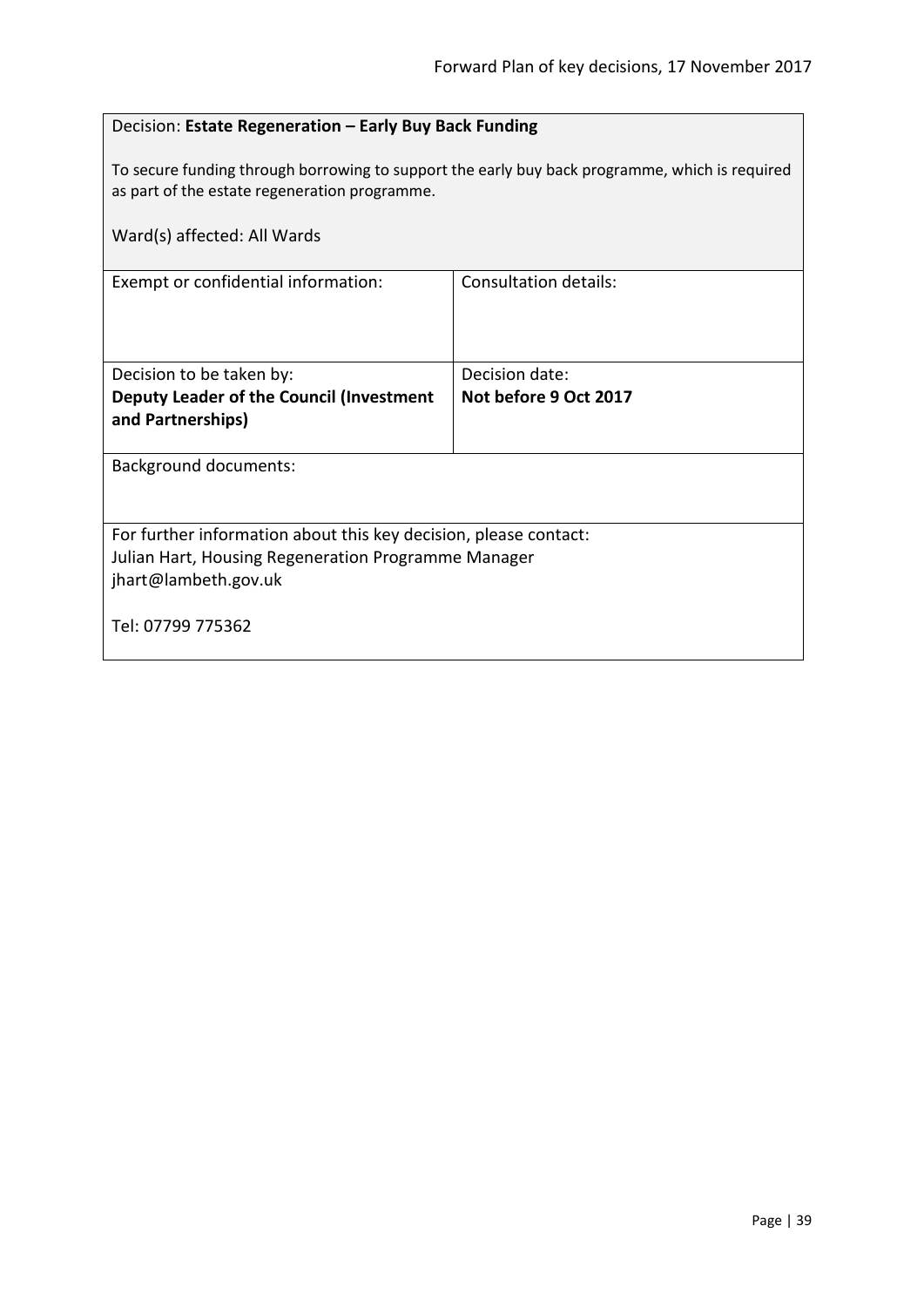### Decision: **Estate Regeneration Programme – Voids Strategy**

To agree strategy for the interim use of homes acquired to facilitate estate regeneration projects prior to demolition of the properties to make way for redevelopment of the respective estates.

| Ward(s) affected: All Wards                                                                                                                     |                              |  |
|-------------------------------------------------------------------------------------------------------------------------------------------------|------------------------------|--|
| Exempt or confidential information:                                                                                                             | <b>Consultation details:</b> |  |
| Decision to be taken by:                                                                                                                        | Decision date:               |  |
| Deputy Leader of the Council (Investment<br>and Partnerships)                                                                                   | Not before 9 Oct 2017        |  |
| Background documents:                                                                                                                           |                              |  |
| For further information about this key decision, please contact:<br>Julian Hart, Housing Regeneration Programme Manager<br>jhart@lambeth.gov.uk |                              |  |
| Tel: 07799 775362                                                                                                                               |                              |  |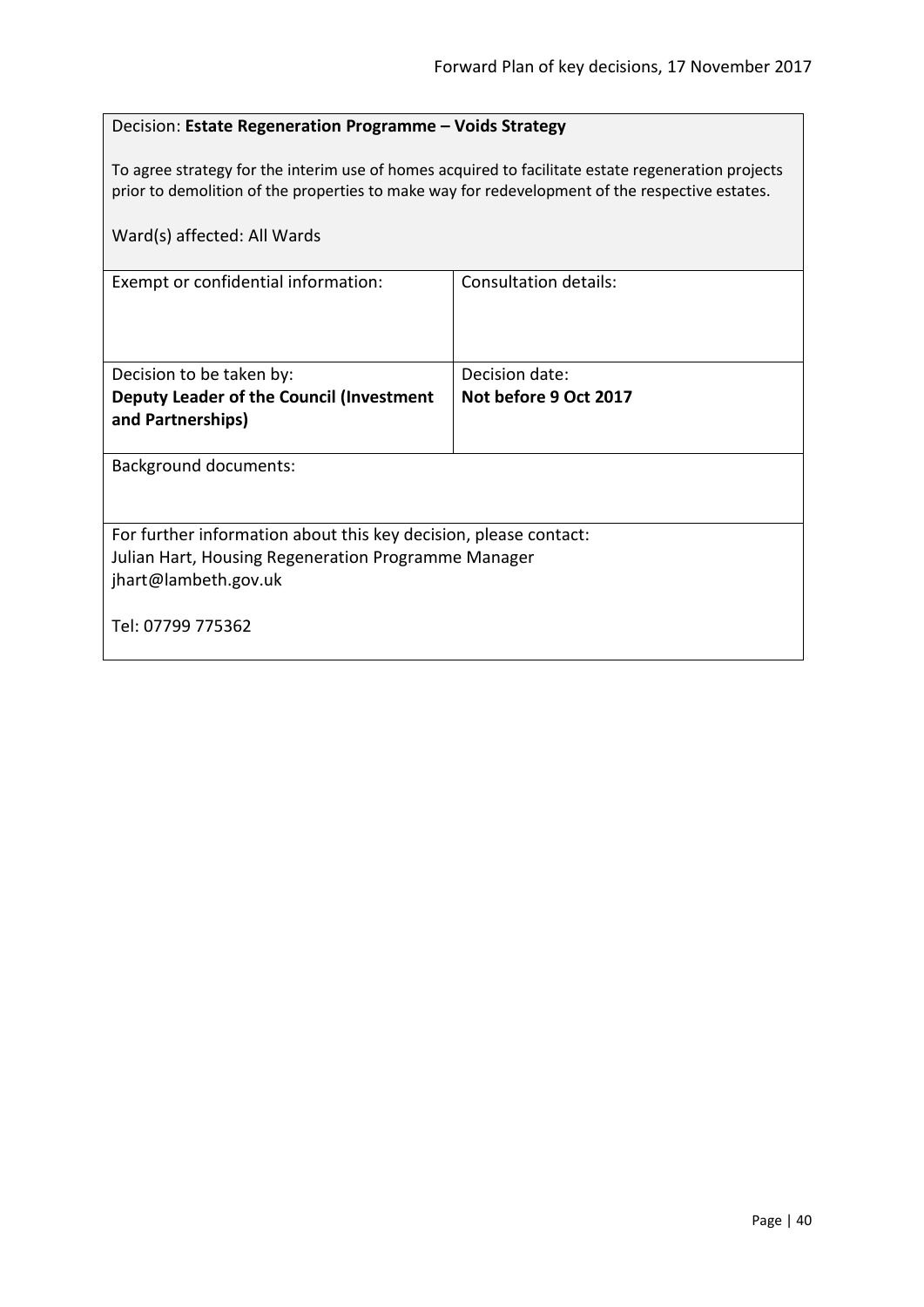# Decision: **Prioritising homeowners for early acquisition in estate regeneration schemes** To agree a process for prioritising acquisition of new homes on estate regeneration schemes. Ward(s) affected: All Wards Exempt or confidential information: Consultation details: Decision to be taken by: **Deputy Leader of the Council (Investment and Partnerships)** Decision date: **Not before 9 Oct 2017** Background documents: For further information about this key decision, please contact: Julian Hart, Housing Regeneration Programme Manager jhart@lambeth.gov.uk Tel: 07799 775362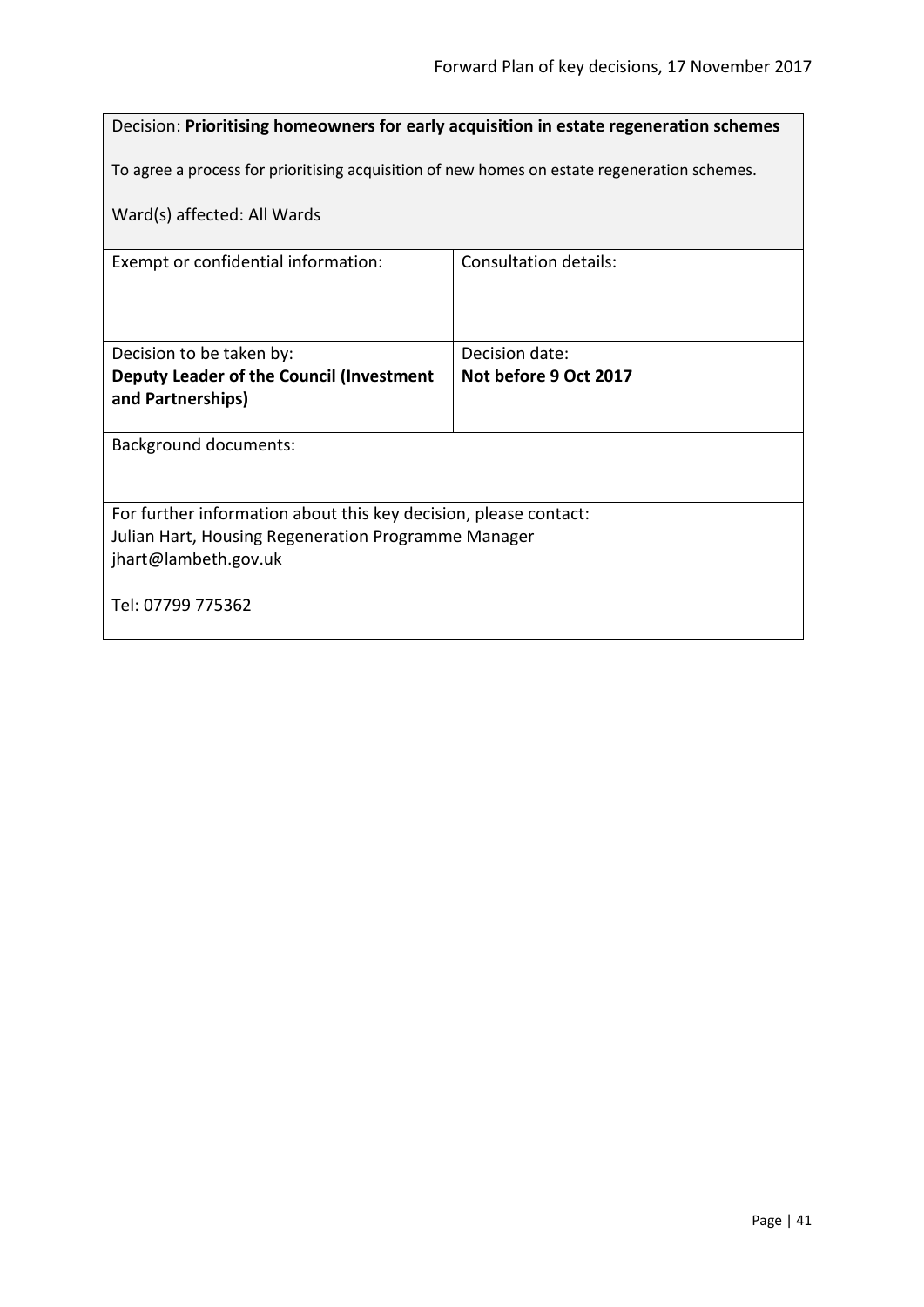Decision: **Lollard Street: Approval to dispose of up to 19 homes for sale and project cost review**

It is proposed that Lambeth Council sells up to 19 of the 89 homes being built at the Lollard Street development. The sales receipt will be used to pay the developer for construction of those homes as previously approved and any associated project costs.

#### Ward(s) affected: Prince's

| Exempt or confidential information:                                       | Consultation details: |  |
|---------------------------------------------------------------------------|-----------------------|--|
| Decision to be taken by:                                                  | Decision date:        |  |
| Deputy Leader of the Council (Investment                                  | Not before 9 Oct 2017 |  |
|                                                                           |                       |  |
| and Partnerships)                                                         |                       |  |
|                                                                           |                       |  |
| <b>Background documents:</b>                                              |                       |  |
|                                                                           |                       |  |
|                                                                           |                       |  |
| For further information about this key decision, please contact:          |                       |  |
| Lesley Johnson, Consultant, Strategic Housing, Regeneration & Communities |                       |  |
| Ljohnson3@lambeth.gov.uk                                                  |                       |  |
|                                                                           |                       |  |
| International House, 7th Floor                                            |                       |  |
| Tel: 020 7926 7125                                                        |                       |  |
|                                                                           |                       |  |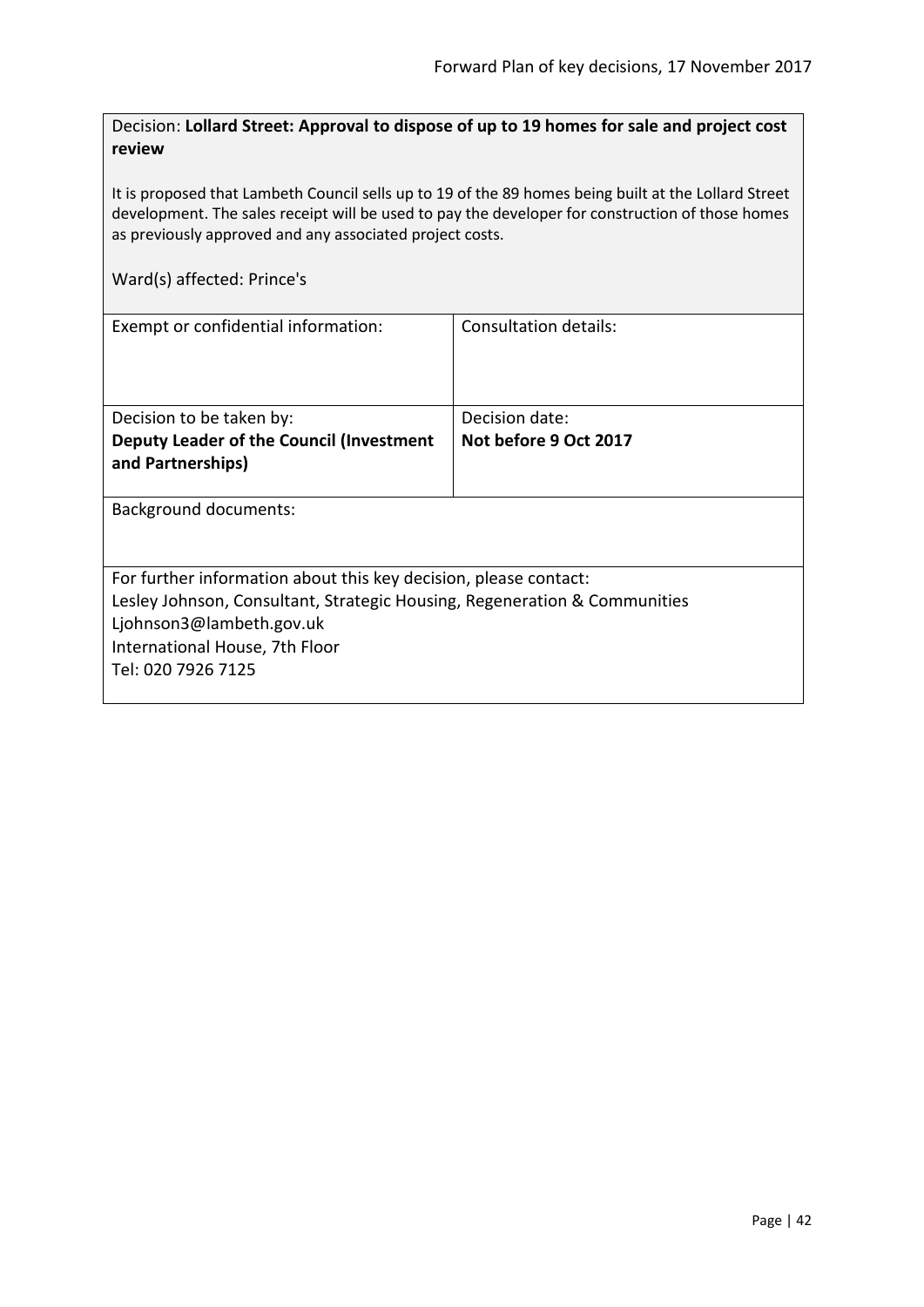| Decision: Your New Town Hall Lettings Policy                                              |                                          |  |
|-------------------------------------------------------------------------------------------|------------------------------------------|--|
| To agree processes and procedures for the hire of rooms in the Town Hall.                 |                                          |  |
| Ward(s) affected:                                                                         |                                          |  |
| Exempt or confidential information:                                                       | Consultation details:                    |  |
|                                                                                           |                                          |  |
| Decision to be taken by:<br>Deputy Leader of the Council (Investment<br>and Partnerships) | Decision date:<br>Not before 16 Oct 2017 |  |
| <b>Background documents:</b>                                                              |                                          |  |
|                                                                                           |                                          |  |
| For further information about this key decision, please contact:                          |                                          |  |
| Jo Phillips, Head of Strategic Business Development                                       |                                          |  |
| JPhillips@lambeth.gov.uk                                                                  |                                          |  |
| <b>Olive Morris House</b>                                                                 |                                          |  |
| Tel: 020 7926 0473                                                                        |                                          |  |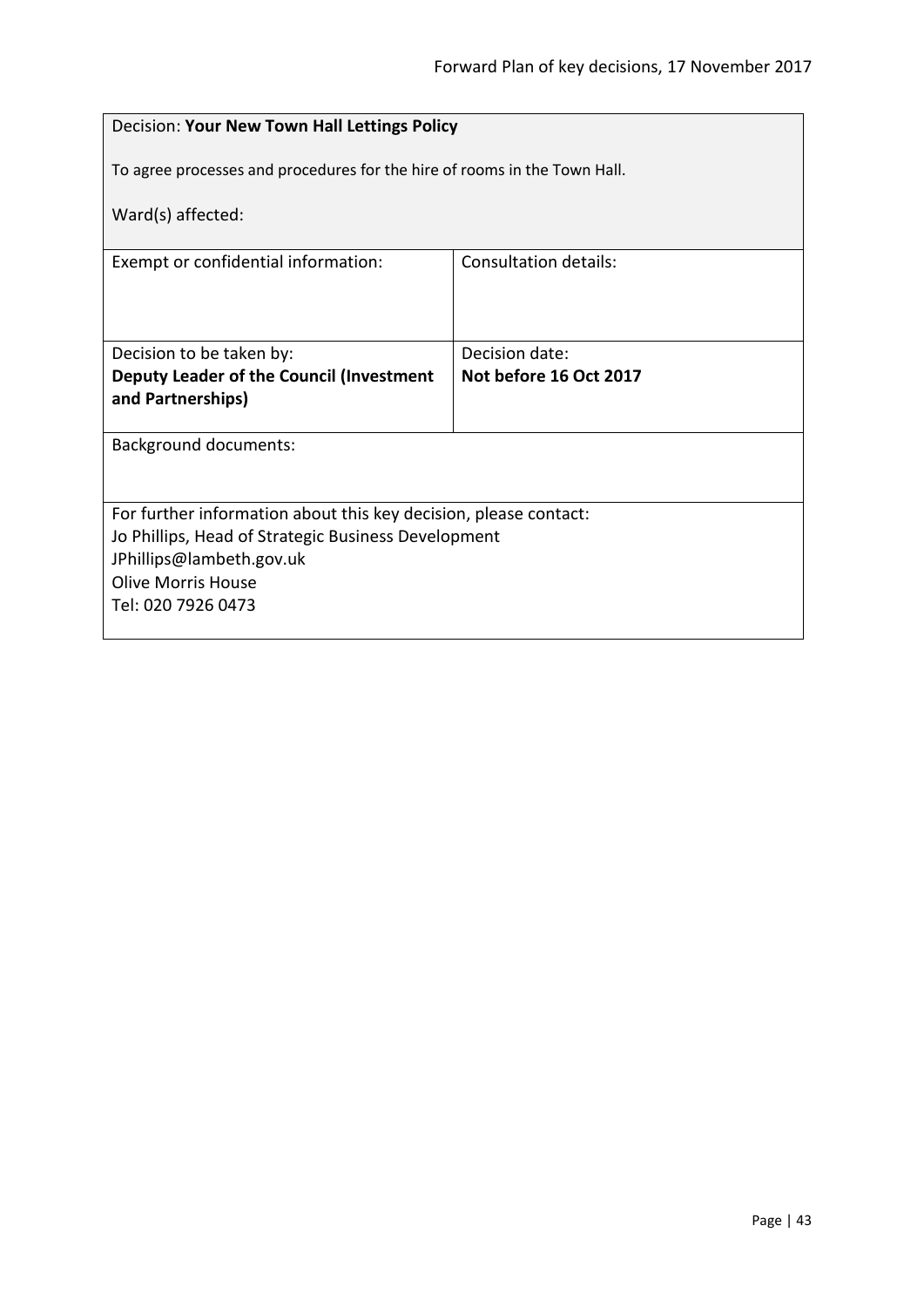| Decision: Procurement of Independent Advisers for the Estate Regeneration Programme |  |
|-------------------------------------------------------------------------------------|--|
|-------------------------------------------------------------------------------------|--|

To create a framework of independent advice services for residents of the six estates in the estate regeneration programme.

Ward(s) affected: Clapham Town; Gipsy Hill; Larkhall; Prince's; Stockwell; Tulse Hill

| Exempt or confidential information:                              | <b>Consultation details:</b> |
|------------------------------------------------------------------|------------------------------|
| Decision to be taken by:                                         | Decision date:               |
| Deputy Leader of the Council (Investment<br>and Partnerships)    | Not before 11 Dec 2017       |
| <b>Background documents:</b>                                     |                              |
| For further information about this key decision, please contact: |                              |
| Anna Allan, Housing Projects Officer<br>aallan@lambeth.gov.uk    |                              |
| Tel: 07950 696814                                                |                              |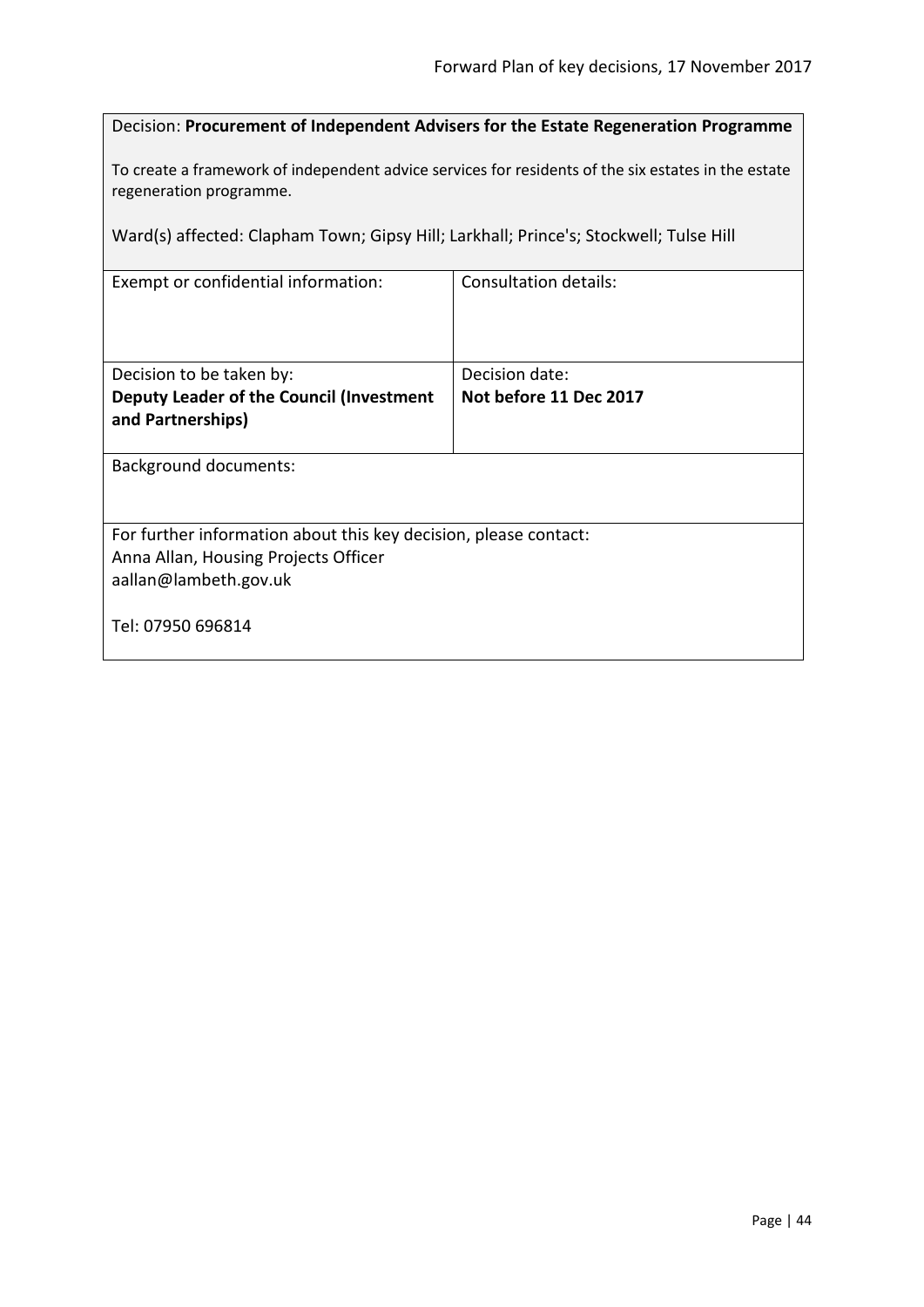| Decision: Freehold Disposal of 202 Paulet Road, London SE5 9JF                                                                                                                                       |                       |  |
|------------------------------------------------------------------------------------------------------------------------------------------------------------------------------------------------------|-----------------------|--|
| Ward(s) affected: Vassall                                                                                                                                                                            |                       |  |
| Exempt or confidential information:<br>Part exempt<br>Information relating to the financial or<br>business affairs of any particular person<br>(including the authority holding that<br>information) | Consultation details: |  |
| Decision to be taken by:                                                                                                                                                                             | Decision date:        |  |
| Deputy Leader of the Council (Finance and                                                                                                                                                            | 21 Nov 2017           |  |
| <b>Resources)</b>                                                                                                                                                                                    |                       |  |
| <b>Background documents:</b>                                                                                                                                                                         |                       |  |
| For further information about this key decision, please contact:                                                                                                                                     |                       |  |
| Rubina Nisar, Senior Surveyor, Valuation & Strategic Assets                                                                                                                                          |                       |  |
| RNisar@lambeth.gov.uk                                                                                                                                                                                |                       |  |
| Tel: 0207 926 9433                                                                                                                                                                                   |                       |  |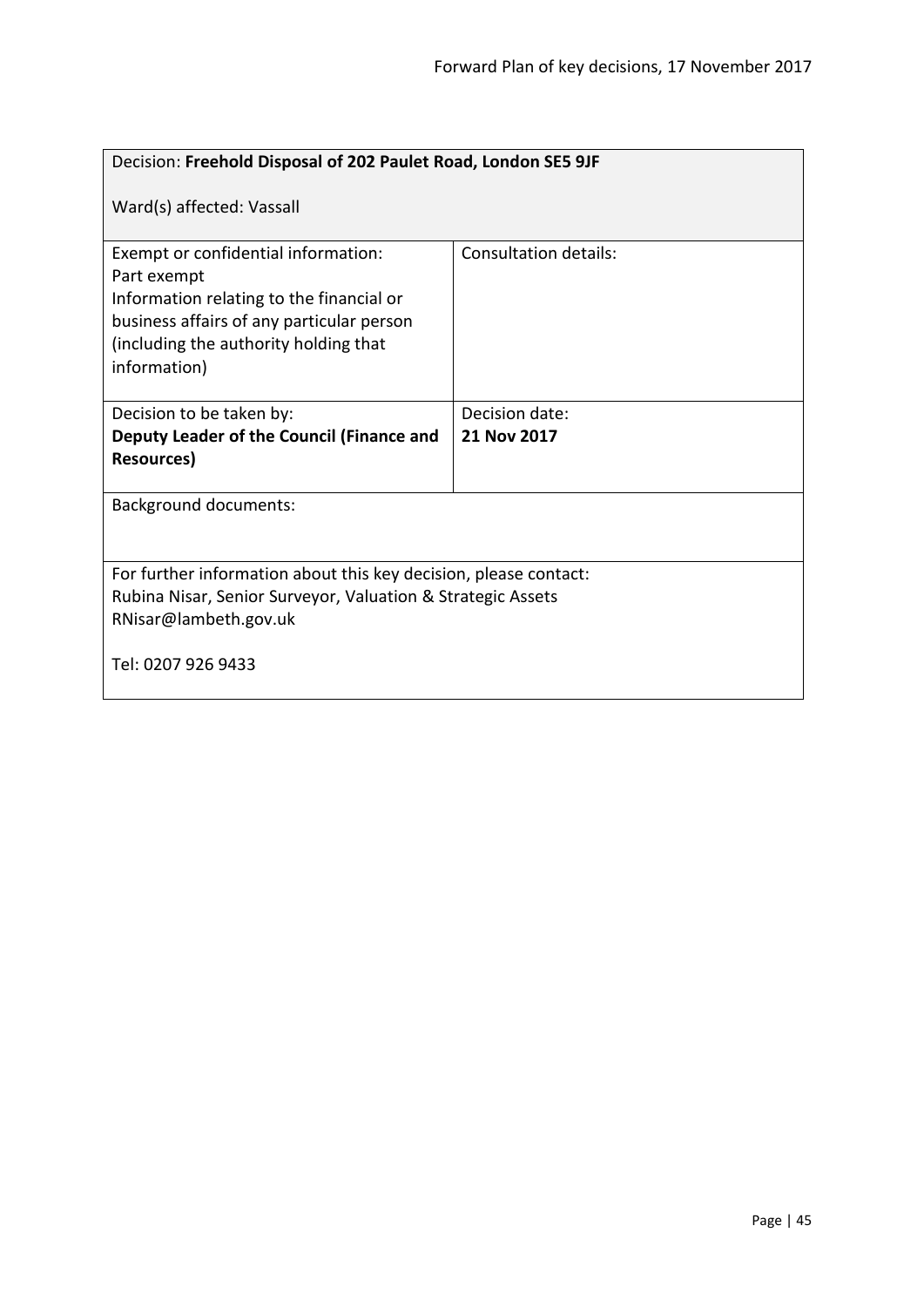| Decision: Development Managment Team for Central Hill                                                                                           |                                          |  |
|-------------------------------------------------------------------------------------------------------------------------------------------------|------------------------------------------|--|
| Award of contract for the Development Management Team after OJEU procurement<br>process.                                                        |                                          |  |
| Ward(s) affected: Gipsy Hill                                                                                                                    |                                          |  |
| Exempt or confidential information:                                                                                                             | <b>Consultation details:</b>             |  |
| Decision to be taken by:<br>Deputy Leader of the Council (Investment<br>and Partnerships)                                                       | Decision date:<br>Not before 20 Nov 2017 |  |
| <b>Background documents:</b>                                                                                                                    |                                          |  |
| For further information about this key decision, please contact:<br>Julian Hart, Housing Regeneration Programme Manager<br>jhart@lambeth.gov.uk |                                          |  |
| Tel: 07799 775362                                                                                                                               |                                          |  |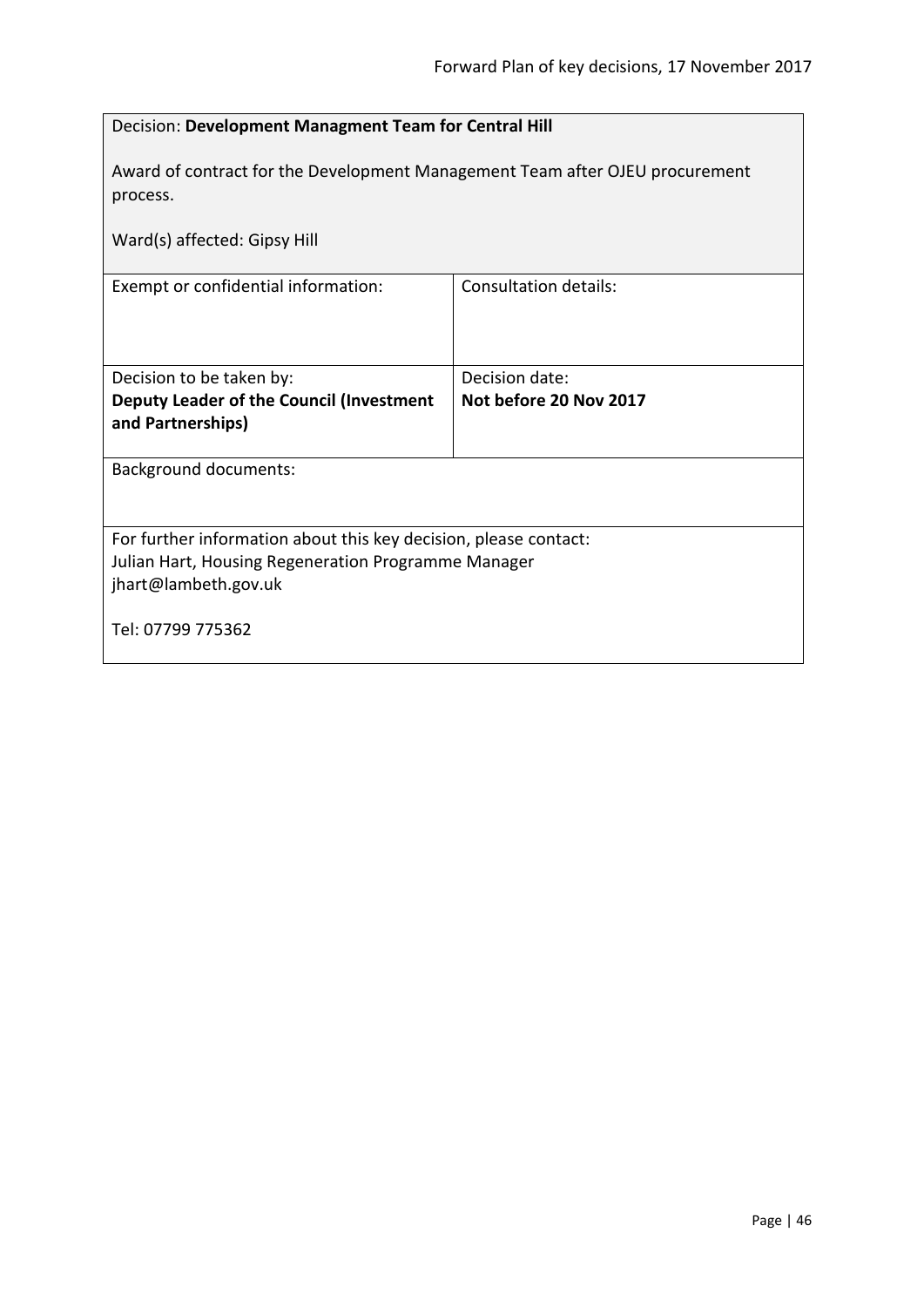Decision: **Contract extensions and variations for care and support services within Extra Care Housing**

The proposal was to extend both current contracts for the provision of care and support within extra care schemes for two years from 1st April 2015 to 31st March 2017.

Outcome-based models for extra care will be investigated in order to find one (or more) that provide the best value for both tenants and the council, while promoting community involvement both within and without the schemes. Various models are available and best practise in extra care is developing rapidly. A two year extension will allow time for a thorough investigation of these options and a procurement exercise.

| Exempt or confidential information:                              | Consultation details:<br>Discussion with ward councillors will take<br>place during the extension period. |  |  |
|------------------------------------------------------------------|-----------------------------------------------------------------------------------------------------------|--|--|
|                                                                  |                                                                                                           |  |  |
| Decision to be taken by:                                         | Decision date:                                                                                            |  |  |
| <b>Cabinet Member for Adult Social Care</b>                      | Not before 31 Oct 2016                                                                                    |  |  |
|                                                                  |                                                                                                           |  |  |
| <b>Background documents:</b>                                     |                                                                                                           |  |  |
| For further information about this key decision, please contact: |                                                                                                           |  |  |
| Ginny Hume, Commissioning Lead-Domiciliary Care                  |                                                                                                           |  |  |
| GHume@lambeth.gov.uk                                             |                                                                                                           |  |  |
| <b>Phoenix House</b>                                             |                                                                                                           |  |  |
| Tel: 020 7926 5178                                               |                                                                                                           |  |  |
|                                                                  |                                                                                                           |  |  |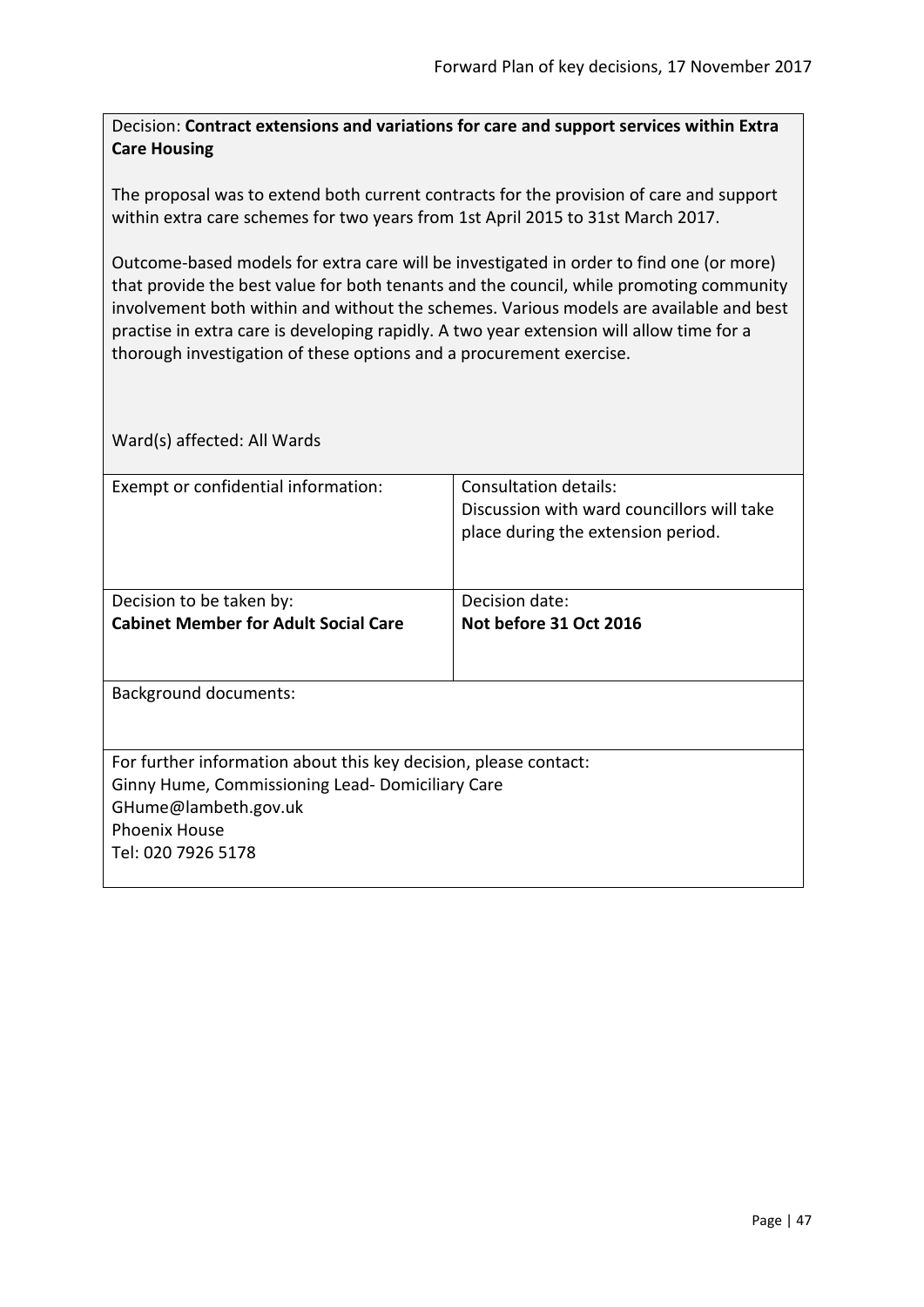| Decision: Appointment of Main Contractor for New Resource Centre for Adults with |  |
|----------------------------------------------------------------------------------|--|
| <b>Disabilities at Coburg Crescent</b>                                           |  |

Main Construction Contractor to be procured and appointed to deliver the new build, including a Day Centre, Community Space, Short-Term Accommodation, Long Term Accommodation and Shop.

| Exempt or confidential information:                              | Consultation details:  |
|------------------------------------------------------------------|------------------------|
|                                                                  |                        |
| Decision to be taken by:                                         | Decision date:         |
| <b>Cabinet Member for Adult Social Care</b>                      | Not before 10 Apr 2017 |
| <b>Background documents:</b>                                     |                        |
| For further information about this key decision, please contact: |                        |
| Alex Kim, Assistant Project Manager, Neighbourhoods and Growth   |                        |
|                                                                  |                        |
| AKim@lambeth.gov.uk                                              |                        |
| International House                                              |                        |
| Tel: 0207 926 9753                                               |                        |
|                                                                  |                        |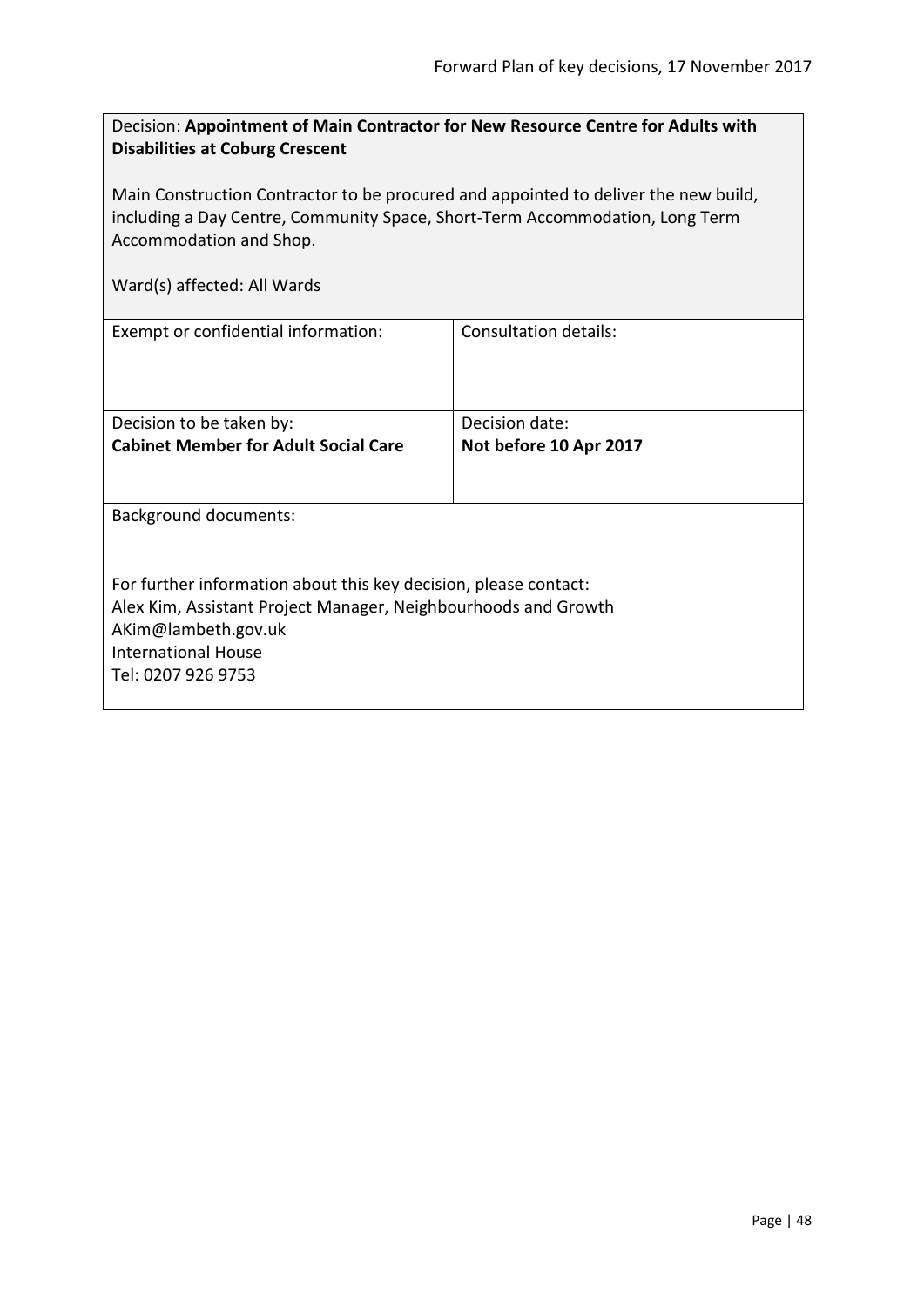Decision: **Care and Support at Bankhouse – a Newly Developed Extra Care Scheme**

The proposed decision is to finalise the negotiations begun in 2012 to appoint One Housing Group as the provider of care and support at Bankhouse, a newly developed extra care scheme.

The contract will be for a period of 2 years, with a potential extension period of 1 year and with a cost of approximately £610,000 per annum when the scheme is at full operation.

The care and support service will be funded from existing adult social care budgets.

Ward(s) affected: Prince's

| Exempt or confidential information:                              | Consultation details: |
|------------------------------------------------------------------|-----------------------|
|                                                                  |                       |
|                                                                  |                       |
| Decision to be taken by:                                         | Decision date:        |
| <b>Cabinet Member for Adult Social Care</b>                      | Not before 4 Sep 2017 |
|                                                                  |                       |
|                                                                  |                       |
| <b>Background documents:</b>                                     |                       |
|                                                                  |                       |
| For further information about this key decision, please contact: |                       |
| Helen Bolger, Strategic Commissioning Manager                    |                       |
|                                                                  |                       |
| 3rd Floor, Phoenix House                                         |                       |
| Tel: 020 7926 2724                                               |                       |
|                                                                  |                       |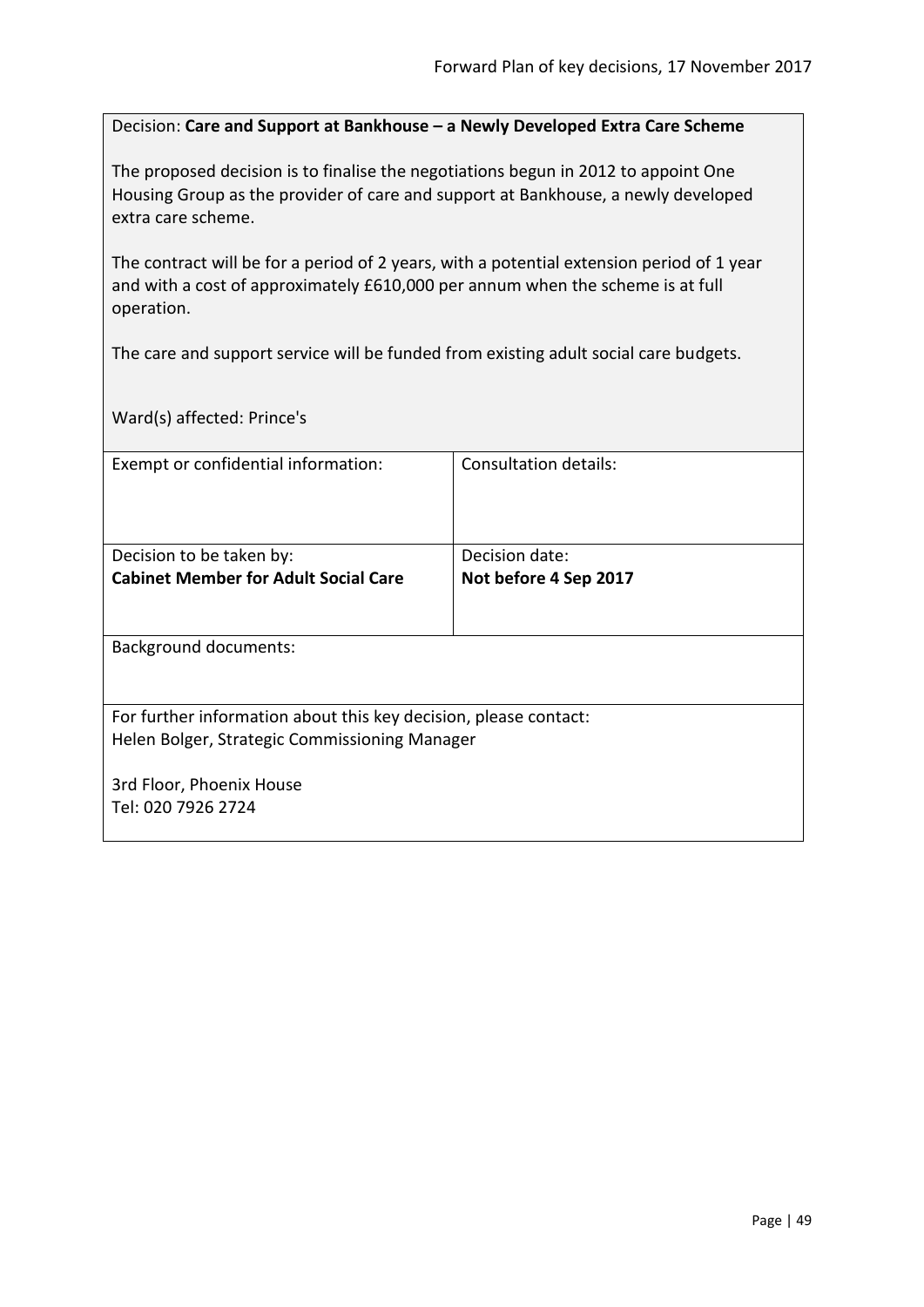| Decision: Tenancy Support Service - Single Homeless Project                                                                                                                                                                      |                        |  |
|----------------------------------------------------------------------------------------------------------------------------------------------------------------------------------------------------------------------------------|------------------------|--|
| Ward(s) affected: All Wards                                                                                                                                                                                                      |                        |  |
| Exempt or confidential information:                                                                                                                                                                                              | Consultation details:  |  |
| Decision to be taken by:                                                                                                                                                                                                         | Decision date:         |  |
| <b>Cabinet Member for Adult Social Care</b>                                                                                                                                                                                      | Not before 13 Nov 2017 |  |
|                                                                                                                                                                                                                                  |                        |  |
| <b>Background documents:</b>                                                                                                                                                                                                     |                        |  |
|                                                                                                                                                                                                                                  |                        |  |
| For further information about this key decision, please contact:<br>Emily Newell, Commissioning Officer, Strategy & Commissioning: Housing & Communities<br>ENewell@lambeth.gov.uk<br><b>Phoenix House</b><br>Tel: 0207 926 0973 |                        |  |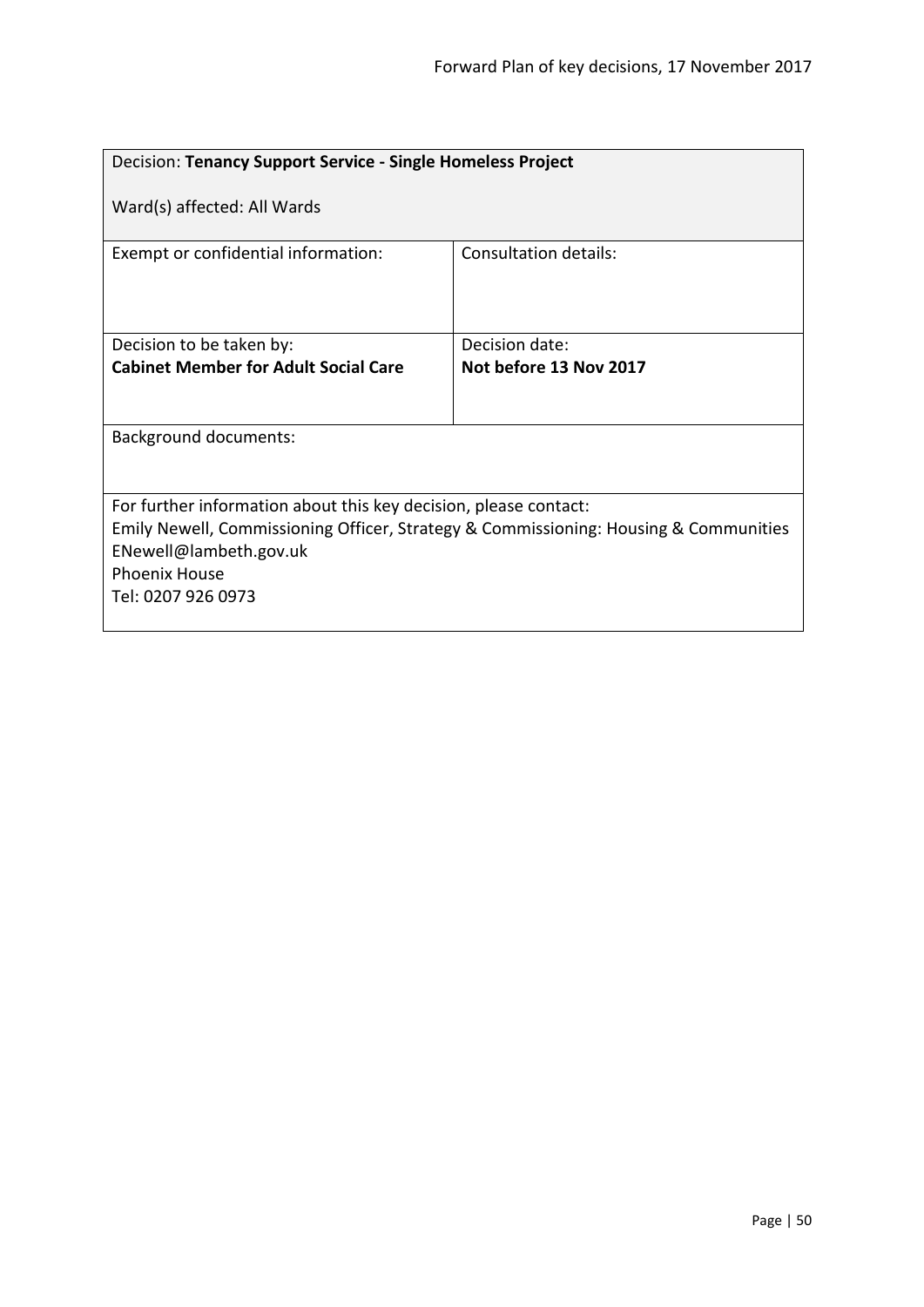Decision: **Phase 1 of the Lambeth Early Action Partnership (LEAP) Capital Works Programme.**

To award a contract to carry out construction works at nine early years premises as part of Phase 1 of the Lambeth Early Action Partnership (Leap) Capital Work Programme on the basis of a maximum contract sum which is £1,498,123.

Ward(s) affected: Coldharbour; Stockwell; Tulse Hill; Vassall

| Exempt or confidential information:                                                                                                                               | Consultation details:                    |  |
|-------------------------------------------------------------------------------------------------------------------------------------------------------------------|------------------------------------------|--|
| Decision to be taken by:<br><b>Cabinet Member for Families and Young</b><br>People                                                                                | Decision date:<br>Not before 30 Aug 2016 |  |
| <b>Background documents:</b>                                                                                                                                      |                                          |  |
| For further information about this key decision, please contact:<br>Rosemary Mann<br>rmann1@lambeth.gov.uk<br>6th Floor International House<br>Tel: 020 7926 3221 |                                          |  |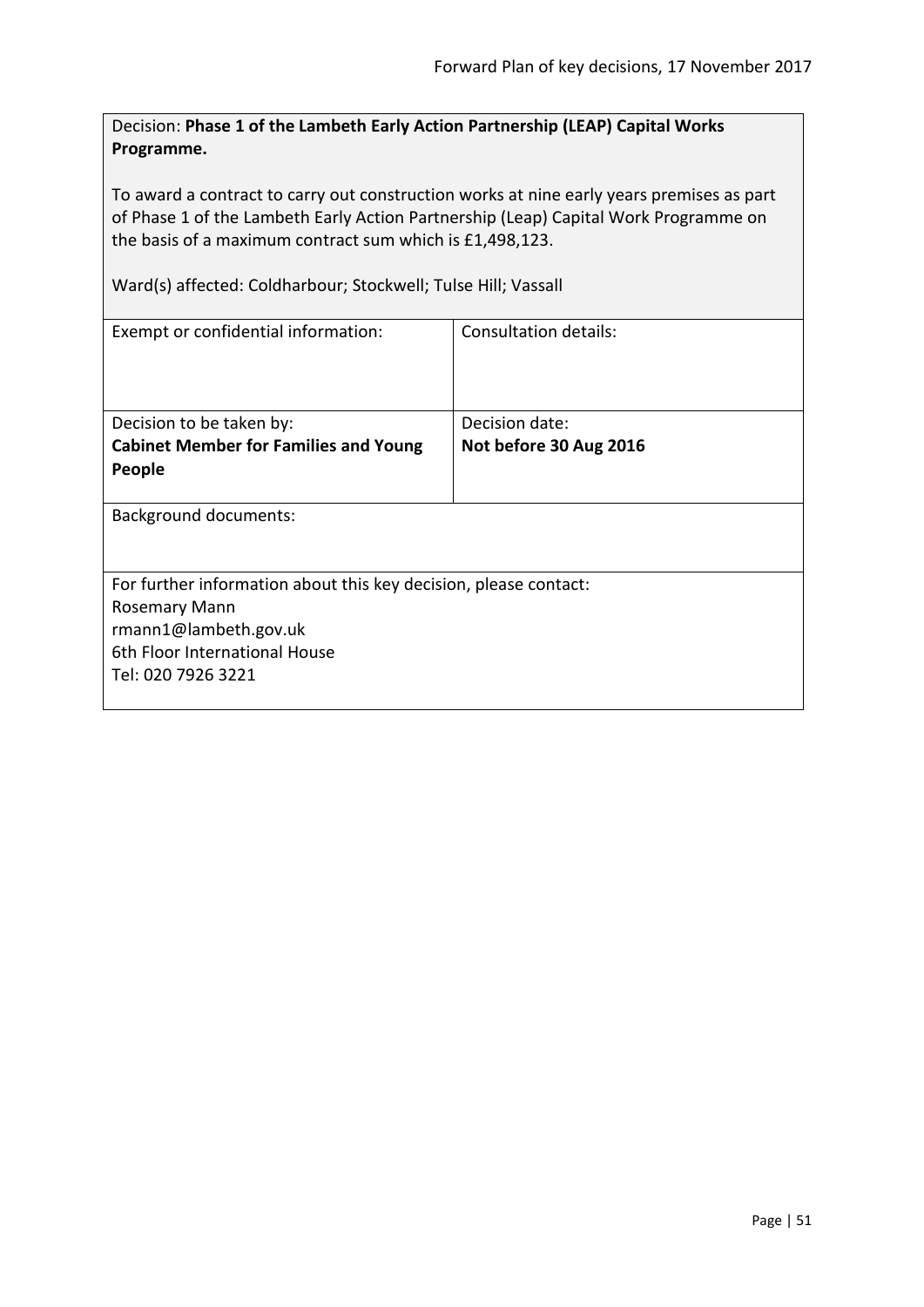| <b>Decision: Commercial Waste Options</b>                                 |                              |  |
|---------------------------------------------------------------------------|------------------------------|--|
| Review of options for future model of commercial waste services           |                              |  |
| Ward(s) affected: All Wards                                               |                              |  |
| Exempt or confidential information:                                       | <b>Consultation details:</b> |  |
|                                                                           |                              |  |
|                                                                           |                              |  |
| Decision to be taken by:                                                  | Decision date:               |  |
| <b>Cabinet Member for Housing and</b>                                     | Not before 21 Nov 2016       |  |
| <b>Environment</b>                                                        |                              |  |
| <b>Background documents:</b>                                              |                              |  |
|                                                                           |                              |  |
| For further information about this key decision, please contact:          |                              |  |
| Michael C Clarke, Public Environment Manager<br>mcclarke@lambeth.gov.uk   |                              |  |
| 1st Floor, Service Team House, 185-205 Shakespeare Road, London, SE24 0PZ |                              |  |
| Tel: 020 7926 0528                                                        |                              |  |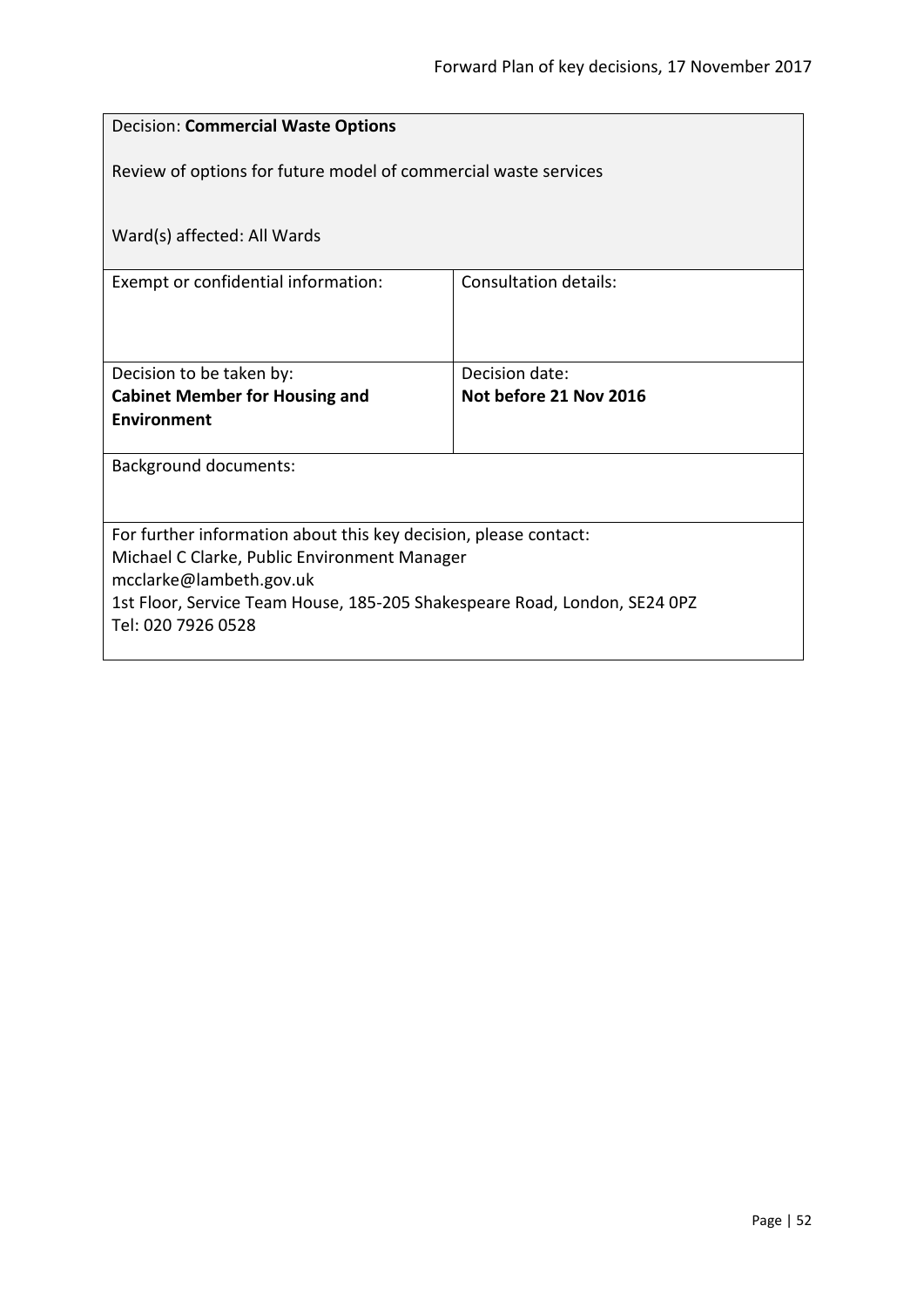# Decision: **Appointment of a contractor to deliver cycle parking in Lambeth**

To contact a provider for the cycle parking scheme in Lambeth, which is capital funded and has a value of around £1.8mil to deliver over a four year period. The scheme consists of two lots, namely Lot 1 which covers implementing closed and secure cycle parking units, as well as Sheffield stands, and Lot 2 which covers ongoing maintenance of the units and stands.

| Exempt or confidential information:                              | Consultation details:  |
|------------------------------------------------------------------|------------------------|
| Decision to be taken by:                                         | Decision date:         |
| <b>Cabinet Member for Housing and</b>                            | Not before 13 Feb 2017 |
| Environment                                                      |                        |
| <b>Background documents:</b>                                     |                        |
| For further information about this key decision, please contact: |                        |
| Raj Mistry, Director of Envrionment                              |                        |
| rmistry@lambeth.gov.uk                                           |                        |
| <b>Blue Star House</b>                                           |                        |
| Tel: 020 7926 6263                                               |                        |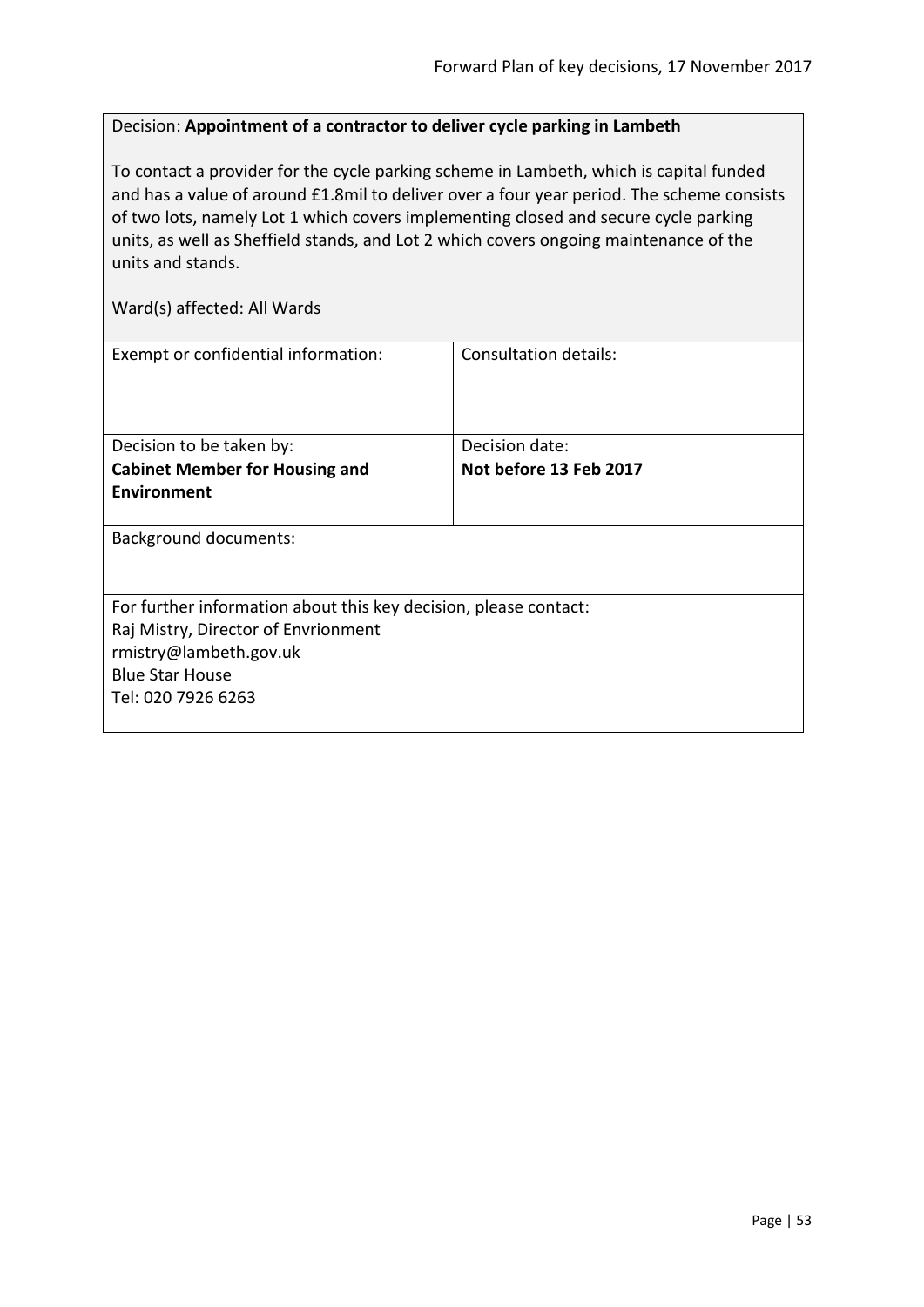| To appoint a contractor to undertake surveys and removals.       |  |  |
|------------------------------------------------------------------|--|--|
| Ward(s) affected: All Wards                                      |  |  |
| <b>Consultation details:</b>                                     |  |  |
|                                                                  |  |  |
| Decision date:                                                   |  |  |
| Not before 10 Apr 2017                                           |  |  |
|                                                                  |  |  |
| <b>Background documents:</b>                                     |  |  |
|                                                                  |  |  |
| For further information about this key decision, please contact: |  |  |
| Neil Wightman, Director of Housing Services                      |  |  |
| NWightman@lambeth.gov.uk                                         |  |  |
| 1st Floor, Blue Star House, Stockwell Road, Brixton, SW9         |  |  |
| Tel: 020 7926 7051                                               |  |  |
|                                                                  |  |  |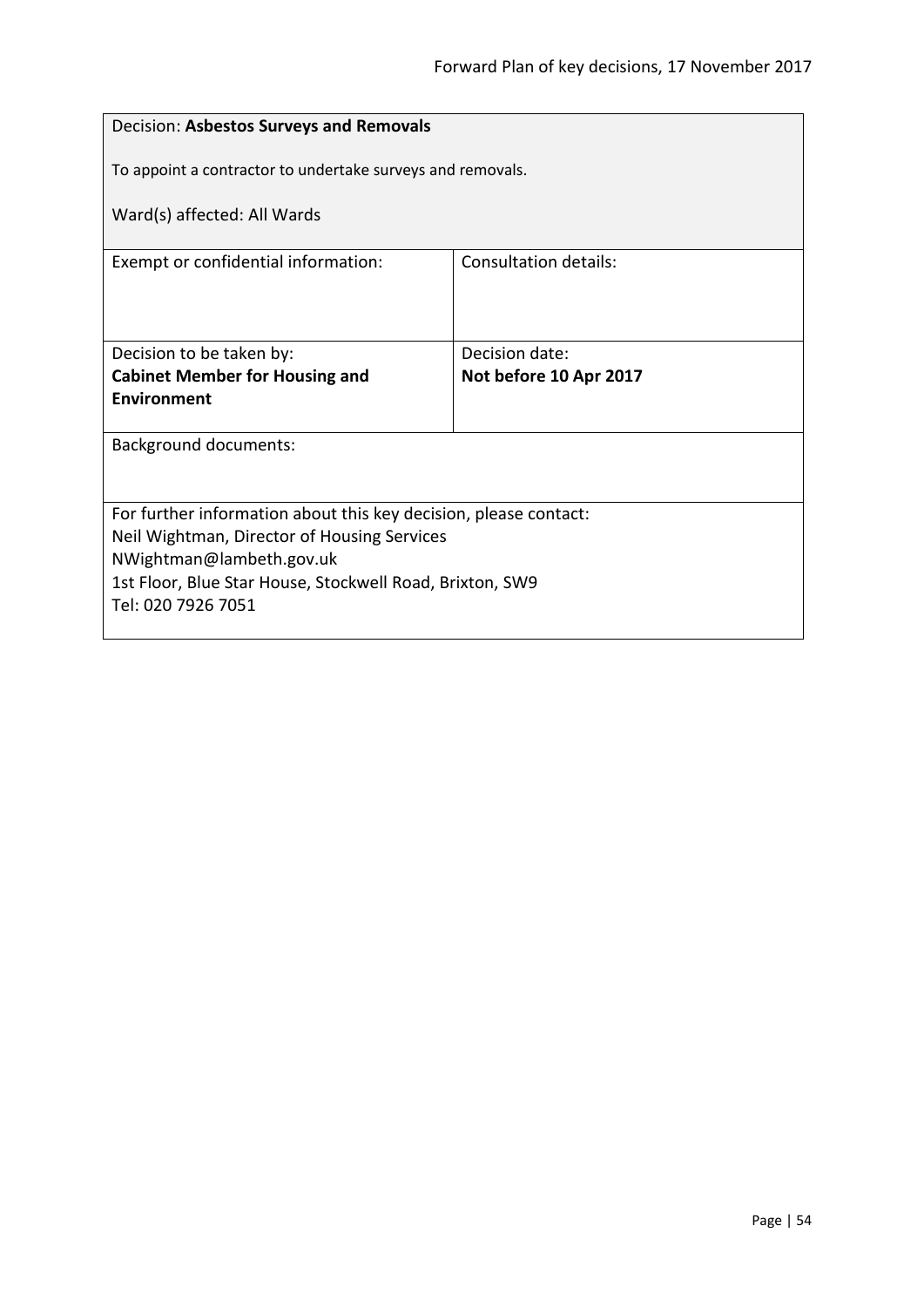| Decision: Floating car clubs                                                                                                                                           |                              |  |
|------------------------------------------------------------------------------------------------------------------------------------------------------------------------|------------------------------|--|
| To establish a trial for the "floating" car club provision in the borough and the<br>appointment of a provider for the trial period.                                   |                              |  |
| Ward(s) affected: All Wards                                                                                                                                            |                              |  |
| Exempt or confidential information:                                                                                                                                    | <b>Consultation details:</b> |  |
| Decision to be taken by:                                                                                                                                               | Decision date:               |  |
| <b>Cabinet Member for Housing and</b><br><b>Environment</b>                                                                                                            | Not before 12 Jun 2017       |  |
| <b>Background documents:</b>                                                                                                                                           |                              |  |
| For further information about this key decision, please contact:<br>Simon Phillips, Transport Manager - Planning, Transport & Development<br>SPhillips2@lambeth.gov.uk |                              |  |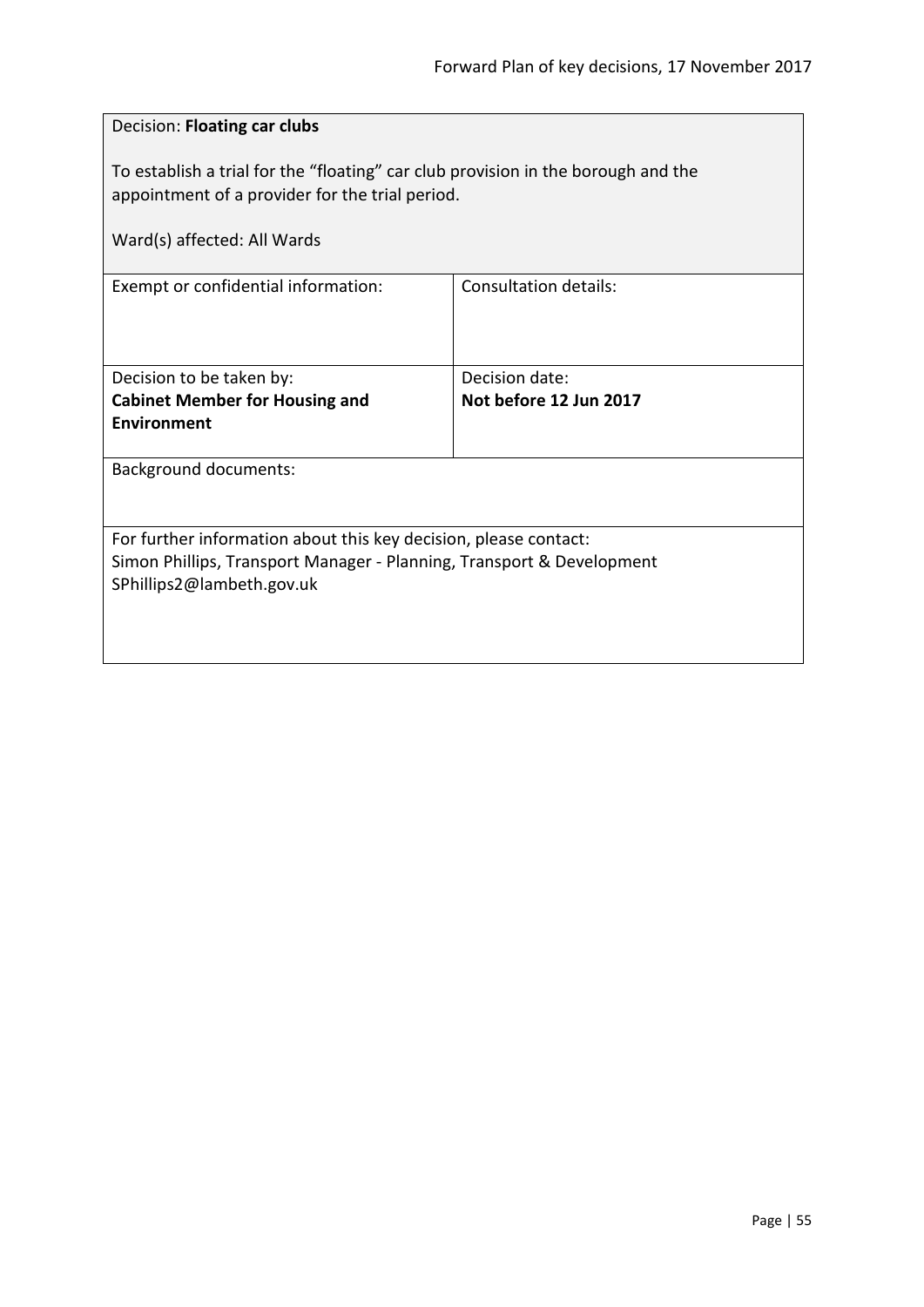| Decision: Hubert Grove Footbridge Refurbishment/Repair Works 2017-19                                      |                              |  |
|-----------------------------------------------------------------------------------------------------------|------------------------------|--|
| To approve Community Infrastructure Levy (CIL) funding of £850,000 to replace Hubert Grove<br>Footbridge. |                              |  |
| Ward(s) affected: Ferndale; Larkhall                                                                      |                              |  |
| Exempt or confidential information:                                                                       | <b>Consultation details:</b> |  |
|                                                                                                           |                              |  |
| Decision to be taken by:                                                                                  | Decision date:               |  |
| <b>Cabinet Member for Housing and</b>                                                                     | Not before 18 Sep 2017       |  |
| <b>Environment</b>                                                                                        |                              |  |
| <b>Background documents:</b>                                                                              |                              |  |
|                                                                                                           |                              |  |
| For further information about this key decision, please contact:                                          |                              |  |
| Raj Mistry, Director of Envrionment                                                                       |                              |  |
| rmistry@lambeth.gov.uk                                                                                    |                              |  |
| <b>Blue Star House</b><br>Tel: 020 7926 6263                                                              |                              |  |
|                                                                                                           |                              |  |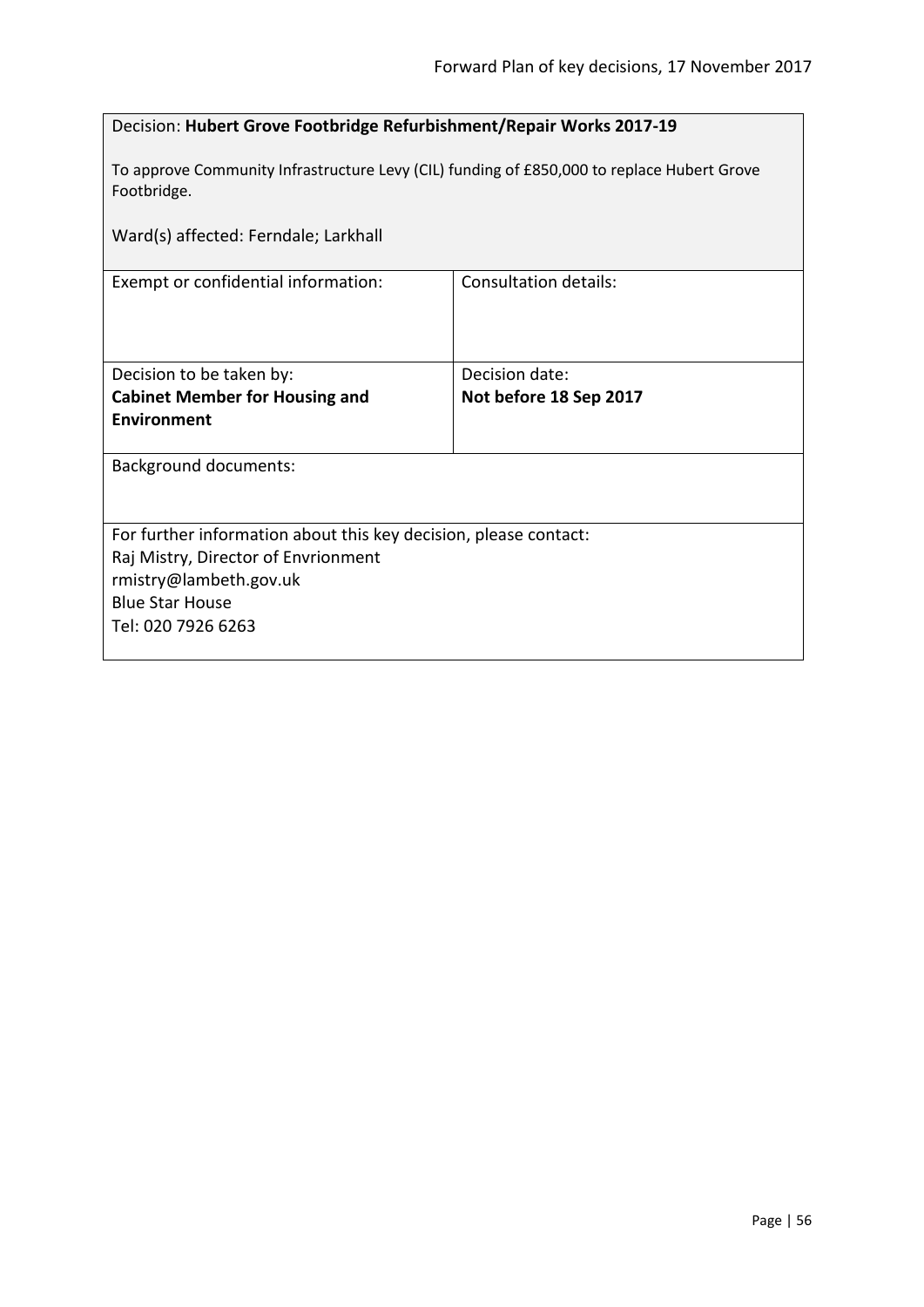| Decision: Commencement of formal consultation on the proposed transfer of Lambeth<br>HRA properties in the London Boroughs of Bromley, Croydon, Merton and Sutton |                              |  |
|-------------------------------------------------------------------------------------------------------------------------------------------------------------------|------------------------------|--|
| To seek resident consultation with residents of the properties on the transfer of their homes to a<br>local housing association.                                  |                              |  |
| Ward(s) affected: All Wards                                                                                                                                       |                              |  |
| Exempt or confidential information:                                                                                                                               | <b>Consultation details:</b> |  |
| Decision to be taken by:                                                                                                                                          | Decision date:               |  |
| <b>Cabinet Member for Housing and</b>                                                                                                                             | Not before 9 Oct 2017        |  |
| <b>Environment</b>                                                                                                                                                |                              |  |
| <b>Background documents:</b>                                                                                                                                      |                              |  |
| For further information about this key decision, please contact:<br>Mandy Green (Associate Director Commissioning), Assistant Director Accommodation &            |                              |  |

Property

mgreen3@lambeth.gov.uk

Tel: 02079267020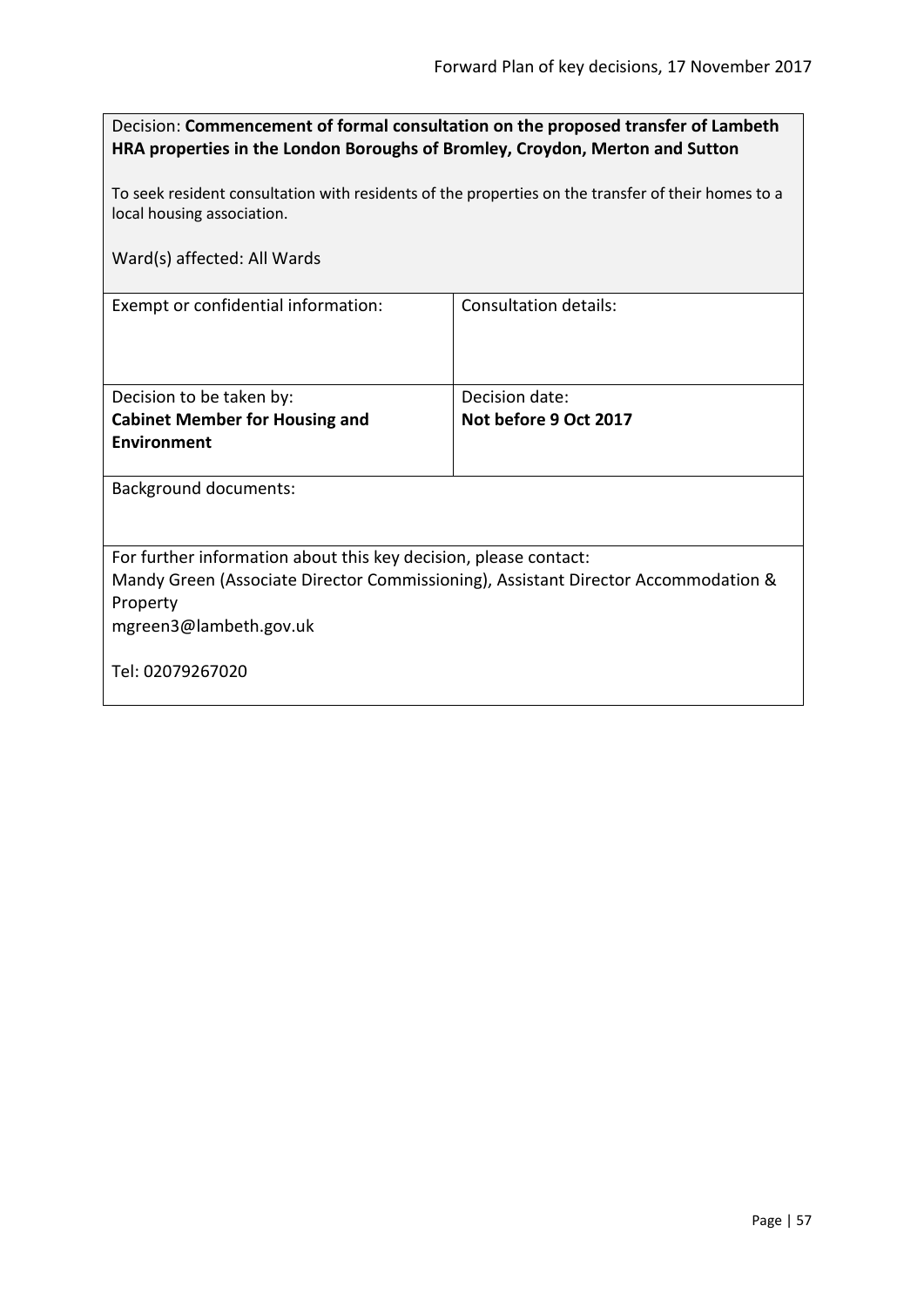### Decision: **Quietway 7 – (Elephant & Castle to Crystal Palace)**

To agree that contracts at an estimated cost of £850,000 be entered into in order to construct the Elephant and Castle to Crystal Palace Quietway proposals in Lambeth, subject to statutory procedures, detailed design, traffic modelling and a safety review.

| Ward(s) affected: Gipsy Hill; Thurlow Park                                                                                                                                                                                                       |                        |  |
|--------------------------------------------------------------------------------------------------------------------------------------------------------------------------------------------------------------------------------------------------|------------------------|--|
| Exempt or confidential information:                                                                                                                                                                                                              | Consultation details:  |  |
| Decision to be taken by:                                                                                                                                                                                                                         | Decision date:         |  |
| <b>Cabinet Member for Housing and</b>                                                                                                                                                                                                            | Not before 16 Oct 2017 |  |
| <b>Environment</b>                                                                                                                                                                                                                               |                        |  |
| <b>Background documents:</b>                                                                                                                                                                                                                     |                        |  |
| For further information about this key decision, please contact:<br>Andrew Burton, Head of Capital Programmes and Highways<br>ABurton@lambeth.gov.uk<br>5th Floor Blue Star House, 234-244 Stockwell Road, London, SW9 9SP<br>Tel: 0207 926 6221 |                        |  |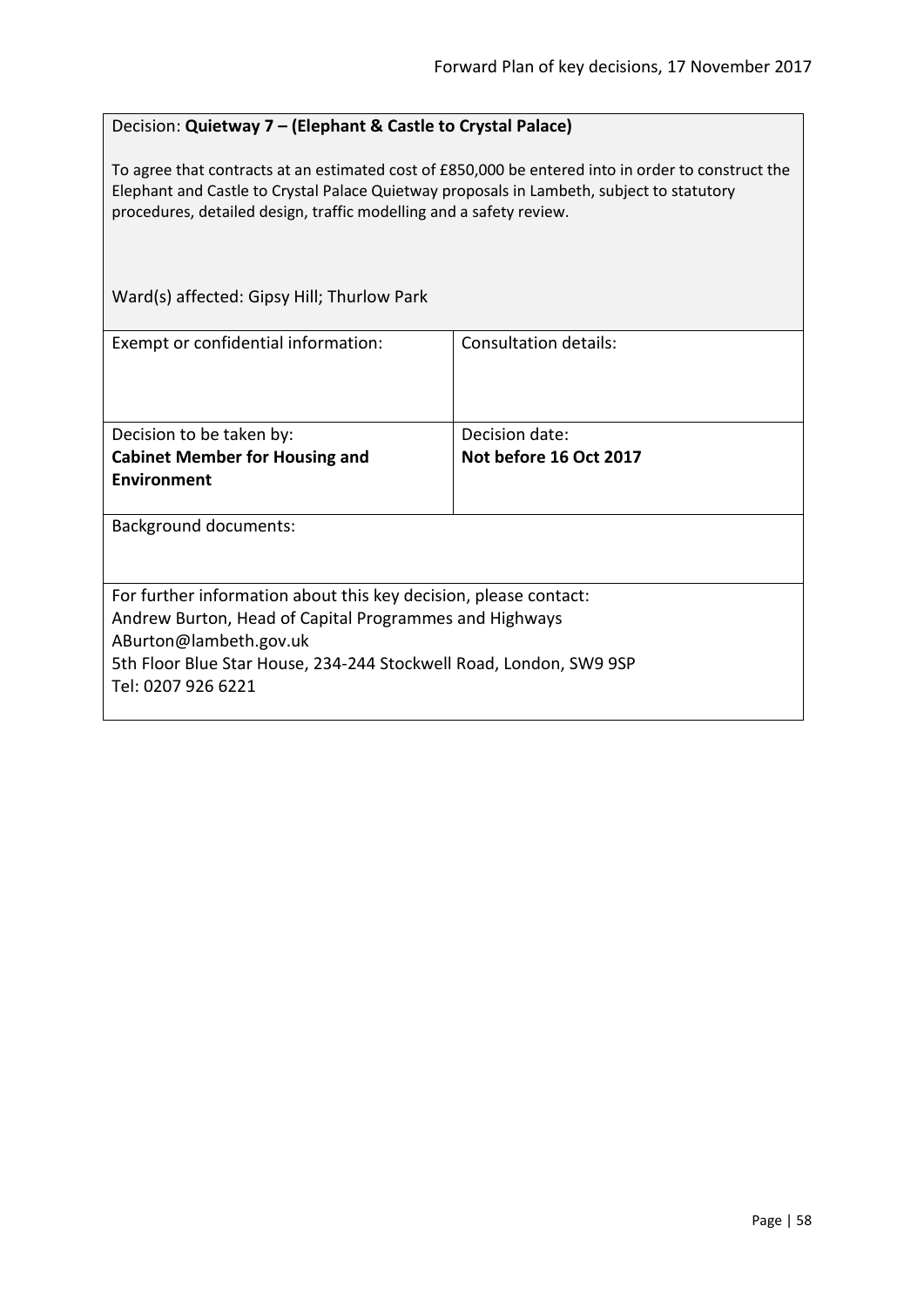| Decision: Regenter Myatts Field North Settlement Agreement                                                                       |                              |  |
|----------------------------------------------------------------------------------------------------------------------------------|------------------------------|--|
| Confirmation of settlement agreed in principle with Regenter in relation to Vacant Possession<br>claims and roads refurbishment. |                              |  |
| Ward(s) affected: Vassall                                                                                                        |                              |  |
| Exempt or confidential information:                                                                                              | <b>Consultation details:</b> |  |
|                                                                                                                                  |                              |  |
| Decision to be taken by:                                                                                                         | Decision date:               |  |
| <b>Cabinet Member for Housing and</b>                                                                                            | Not before 6 Nov 2017        |  |
| Environment                                                                                                                      |                              |  |
| <b>Background documents:</b>                                                                                                     |                              |  |
|                                                                                                                                  |                              |  |
| For further information about this key decision, please contact:                                                                 |                              |  |
| Stephanie Hudson, PFI Client Manager                                                                                             |                              |  |
| SHudson2@lambeth.gov.uk                                                                                                          |                              |  |
| 3rd Floor, Hambrook House                                                                                                        |                              |  |
| Tel: 020 7926 3727                                                                                                               |                              |  |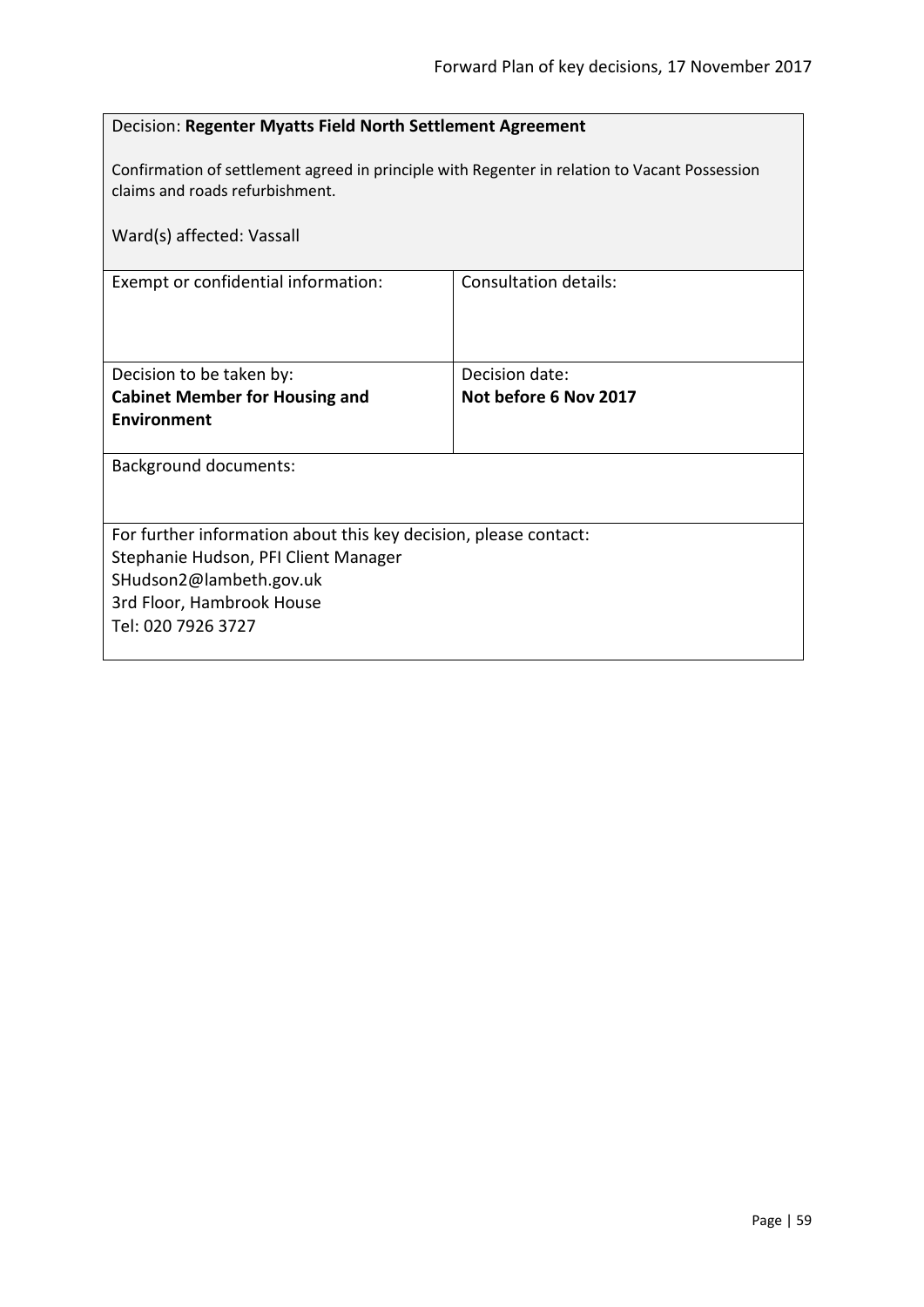## Decision: **London Living Wage and the Environmental Services Contract**

To outline negotiations with Veolia to bring all staff salaries up to at least the London Living Wage. It sets out the proposed approach and seeks approval to proceed to implement the increase.

| Ward(s) affected: All Wards                                                                                                                                                                                                                |                                          |  |
|--------------------------------------------------------------------------------------------------------------------------------------------------------------------------------------------------------------------------------------------|------------------------------------------|--|
| Exempt or confidential information:                                                                                                                                                                                                        | <b>Consultation details:</b>             |  |
| Decision to be taken by:<br><b>Cabinet Member for Housing and</b><br><b>Environment</b>                                                                                                                                                    | Decision date:<br>Not before 20 Nov 2017 |  |
| <b>Background documents:</b>                                                                                                                                                                                                               |                                          |  |
| For further information about this key decision, please contact:<br>Doug Perry, Head of Environmental Services & Highways<br>dperry@lambeth.gov.uk<br>Service Team House, 185-205 Shakespeare Road, LONDON, SE24 OPZ<br>Tel: 020 7926 1255 |                                          |  |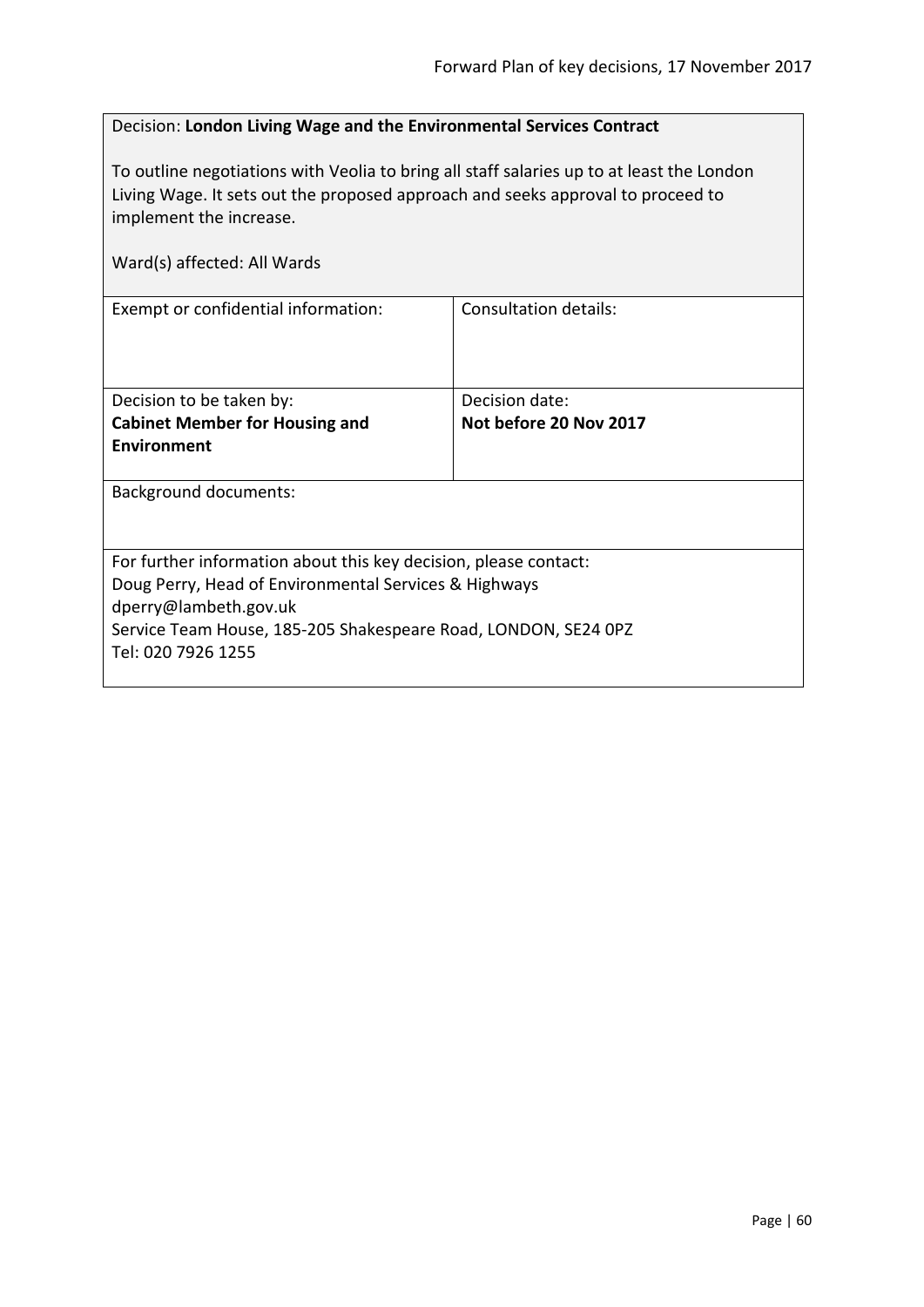| Decision: Highways Improvement Programme (HIP) 2017-18                                                                                                                            |                                         |  |
|-----------------------------------------------------------------------------------------------------------------------------------------------------------------------------------|-----------------------------------------|--|
| The report outlines the request for CIL and s106 to be allocated to the Highways<br>Improvement Programme for 2017/18.                                                            |                                         |  |
| Ward(s) affected:                                                                                                                                                                 |                                         |  |
| Exempt or confidential information:                                                                                                                                               | <b>Consultation details:</b>            |  |
| Decision to be taken by:<br><b>Cabinet Member for Housing and</b><br><b>Environment</b>                                                                                           | Decision date:<br>Not before 4 Dec 2017 |  |
| <b>Background documents:</b>                                                                                                                                                      |                                         |  |
| For further information about this key decision, please contact:<br>Raj Mistry, Director of Envrionment<br>rmistry@lambeth.gov.uk<br><b>Blue Star House</b><br>Tel: 020 7926 6263 |                                         |  |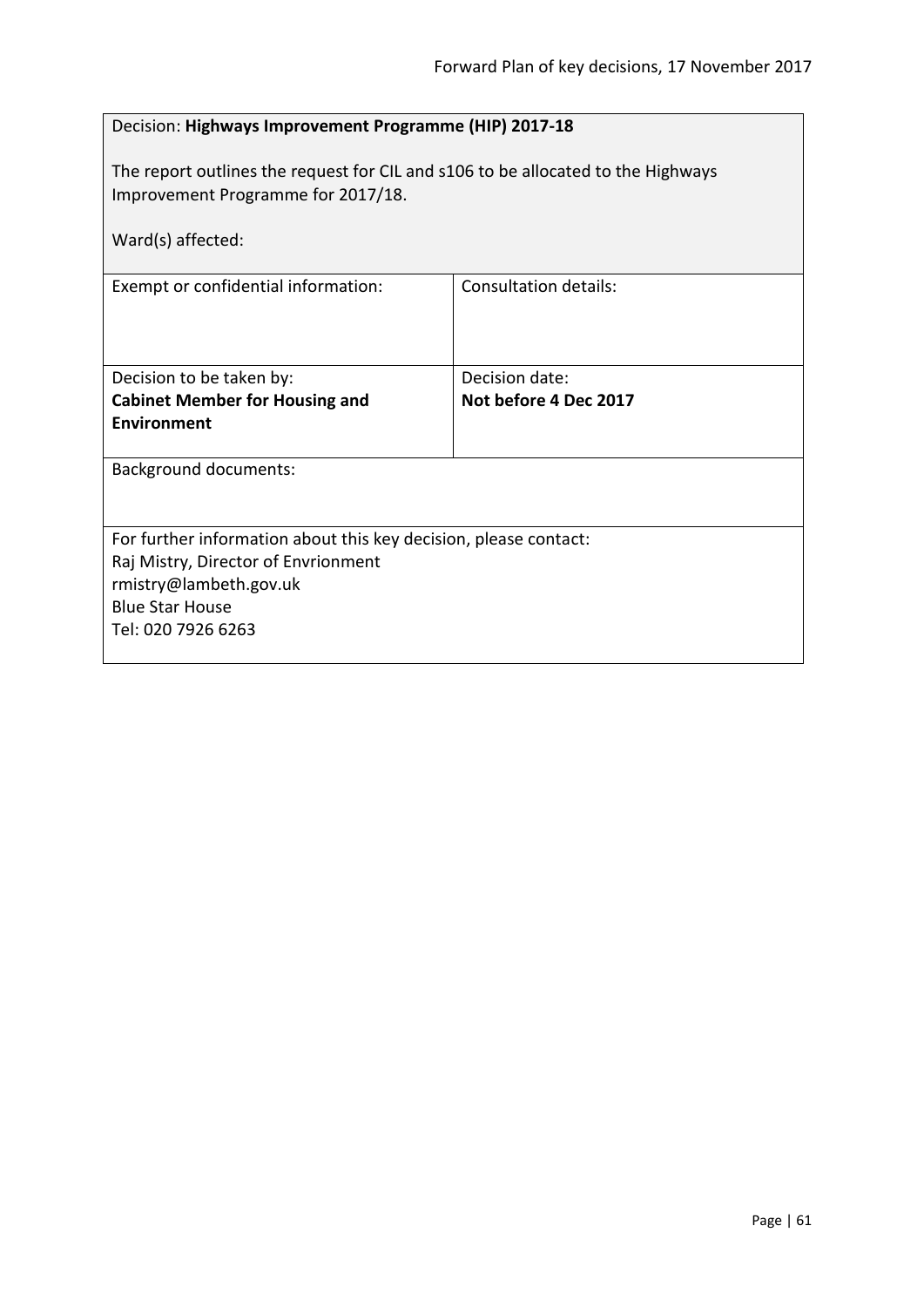| Decision: Consultancy Services for Lambeth                                                                                                                             |                              |  |
|------------------------------------------------------------------------------------------------------------------------------------------------------------------------|------------------------------|--|
| To appoint consultants including structural engineers, project management, principal designer<br>and CDM-services to support the delivery of Lambeth Housing Standard. |                              |  |
| Ward(s) affected: All Wards                                                                                                                                            |                              |  |
| Exempt or confidential information:                                                                                                                                    | <b>Consultation details:</b> |  |
|                                                                                                                                                                        |                              |  |
| Decision to be taken by:                                                                                                                                               | Decision date:               |  |
| <b>Cabinet Member for Housing and</b>                                                                                                                                  | Not before 18 Dec 2017       |  |
| Environment                                                                                                                                                            |                              |  |
| <b>Background documents:</b>                                                                                                                                           |                              |  |
|                                                                                                                                                                        |                              |  |
| For further information about this key decision, please contact:                                                                                                       |                              |  |
| Sumitra Gomer, Interim AD Strategy and Regeneration                                                                                                                    |                              |  |
| SGomer@lambeth.gov.uk                                                                                                                                                  |                              |  |
| 3rd floor, Hambrook House                                                                                                                                              |                              |  |
| Tel: 02079263687                                                                                                                                                       |                              |  |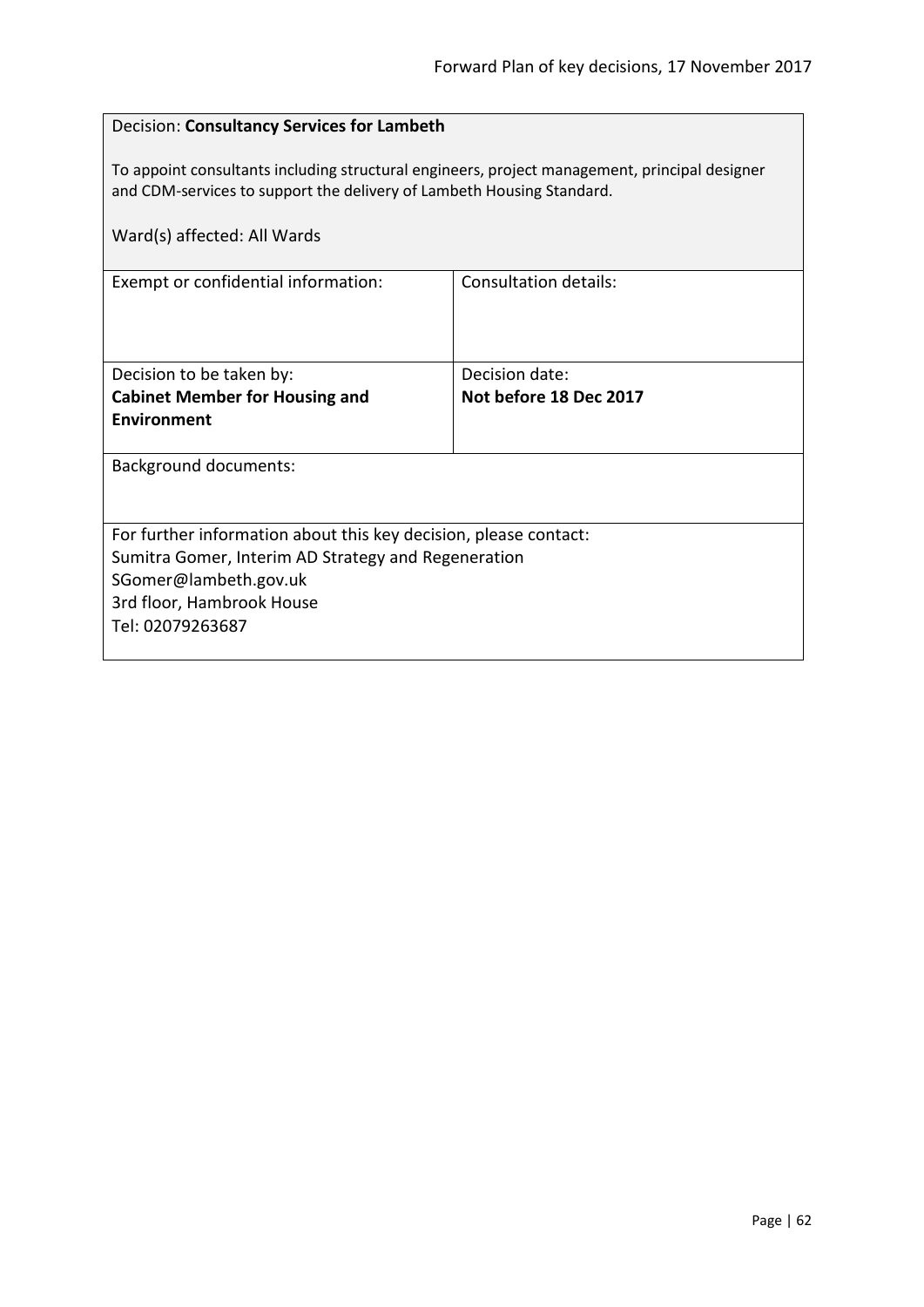| Decision: Mental Health Accommodation and Community Support contract.                                     |                              |  |
|-----------------------------------------------------------------------------------------------------------|------------------------------|--|
| Extension of the Mental Health Accommodation and Community Support contract.                              |                              |  |
| Ward(s) affected: All Wards                                                                               |                              |  |
| Exempt or confidential information:                                                                       | <b>Consultation details:</b> |  |
|                                                                                                           |                              |  |
| Decision to be taken by:                                                                                  | Decision date:               |  |
| <b>Cabinet Member for Healthier and</b>                                                                   | Not before 26 Jun 2015       |  |
| <b>Stronger Communities (job-share)</b>                                                                   |                              |  |
| <b>Background documents:</b>                                                                              |                              |  |
|                                                                                                           |                              |  |
| For further information about this key decision, please contact:                                          |                              |  |
| Denis O'Rourke, Assistant Director Integrated Commissioning - Adult Mental Health<br>denisorourke@nhs.net |                              |  |
|                                                                                                           |                              |  |
|                                                                                                           |                              |  |
|                                                                                                           |                              |  |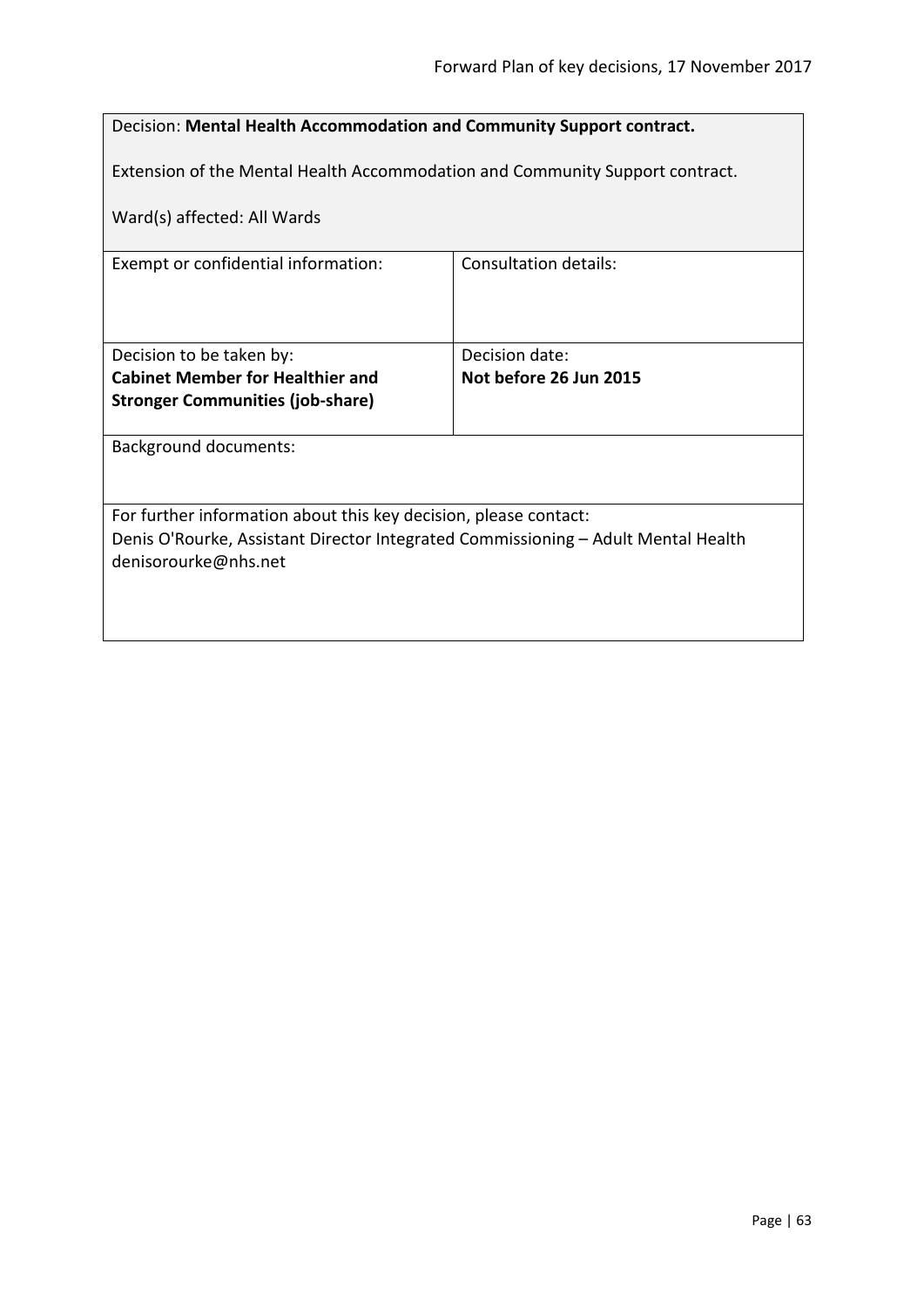Decision: **Extension to pilot level 3 specialist weight management service for children**

Decision to extend the above contract for 2 years. This contract is part of a healthy weight programme that was set up as a pilot following a tender that was carried out in 2011. The pilot will be evaluated over the next year and a tender will be carried out again in 2016 (for the full healthy weight programme) following analysis of the findings from the evaluation.

| Exempt or confidential information:                                                                              | Consultation details:<br>Qualitative data is being captured through<br>the evaluation. Programme participants<br>provide feedback following their<br>involvement. Relevant professionals and<br>stakeholders will be consulted during the<br>evaluation and during the tender process<br>which will be carried out in 2016. |
|------------------------------------------------------------------------------------------------------------------|-----------------------------------------------------------------------------------------------------------------------------------------------------------------------------------------------------------------------------------------------------------------------------------------------------------------------------|
| Decision to be taken by:                                                                                         | Decision date:                                                                                                                                                                                                                                                                                                              |
|                                                                                                                  |                                                                                                                                                                                                                                                                                                                             |
| <b>Cabinet Member for Healthier and</b>                                                                          | Not before 26 Jun 2015                                                                                                                                                                                                                                                                                                      |
| <b>Stronger Communities (job-share)</b>                                                                          |                                                                                                                                                                                                                                                                                                                             |
| <b>Background documents:</b>                                                                                     |                                                                                                                                                                                                                                                                                                                             |
|                                                                                                                  |                                                                                                                                                                                                                                                                                                                             |
| For further information about this key decision, please contact:<br><b>Candice Clark</b><br>candiceclark@nhs.net |                                                                                                                                                                                                                                                                                                                             |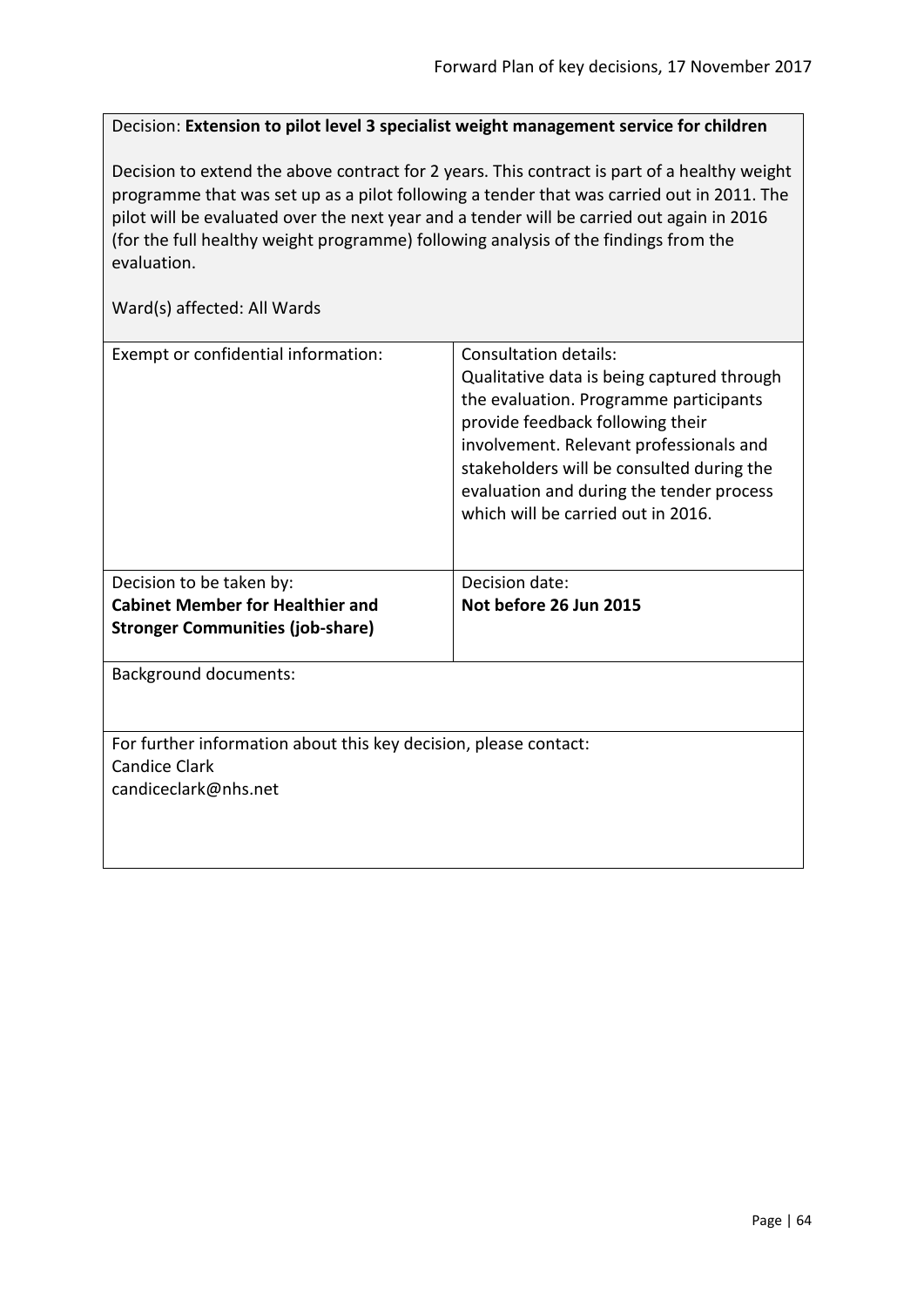#### Decision: **Gateway Mental Health Support Service**

This proposed decision is for a one-year block contract with one-year extension option to be awarded to Look Ahead Housing and Support Ltd. The contract award will be made under waiver. Look Ahead have submitted proposals to develop a mental health supported housing service which will offer support to people with complex needs.

This provision will be developed to support move on from Lambeth rehabilitation wards and residential care homes as part of the Integrated Personalised Support Alliance (IPSA) initiative

| Exempt or confidential information:                              | Consultation details:  |
|------------------------------------------------------------------|------------------------|
|                                                                  |                        |
|                                                                  |                        |
|                                                                  |                        |
| Decision to be taken by:                                         | Decision date:         |
| <b>Cabinet Member for Healthier and</b>                          | Not before 22 Aug 2016 |
| <b>Stronger Communities (job-share)</b>                          |                        |
|                                                                  |                        |
| <b>Background documents:</b>                                     |                        |
|                                                                  |                        |
|                                                                  |                        |
| For further information about this key decision, please contact: |                        |
| Karen Clarke                                                     |                        |
| KClarke1@lambeth.gov.uk                                          |                        |
|                                                                  |                        |
|                                                                  |                        |
|                                                                  |                        |
|                                                                  |                        |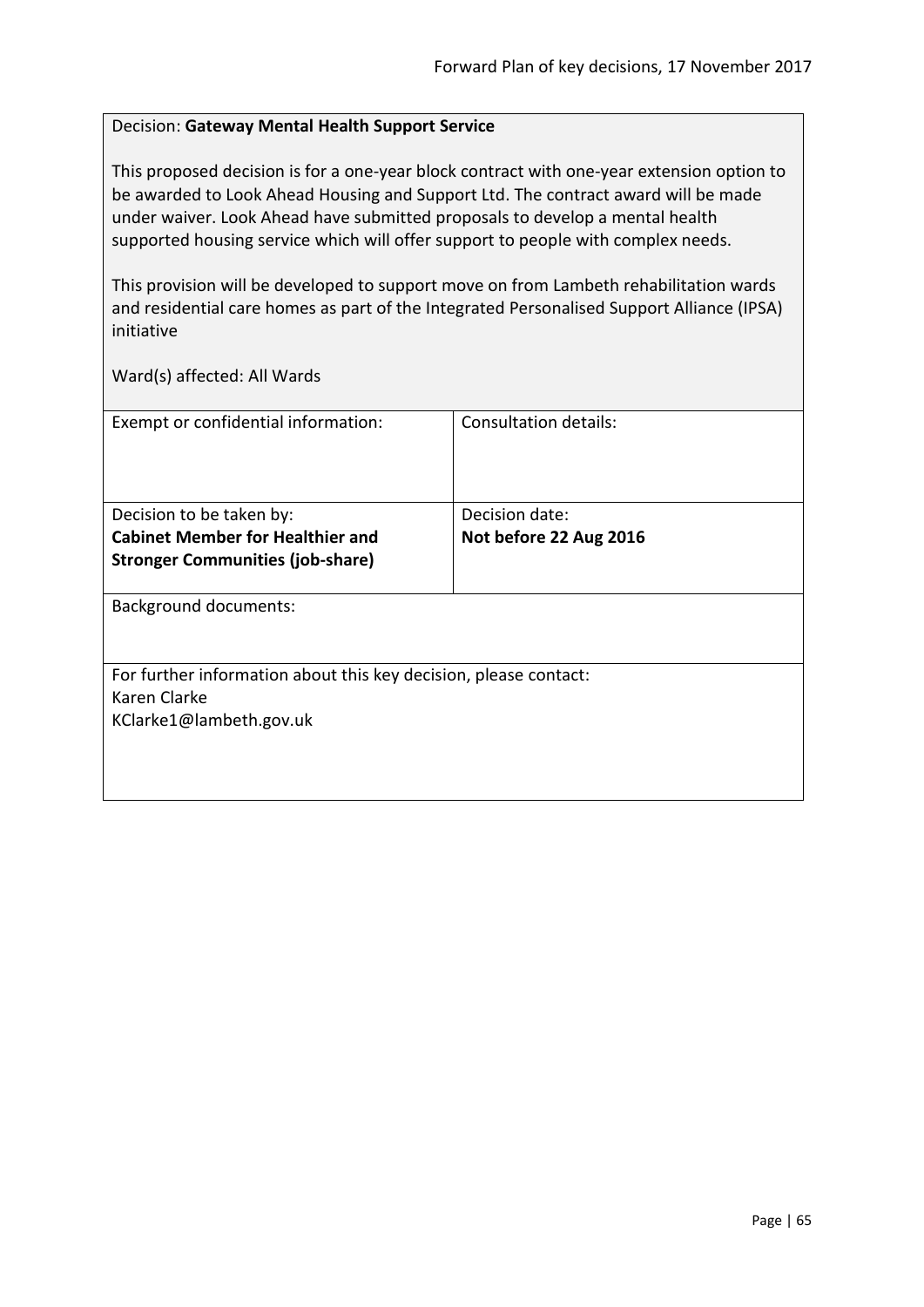|                                                                                               | Decision: Extension and Variation of s75 partnership agreement with NHS Lambeth CCG |  |
|-----------------------------------------------------------------------------------------------|-------------------------------------------------------------------------------------|--|
|                                                                                               |                                                                                     |  |
| Decision to extend s75 agreement for a year to the end of March 2018 and to enable the CCG to |                                                                                     |  |
| contract on behalf of the council for children's services with Guy's & St Thomas' Trust       |                                                                                     |  |
| Ward(s) affected: All Wards                                                                   |                                                                                     |  |
|                                                                                               |                                                                                     |  |
| Exempt or confidential information:                                                           | Consultation details:                                                               |  |
|                                                                                               |                                                                                     |  |
|                                                                                               |                                                                                     |  |
|                                                                                               |                                                                                     |  |
| Decision to be taken by:                                                                      | Decision date:                                                                      |  |
| <b>Cabinet Member for Healthier and</b>                                                       | Not before 21 Aug 2017                                                              |  |
| <b>Stronger Communities (job-share)</b>                                                       |                                                                                     |  |
| <b>Background documents:</b>                                                                  |                                                                                     |  |
|                                                                                               |                                                                                     |  |
|                                                                                               |                                                                                     |  |
| For further information about this key decision, please contact:                              |                                                                                     |  |
| Moira McGrath, Director of Strategy and Commissioning Adults                                  |                                                                                     |  |
| moira.mcgrath@nhs.net                                                                         |                                                                                     |  |
|                                                                                               |                                                                                     |  |
| Tel: 0203 049 4481                                                                            |                                                                                     |  |
|                                                                                               |                                                                                     |  |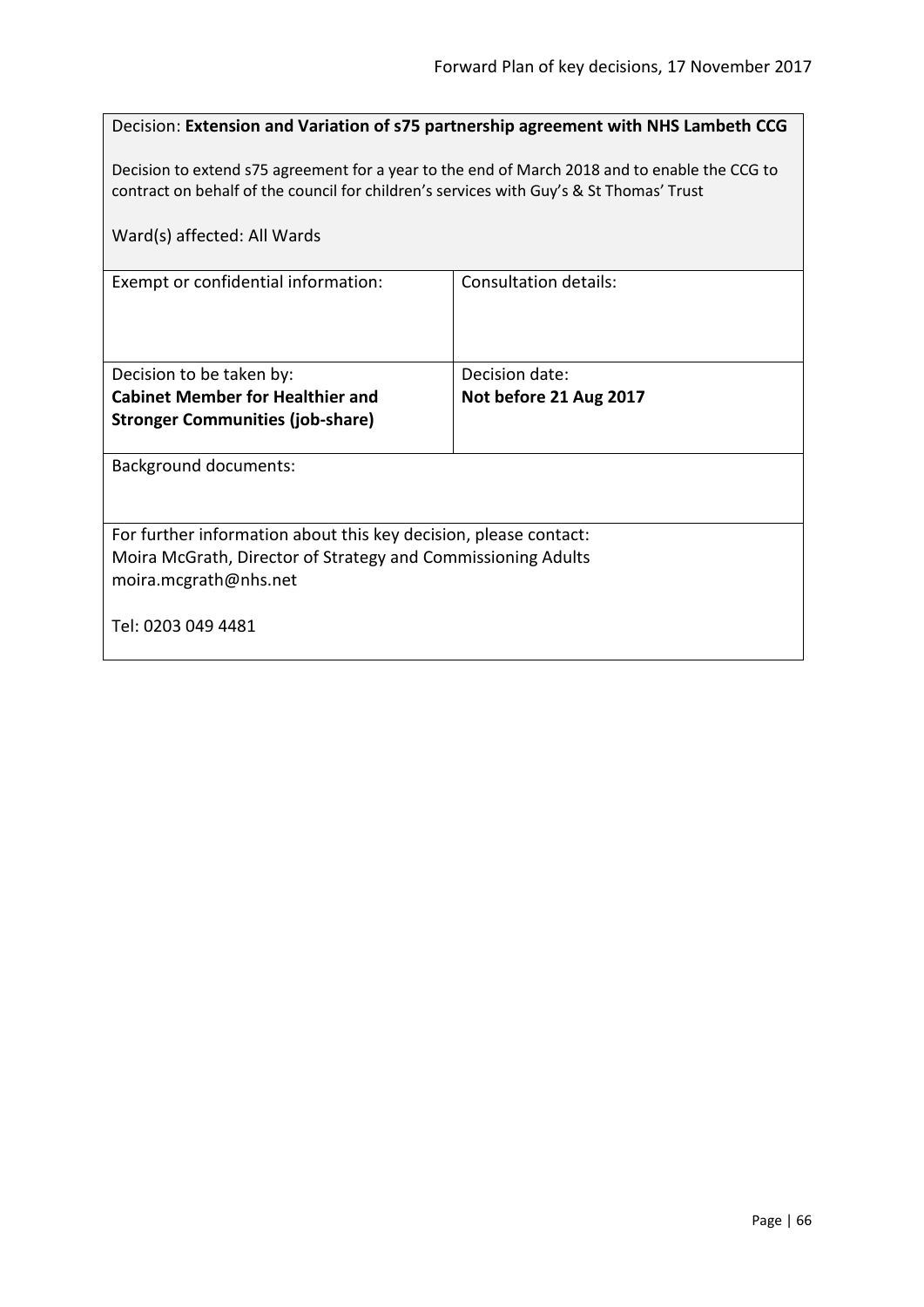# Decision: **Contract Award Guy's and St Thomas's NHS Trust- Stop Smoking Service**

Approval of a waiver for direct award of contract for a revised specialist smoking cessation service to Guy's and St Thomas's NHS Trust which will ensure better service targeting and improved outcomes whilst maintaining specialist skill and knowledge, ensure integration of clinical pathways and deliver financial savings.

| Exempt or confidential information:                              | Consultation details:  |
|------------------------------------------------------------------|------------------------|
|                                                                  |                        |
|                                                                  |                        |
|                                                                  |                        |
| Decision to be taken by:                                         | Decision date:         |
| <b>Cabinet Member for Healthier and</b>                          | Not before 11 Dec 2017 |
| <b>Stronger Communities (job-share)</b>                          |                        |
|                                                                  |                        |
| <b>Background documents:</b>                                     |                        |
|                                                                  |                        |
|                                                                  |                        |
| For further information about this key decision, please contact: |                        |
| David Orekoya, Lead Commissioner, Health Improvement             |                        |
| dorekoya@lambeth.gov.uk                                          |                        |
|                                                                  |                        |
|                                                                  |                        |
|                                                                  |                        |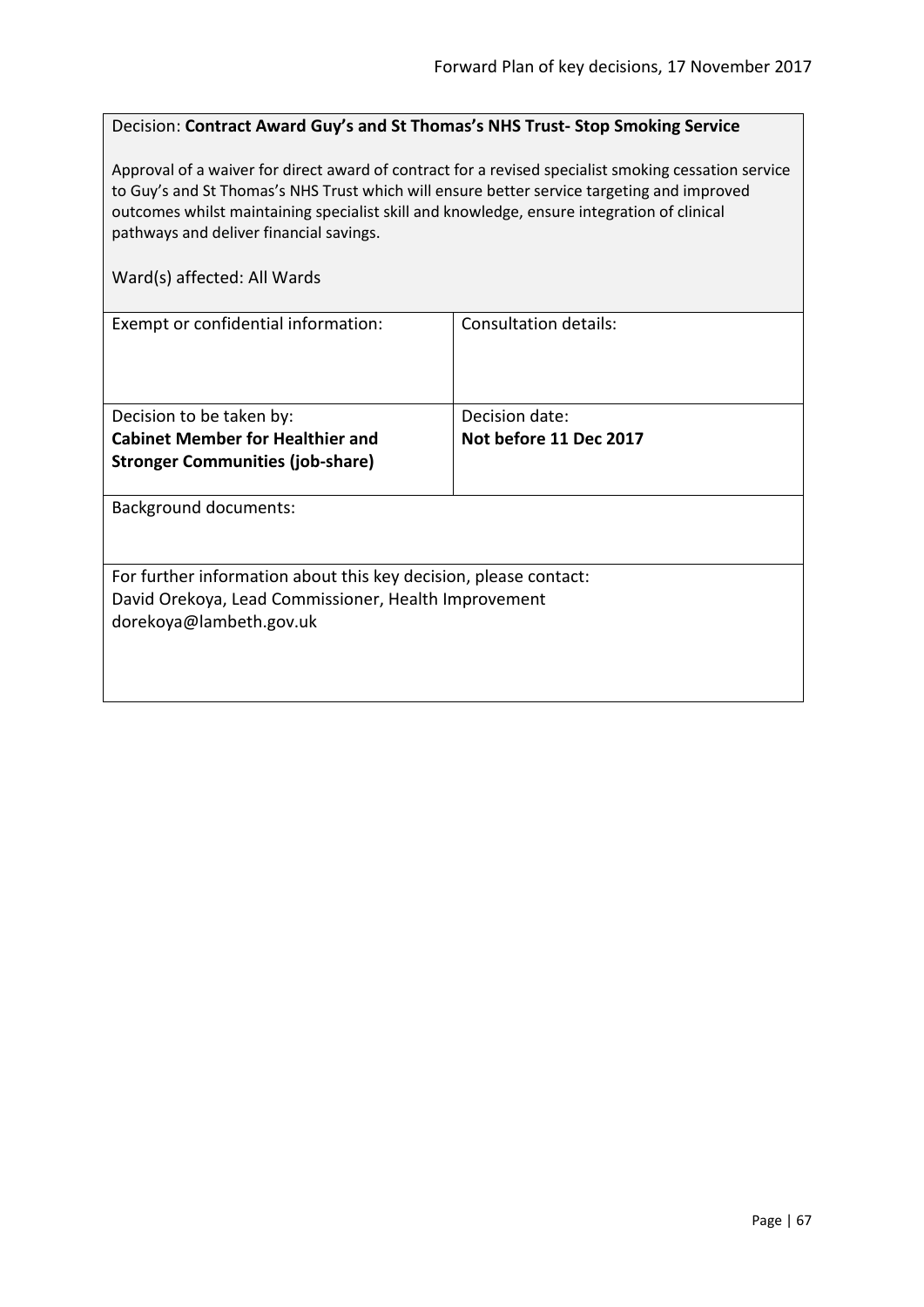| Decision: Contract Extension for Guy's and St Thomas's NHS Trust-LEIPS |  |
|------------------------------------------------------------------------|--|
|------------------------------------------------------------------------|--|

Approval of a contract extension for Guy's and St Thomas's NHS Trust Lambeth Early Intervention and Prevention Service for a period of 1 year from 1st April 2018-31st March 2019, to enable further consideration and consultation regarding future service options.

| Ward(s) affected: All Wards                                      |                        |
|------------------------------------------------------------------|------------------------|
| Exempt or confidential information:                              | Consultation details:  |
|                                                                  |                        |
| Decision to be taken by:                                         | Decision date:         |
| <b>Cabinet Member for Healthier and</b>                          | Not before 11 Dec 2017 |
| <b>Stronger Communities (job-share)</b>                          |                        |
| Background documents:                                            |                        |
|                                                                  |                        |
| For further information about this key decision, please contact: |                        |
| David Orekoya, Lead Commissioner, Health Improvement             |                        |
| dorekoya@lambeth.gov.uk                                          |                        |
|                                                                  |                        |
|                                                                  |                        |
|                                                                  |                        |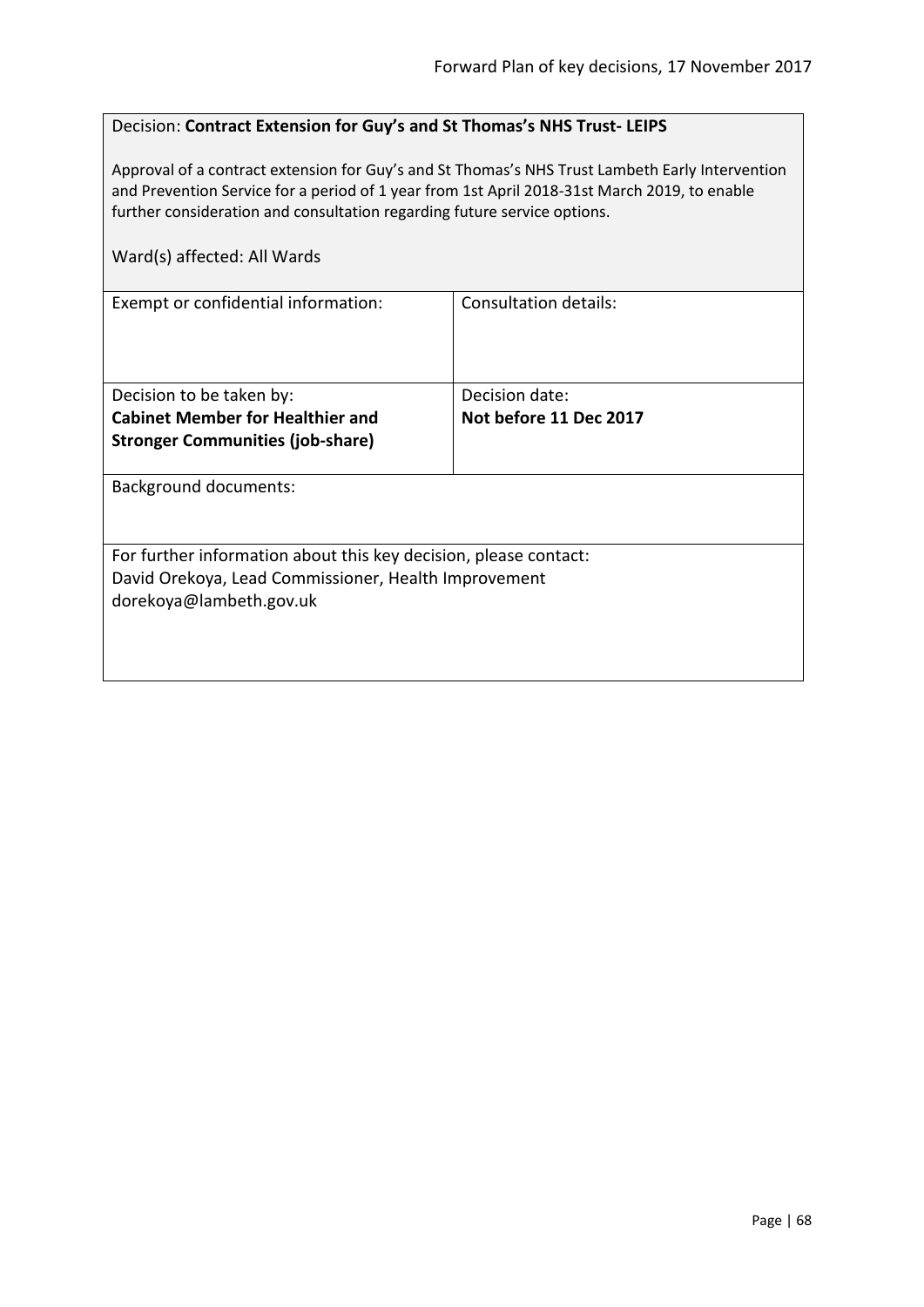### Decision: **Service to prevent and reduce offending**

Decision to procure a service to prevent and reduce offending by providing targeted support to prioritised offenders but also have a preventative focus by working with vulnerable young people at risk of gang involvement.

| Ward(s) affected: All Wards                                      |                        |  |
|------------------------------------------------------------------|------------------------|--|
| Exempt or confidential information:                              | Consultation details:  |  |
| Decision to be taken by:                                         | Decision date:         |  |
| <b>Cabinet Member for Healthier and</b>                          | Not before 18 Dec 2017 |  |
| <b>Stronger Communities (job-share)</b>                          |                        |  |
| Background documents:                                            |                        |  |
| For further information about this key decision, please contact: |                        |  |
| Jade Holvey, VAWG Programme Manager                              |                        |  |
| JHolvey@lambeth.gov.uk                                           |                        |  |
|                                                                  |                        |  |
|                                                                  |                        |  |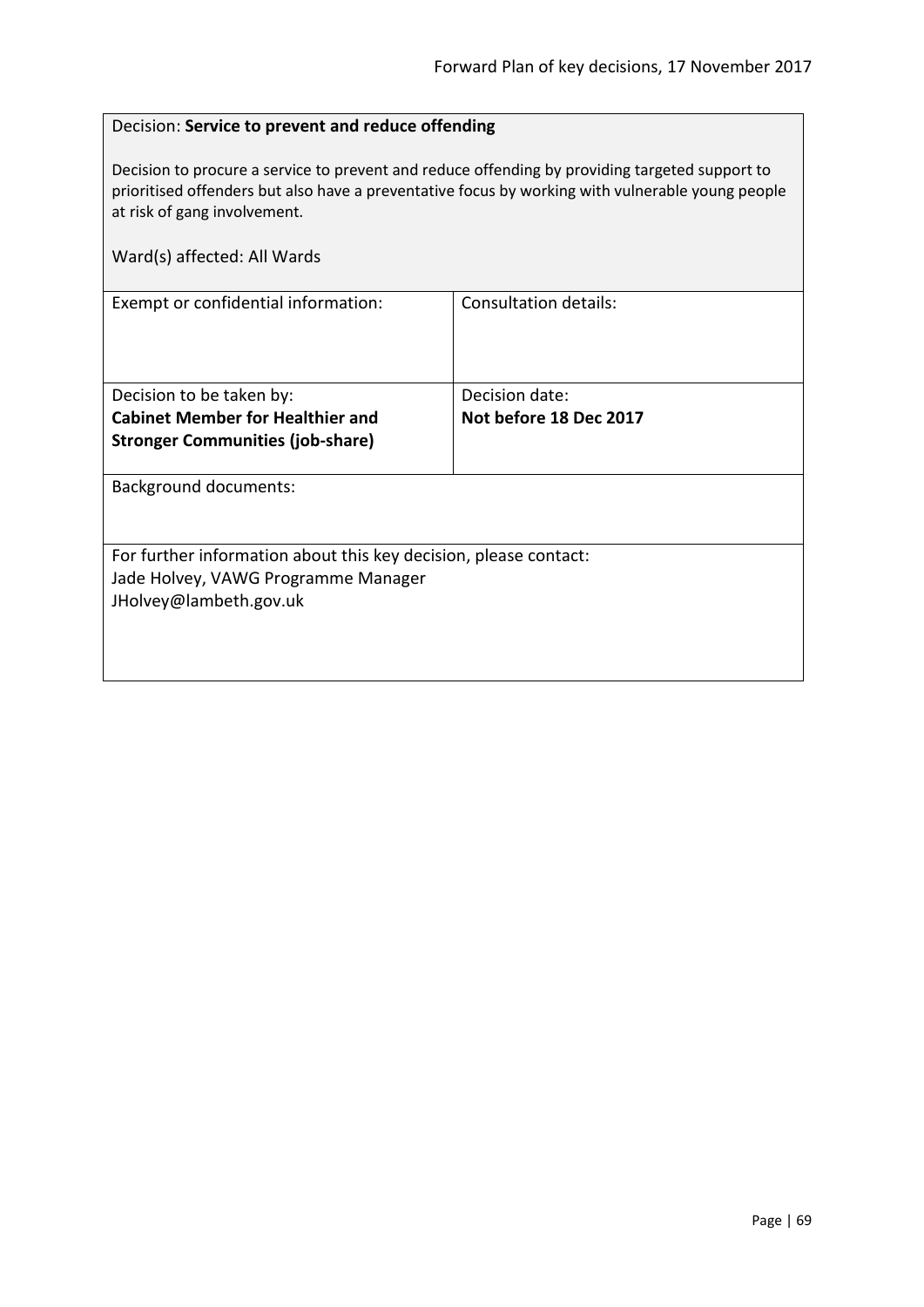| Decision: Welfare, Employment and Skills - S106 Budget Commitment 2017-20                                                                                             |                              |  |
|-----------------------------------------------------------------------------------------------------------------------------------------------------------------------|------------------------------|--|
| To approve the allocation of employment and training and construction S106 funding to<br>the Welfare, Employment and Skills budget for the next three financial years |                              |  |
| Ward(s) affected: All Wards                                                                                                                                           |                              |  |
| Exempt or confidential information:                                                                                                                                   | <b>Consultation details:</b> |  |
|                                                                                                                                                                       |                              |  |
| Decision to be taken by:                                                                                                                                              | Decision date:               |  |
| <b>Cabinet Member for Planning,</b>                                                                                                                                   | Not before 21 Nov 2016       |  |
| <b>Regeneration &amp; Jobs</b>                                                                                                                                        |                              |  |
| <b>Background documents:</b>                                                                                                                                          |                              |  |
|                                                                                                                                                                       |                              |  |
| For further information about this key decision, please contact:                                                                                                      |                              |  |
| Helen Payne                                                                                                                                                           |                              |  |
| hpayne@lambeth.gov.uk                                                                                                                                                 |                              |  |
|                                                                                                                                                                       |                              |  |
|                                                                                                                                                                       |                              |  |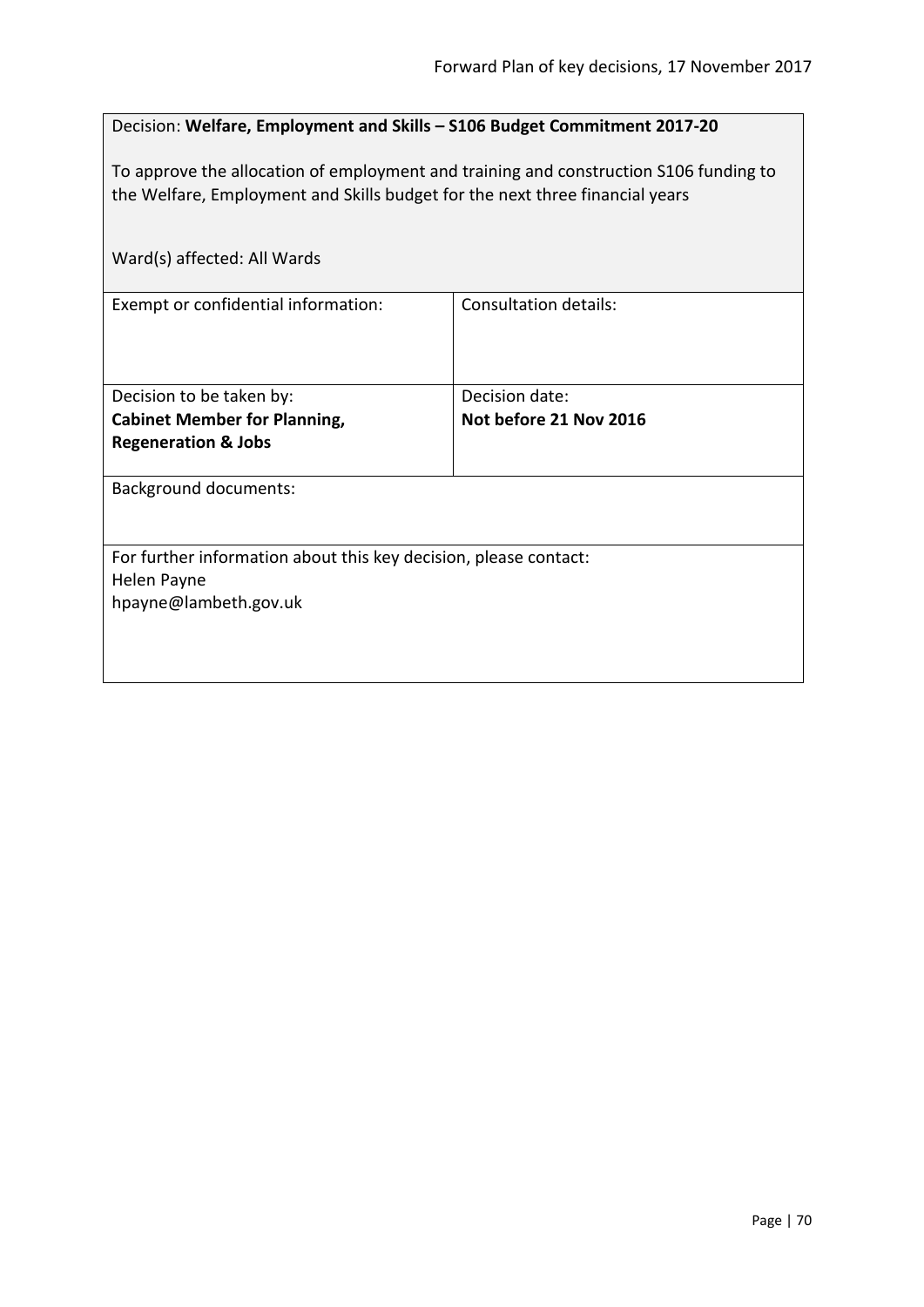Decision: **Recommended CIL Allocation for the Stockwell, Vassall, Larkhall Co-operative Local Investment Plan (CLIP)**

To agree allocation of the Community Infrastructure Levy (CIL) to support the delivery of priorities identified in the Co-operative Local Investment Plan (CLIP) for Stockwell, Vassall and Larkhall (SVL).

Priorities in the plan will delivered by relevant services leads subject to project and funding approval through the Council's usual decision making processes and schemes of delegation.

Ward(s) affected: Larkhall; Stockwell; Vassall

| Exempt or confidential information:                              | Consultation details:  |
|------------------------------------------------------------------|------------------------|
|                                                                  |                        |
| Decision to be taken by:                                         | Decision date:         |
| <b>Cabinet Member for Planning,</b>                              | Not before 22 May 2017 |
| <b>Regeneration &amp; Jobs</b>                                   |                        |
| <b>Background documents:</b>                                     |                        |
| For further information about this key decision, please contact: |                        |
| Trisha Boland, Co-operative Council Implementation Lead          |                        |
| TBoland@lambeth.gov.uk                                           |                        |
| <b>Hambrook House</b>                                            |                        |
| Tel: 020 7926 3481                                               |                        |
|                                                                  |                        |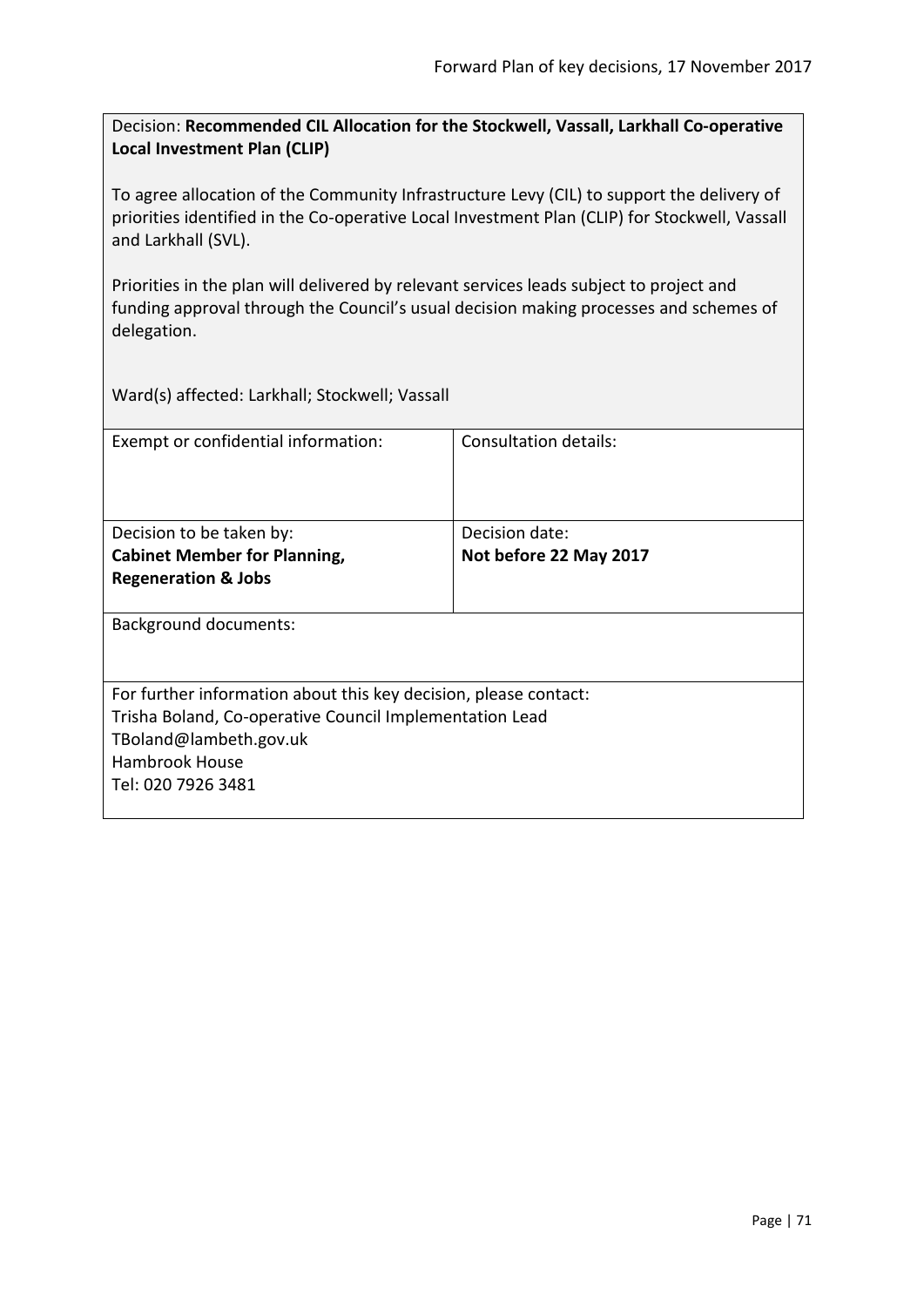| Decision: Transforming Waterloo - The Waterloo City Hub                                                                                                     |                        |  |
|-------------------------------------------------------------------------------------------------------------------------------------------------------------|------------------------|--|
| Approval of a contribution from the Council of £2.5million from Section 106 and CIL collected in<br>Bishops Ward towards the Transforming Waterloo Project. |                        |  |
| Ward(s) affected: Bishop's                                                                                                                                  |                        |  |
| Exempt or confidential information:                                                                                                                         | Consultation details:  |  |
|                                                                                                                                                             |                        |  |
| Decision to be taken by:                                                                                                                                    | Decision date:         |  |
| <b>Cabinet Member for Planning,</b><br><b>Regeneration &amp; Jobs</b>                                                                                       | Not before 17 Jul 2017 |  |
|                                                                                                                                                             |                        |  |
| <b>Background documents:</b>                                                                                                                                |                        |  |
|                                                                                                                                                             |                        |  |
| For further information about this key decision, please contact:                                                                                            |                        |  |
| Sandra Roebuck, Director - Growth, Planning and Employment                                                                                                  |                        |  |
| SRoebuck@lambeth.gov.uk<br>Blue Star House, London Borough of Lambeth                                                                                       |                        |  |
| Tel: 020 7926 2594                                                                                                                                          |                        |  |
|                                                                                                                                                             |                        |  |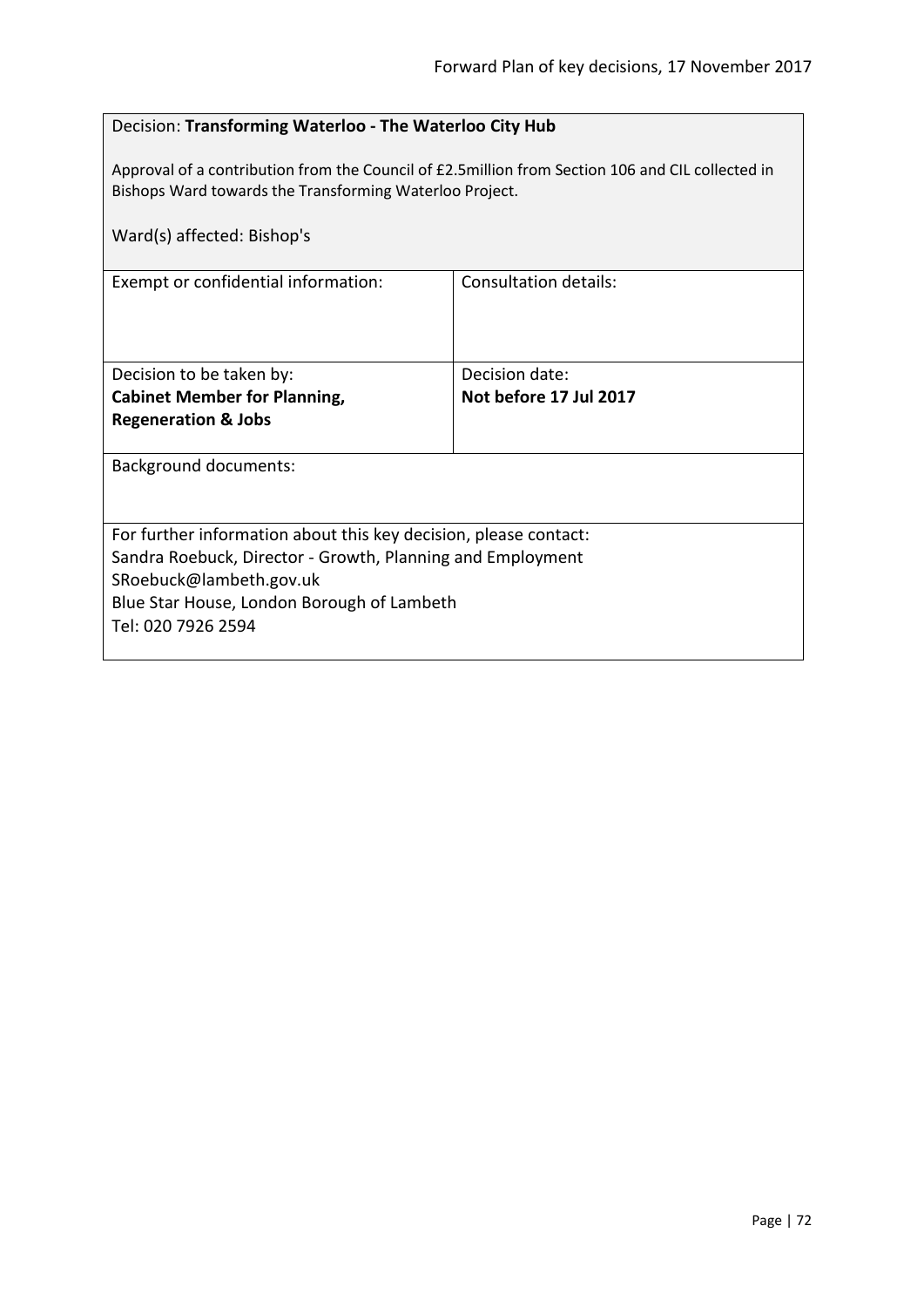#### Decision: **Amendment to Lambeth's Regulation 123 List**

The proposed decision is to authorise public consultation on a proposed amendment to Lambeth's Regulation 123 List. Lambeth's Regulation 123 List sets out the types of infrastructure which the Council intends to fund through the Community Infrastructure Levy (CIL) from developments that comprise a dwelling or create new or additional floorspace.

| Exempt or confidential information:                              | Consultation details:  |
|------------------------------------------------------------------|------------------------|
|                                                                  |                        |
|                                                                  |                        |
|                                                                  |                        |
|                                                                  |                        |
| Decision to be taken by:                                         | Decision date:         |
| <b>Cabinet Member for Planning,</b>                              | Not before 26 Sep 2017 |
| <b>Regeneration &amp; Jobs</b>                                   |                        |
|                                                                  |                        |
| <b>Background documents:</b>                                     |                        |
|                                                                  |                        |
|                                                                  |                        |
| For further information about this key decision, please contact: |                        |
| Benny Clutario, S106 Programme Officer                           |                        |
| bclutario@lambeth.gov.uk                                         |                        |
|                                                                  |                        |
|                                                                  |                        |
|                                                                  |                        |
|                                                                  |                        |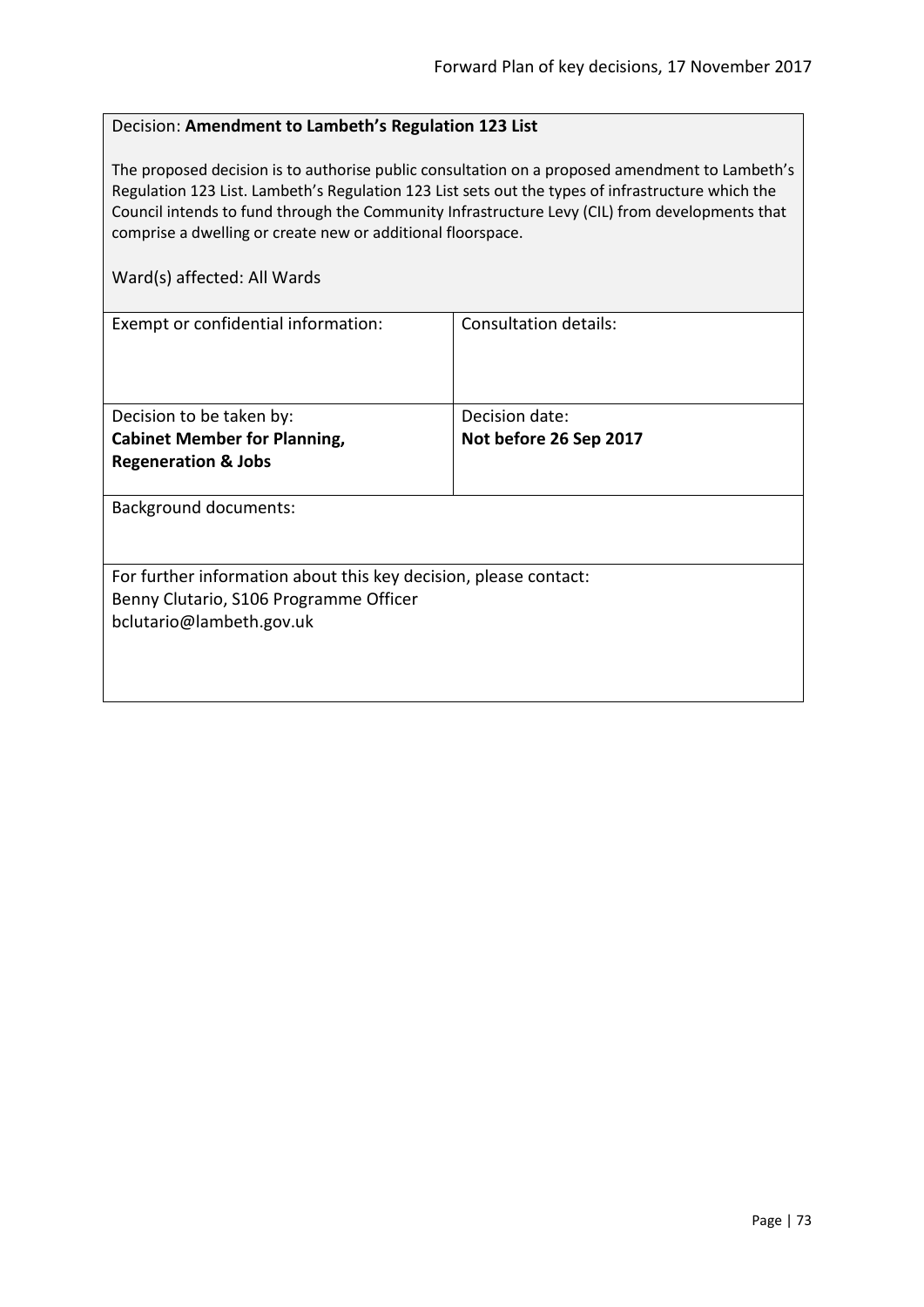| Decision: Redevelopment of 114 - 118 Lower Marsh                                                                                                                                                                              |                                          |
|-------------------------------------------------------------------------------------------------------------------------------------------------------------------------------------------------------------------------------|------------------------------------------|
| to agreed that the Council owned site at $114 - 118$ Lower Marsh be redeveloped as a<br>mixed use retail and office led scheme.                                                                                               |                                          |
| Ward(s) affected: Bishop's                                                                                                                                                                                                    |                                          |
| Exempt or confidential information:                                                                                                                                                                                           | <b>Consultation details:</b>             |
| Decision to be taken by:<br><b>Cabinet Member for Planning,</b><br><b>Regeneration &amp; Jobs</b>                                                                                                                             | Decision date:<br>Not before 26 Sep 2017 |
| <b>Background documents:</b>                                                                                                                                                                                                  |                                          |
| For further information about this key decision, please contact:<br>Sandra Roebuck, Director - Growth, Planning and Employment<br>SRoebuck@lambeth.gov.uk<br>Blue Star House, London Borough of Lambeth<br>Tel: 020 7926 2594 |                                          |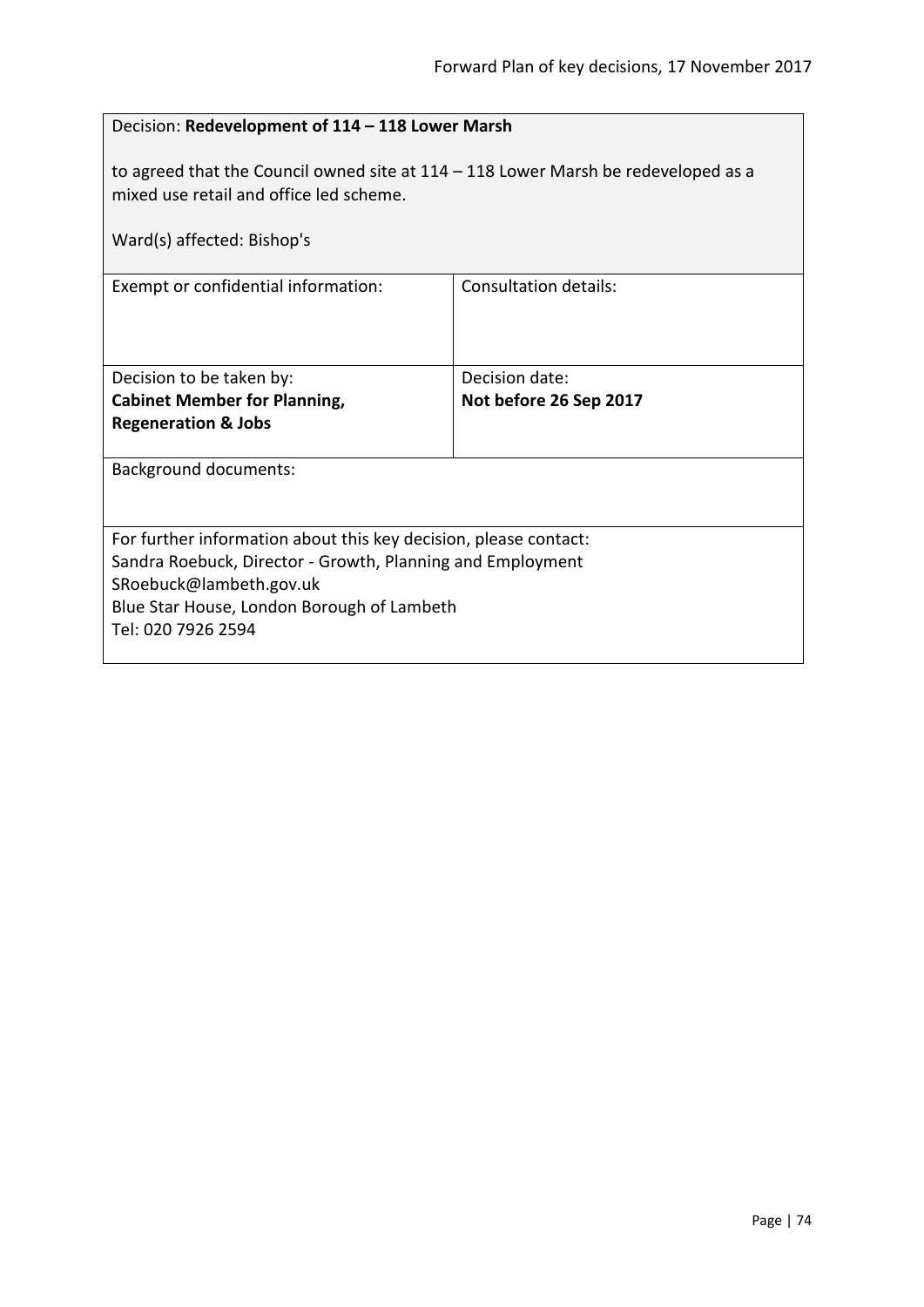# Decision: **InStreatham Business Improvement District (BID) Renewal Ballot Proposal**

Ward(s) affected: Streatham Hill; Streatham South; St Leonards; Streatham Wells

| Exempt or confidential information:                                                                                                                                                                                           | Consultation details:                   |
|-------------------------------------------------------------------------------------------------------------------------------------------------------------------------------------------------------------------------------|-----------------------------------------|
| Decision to be taken by:<br><b>Cabinet Member for Planning,</b><br><b>Regeneration &amp; Jobs</b>                                                                                                                             | Decision date:<br>Not before 9 Oct 2017 |
| <b>Background documents:</b>                                                                                                                                                                                                  |                                         |
| For further information about this key decision, please contact:<br>Sandra Roebuck, Director - Growth, Planning and Employment<br>SRoebuck@lambeth.gov.uk<br>Blue Star House, London Borough of Lambeth<br>Tel: 020 7926 2594 |                                         |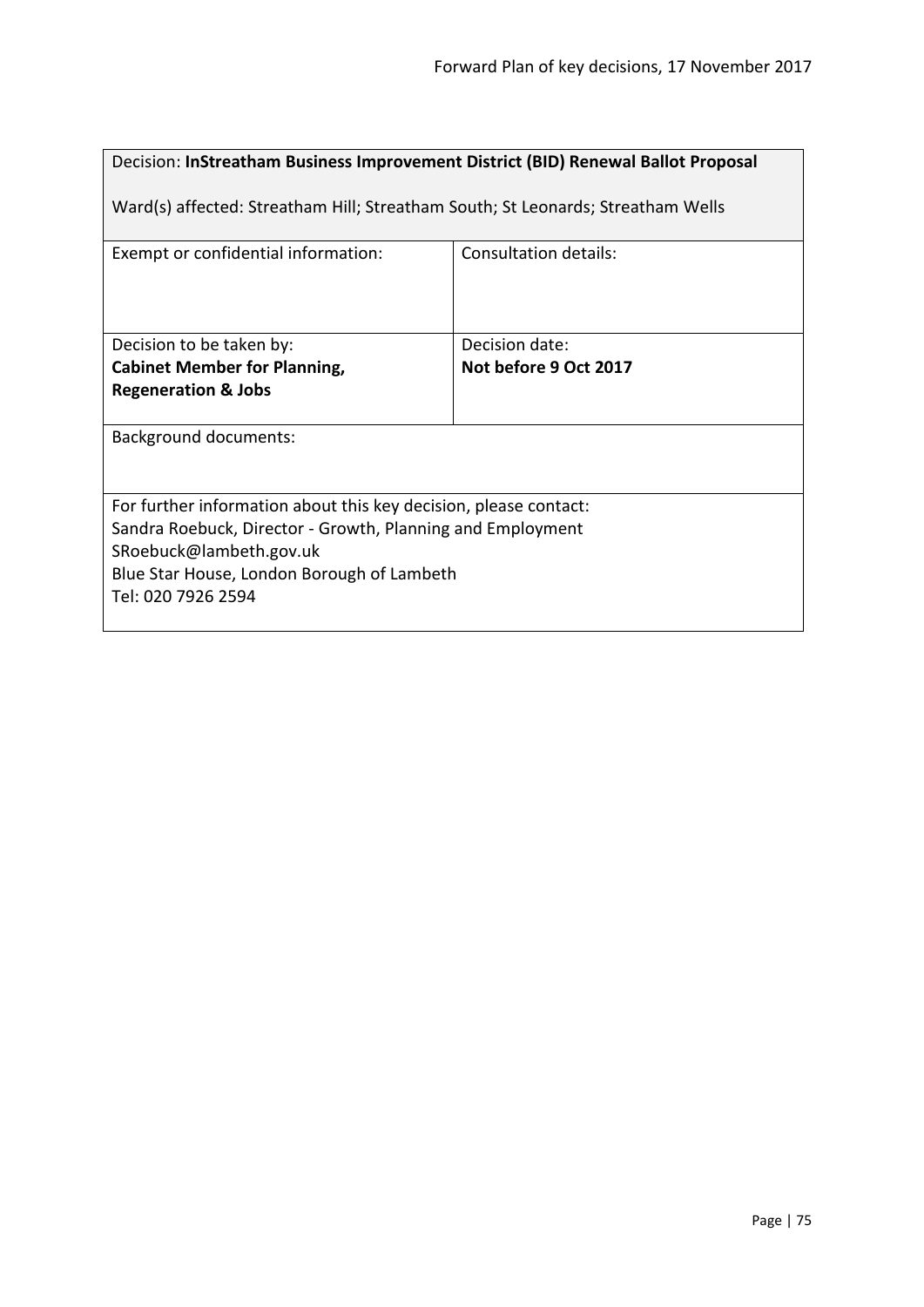#### Decision: **Conversion of Brixton Recreation Centre storage space to work space**

To approve the reuse and letting of the storage space at Brixton Recreation Centre (off Beehive Place) and delegate authority to the Head of Strategic Property & Valuation Services to enter into an Agreement to Lease in the best interest of the council, subject to planning and listed building being grant for change of use and physical alterations.

#### Ward(s) affected: Coldharbour

| <b>Consultation details:</b>                                     |
|------------------------------------------------------------------|
|                                                                  |
|                                                                  |
|                                                                  |
| Decision date:                                                   |
| Not before 9 Oct 2017                                            |
|                                                                  |
|                                                                  |
|                                                                  |
|                                                                  |
|                                                                  |
| For further information about this key decision, please contact: |
|                                                                  |
|                                                                  |
|                                                                  |
|                                                                  |
|                                                                  |
|                                                                  |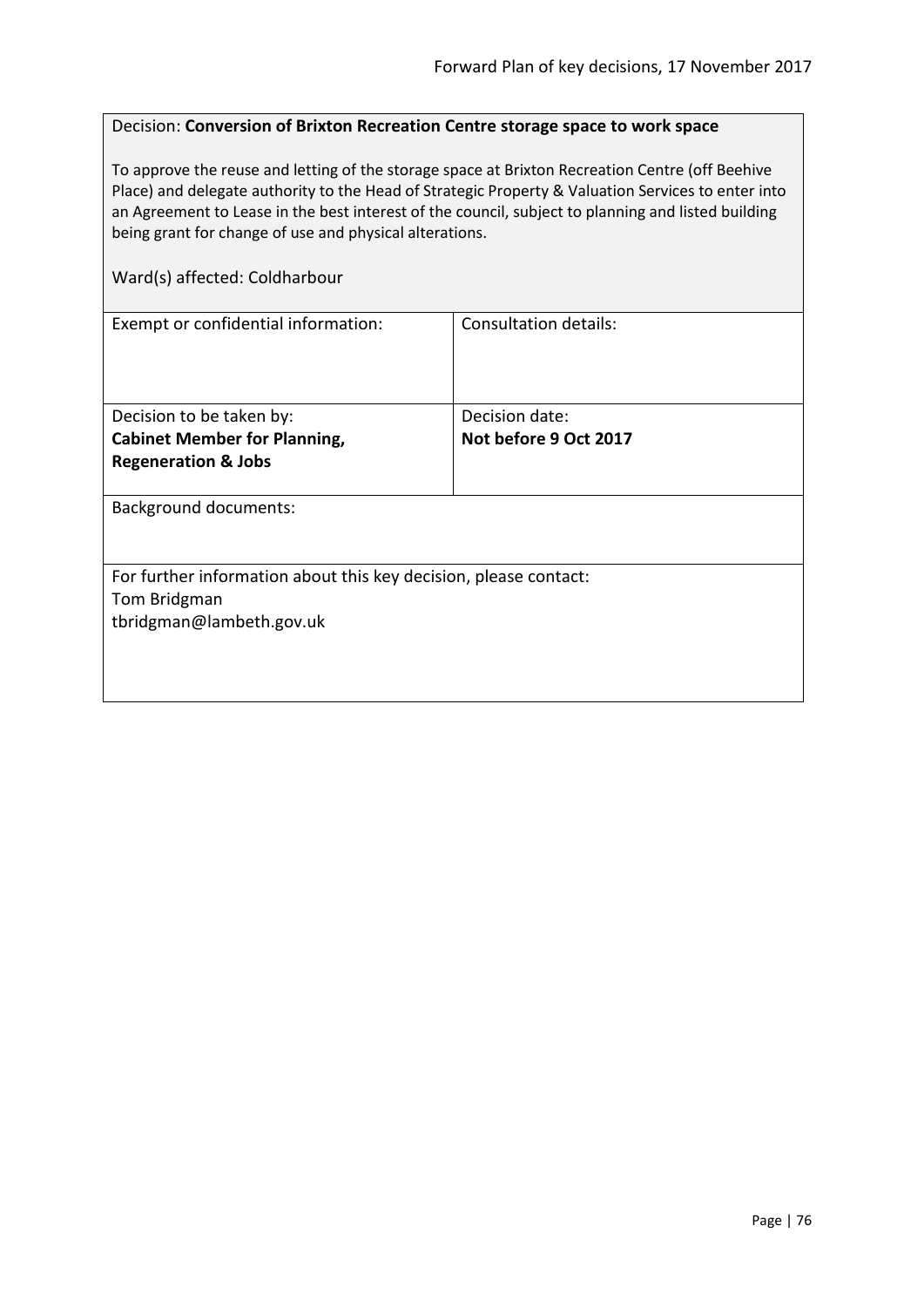| Decision: Oval and Prince's Co-operative Local Investment Plan                                                                                                                                                                |                              |
|-------------------------------------------------------------------------------------------------------------------------------------------------------------------------------------------------------------------------------|------------------------------|
| To agree priorities for infrastructure investment in Oval and Prince's wards for the next five years.<br>Priorities have been informed by public consultation from January to March 2017.<br>Ward(s) affected: Oval; Prince's |                              |
|                                                                                                                                                                                                                               |                              |
| Exempt or confidential information:                                                                                                                                                                                           | <b>Consultation details:</b> |
|                                                                                                                                                                                                                               |                              |
|                                                                                                                                                                                                                               |                              |
| Decision to be taken by:                                                                                                                                                                                                      | Decision date:               |
| <b>Cabinet Member for Planning,</b>                                                                                                                                                                                           | Not before 9 Oct 2017        |
| <b>Regeneration &amp; Jobs</b>                                                                                                                                                                                                |                              |
| <b>Background documents:</b>                                                                                                                                                                                                  |                              |
|                                                                                                                                                                                                                               |                              |
|                                                                                                                                                                                                                               |                              |
| For further information about this key decision, please contact:<br>Trisha Boland, Co-operative Council Implementation Lead                                                                                                   |                              |
| TBoland@lambeth.gov.uk                                                                                                                                                                                                        |                              |
| Hambrook House                                                                                                                                                                                                                |                              |
| Tel: 020 7926 3481                                                                                                                                                                                                            |                              |
|                                                                                                                                                                                                                               |                              |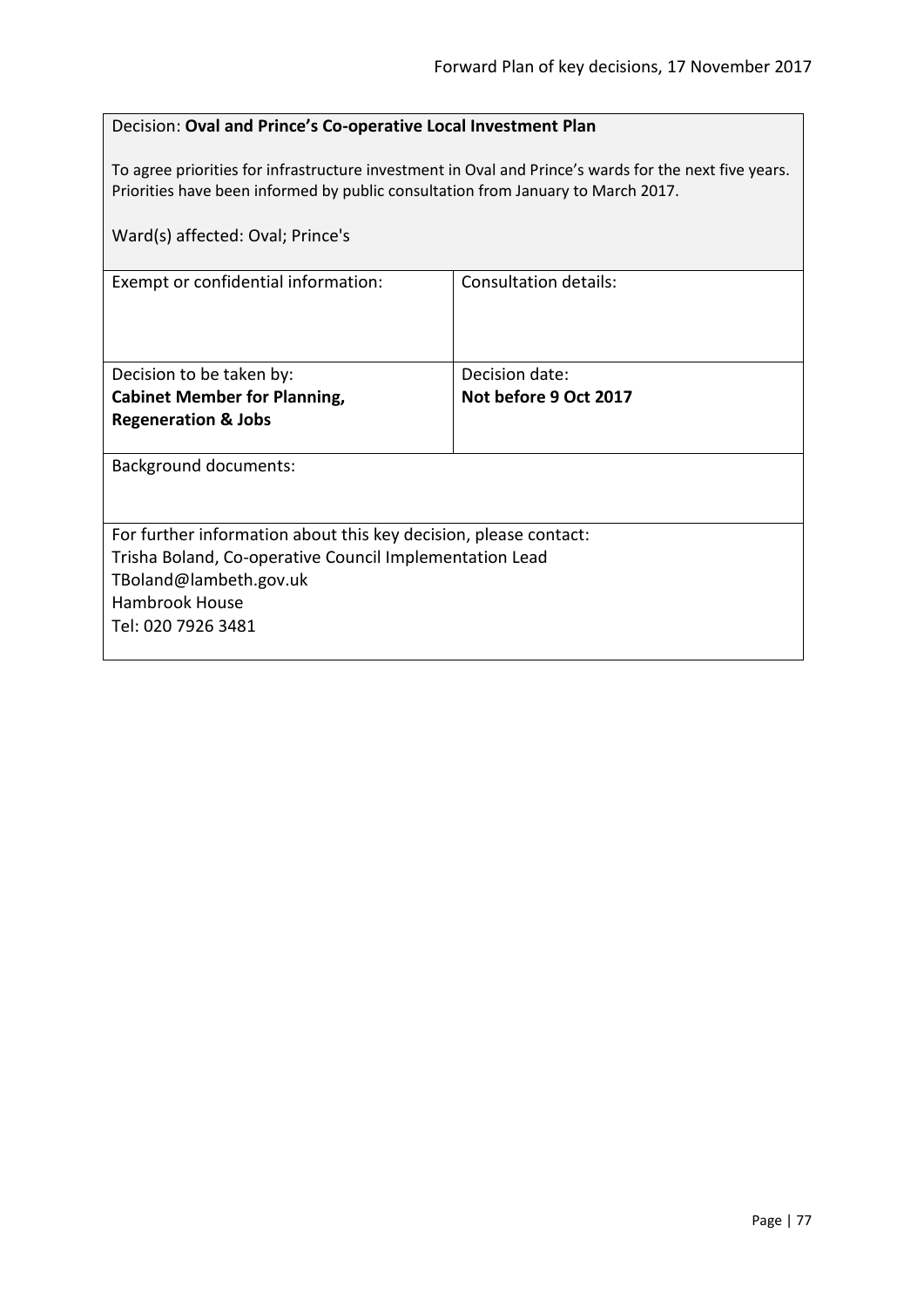Decision: **Gipsy Hill, Knight's Hill and Thurlow Park Co-operative Local Investment Plan**

To agree the priorities for infrastructure investment in Gipsy Hill, Knight's Hill and Thurlow Park wards for the next five years. Priorities have been informed by public consultation from November 2016 to February 2017.

Ward(s) affected: Gipsy Hill; Knight's Hill; Thurlow Park

| Exempt or confidential information:                              | Consultation details: |
|------------------------------------------------------------------|-----------------------|
|                                                                  |                       |
| Decision to be taken by:                                         | Decision date:        |
| <b>Cabinet Member for Planning,</b>                              | Not before 9 Oct 2017 |
| <b>Regeneration &amp; Jobs</b>                                   |                       |
| <b>Background documents:</b>                                     |                       |
| For further information about this key decision, please contact: |                       |
| Trisha Boland, Co-operative Council Implementation Lead          |                       |
| TBoland@lambeth.gov.uk                                           |                       |
| Hambrook House                                                   |                       |
| Tel: 020 7926 3481                                               |                       |
|                                                                  |                       |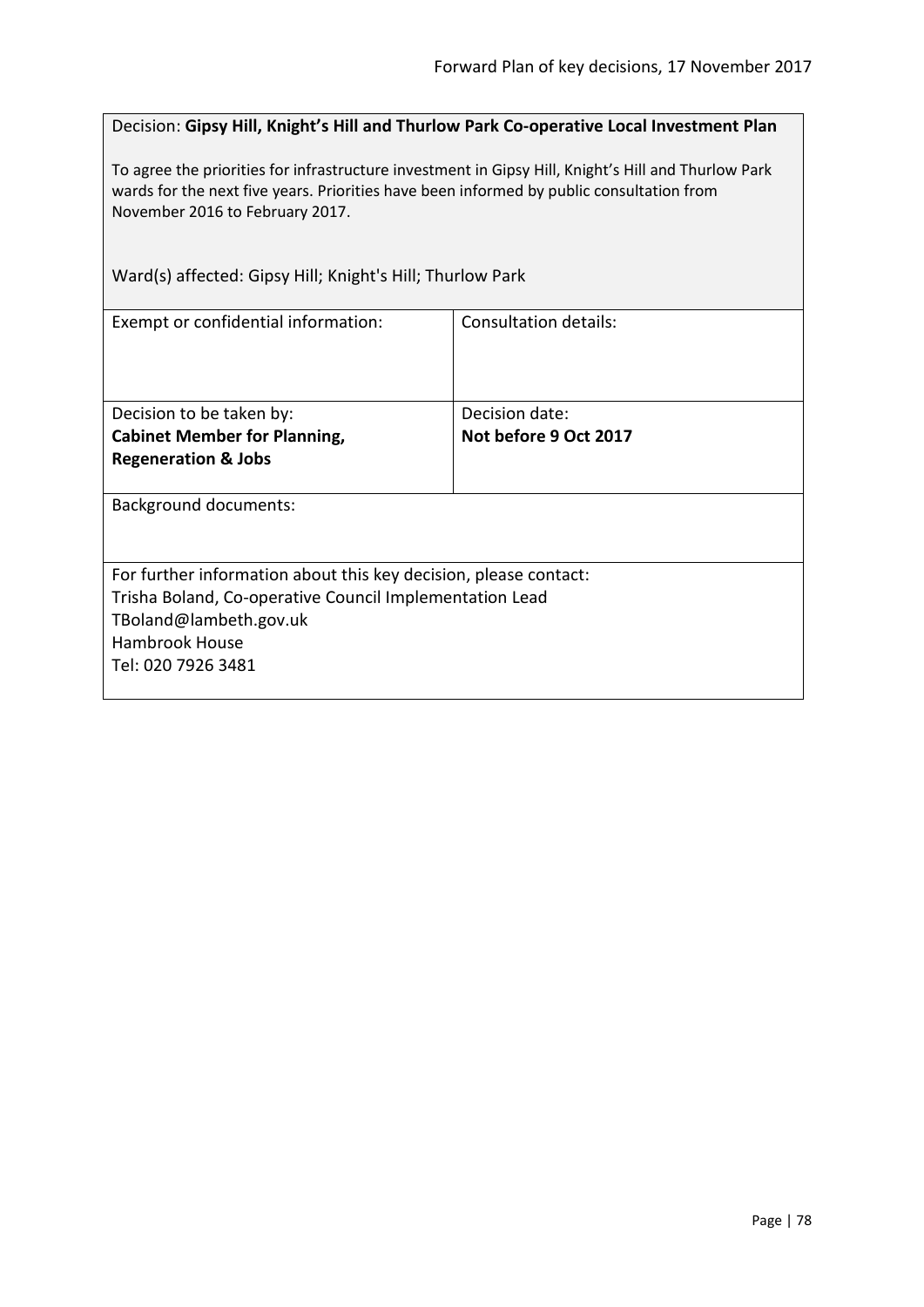| Decision: Oval and Kennington Development Area (OAKDA) Masterplan                  |                        |
|------------------------------------------------------------------------------------|------------------------|
| To consider the final OAKDA Masterplan (plus Addendum) prepared by Berkeley Group. |                        |
| Ward(s) affected: Oval; Prince's                                                   |                        |
| Exempt or confidential information:                                                | Consultation details:  |
|                                                                                    |                        |
|                                                                                    |                        |
| Decision to be taken by:                                                           | Decision date:         |
| <b>Cabinet Member for Planning,</b>                                                | Not before 18 Dec 2017 |
| <b>Regeneration &amp; Jobs</b>                                                     |                        |
|                                                                                    |                        |
| <b>Background documents:</b>                                                       |                        |
|                                                                                    |                        |
|                                                                                    |                        |
| For further information about this key decision, please contact:                   |                        |
| Sandra Roebuck, Director - Growth, Planning and Employment                         |                        |
| SRoebuck@lambeth.gov.uk                                                            |                        |
| Blue Star House, London Borough of Lambeth                                         |                        |
| Tel: 020 7926 2594                                                                 |                        |
|                                                                                    |                        |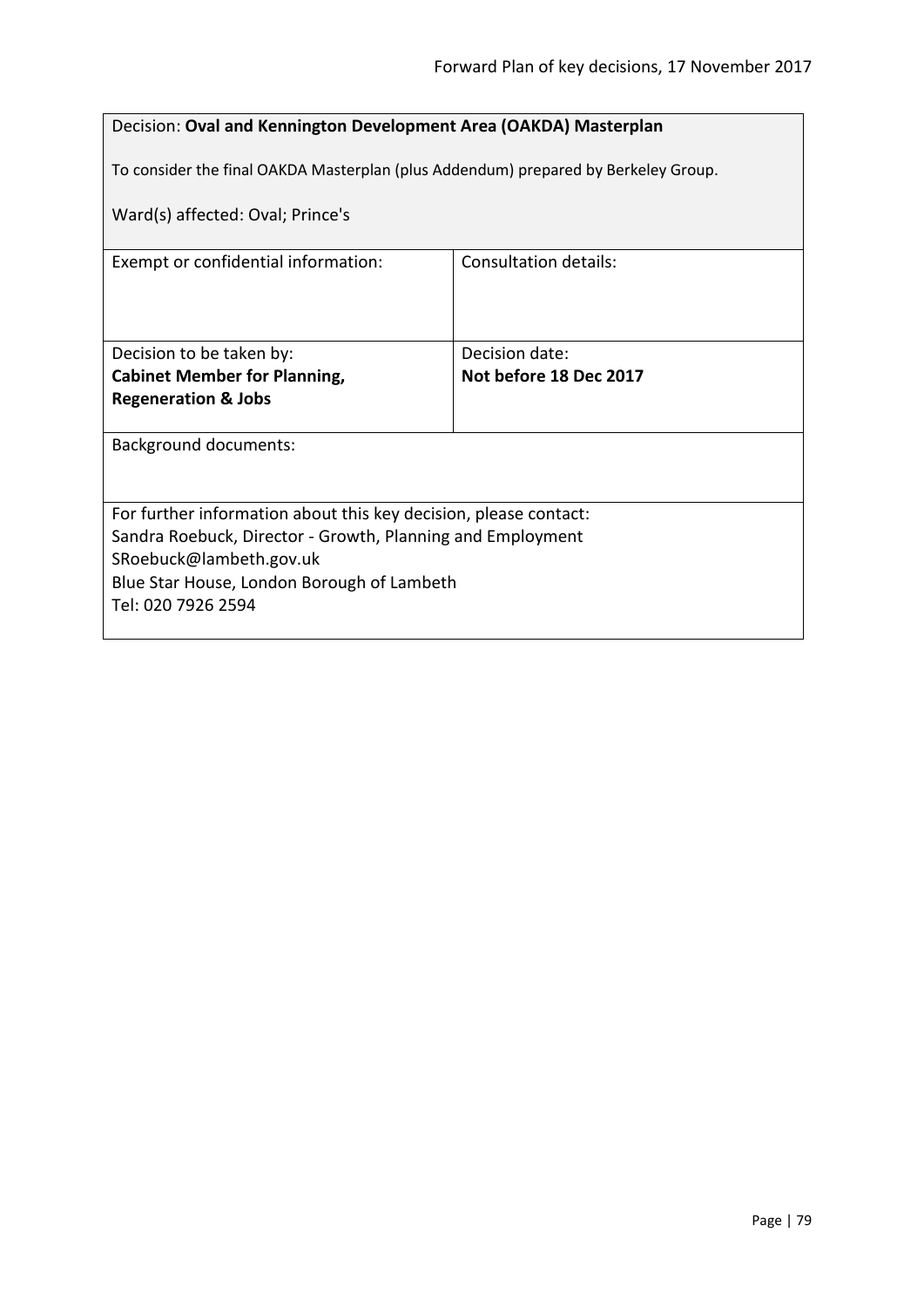| Decision: Future Use of International House                                                                  |                              |
|--------------------------------------------------------------------------------------------------------------|------------------------------|
| To consider the options and approve an approach to the future use of International House, SW9<br><b>7QE.</b> |                              |
| Ward(s) affected: Coldharbour                                                                                |                              |
| Exempt or confidential information:                                                                          | <b>Consultation details:</b> |
| Decision to be taken by:                                                                                     | Decision date:               |
| <b>Cabinet Member for Planning,</b>                                                                          | 18 Dec 2017                  |
| <b>Regeneration &amp; Jobs</b>                                                                               |                              |
| <b>Background documents:</b>                                                                                 |                              |
| For further information about this key decision, please contact:                                             |                              |
| Tom Bridgman                                                                                                 |                              |
| tbridgman@lambeth.gov.uk                                                                                     |                              |
|                                                                                                              |                              |
|                                                                                                              |                              |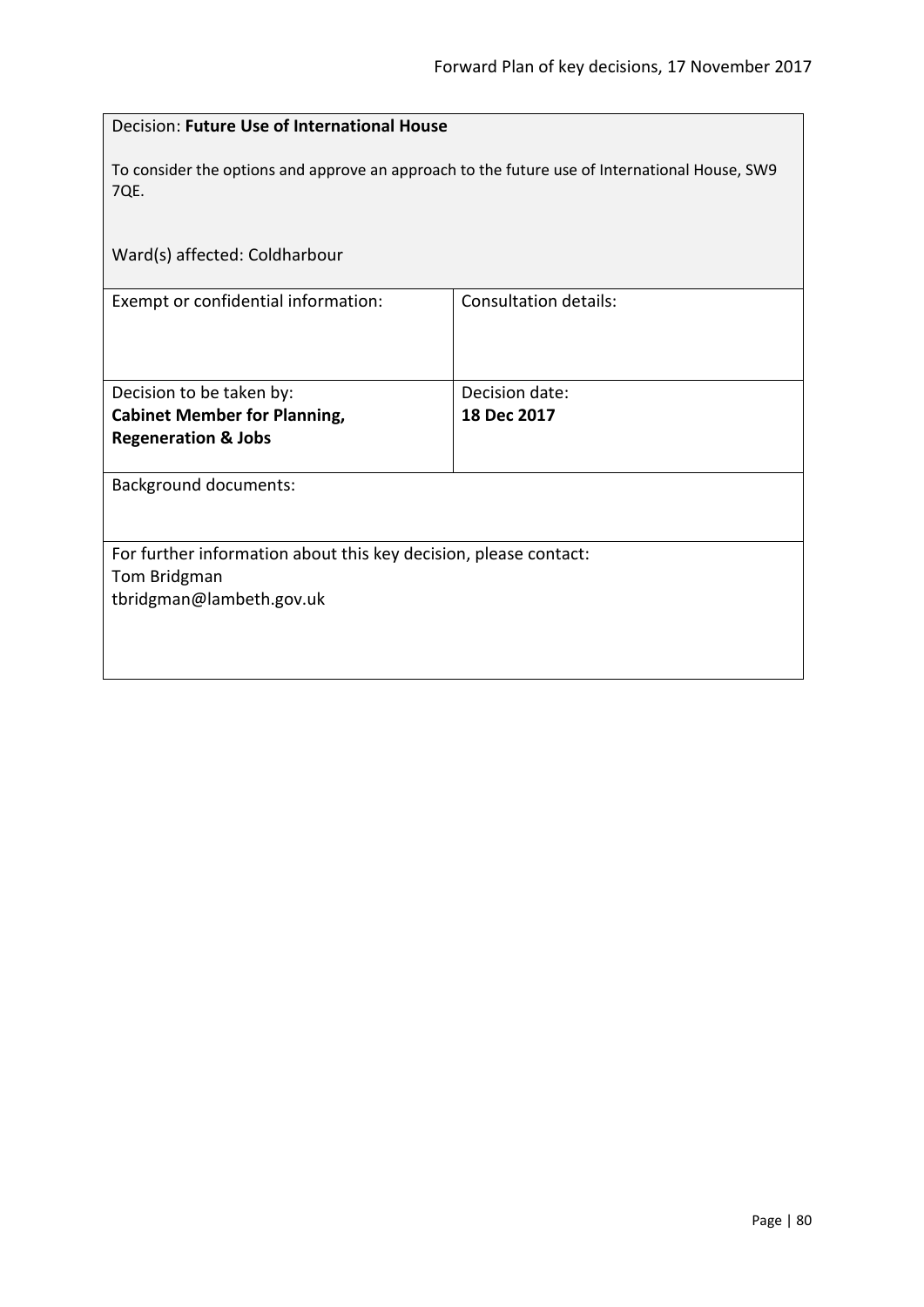#### Decision: **Contract for Mortuary Provision**

To approve the commencement of a full OJEU tender process for Lambeth's mortuary provision.

Local authorities are required to make provision for post-mortems and mortuary storage for bodies subject to investigation by the Coroner. On average 270 deaths in Lambeth per year are referred to the Coroner, at a cost of approximately £245,000.

Lambeth has used the Royal Borough of Greenwich's mortuary for several years, however there is no contract in place and a formal tendering exercise is necessary to ensure compliance with financial regulations and that best value is being obtained.

| Exempt or confidential information:                              | Consultation details:  |
|------------------------------------------------------------------|------------------------|
|                                                                  |                        |
|                                                                  |                        |
| Decision to be taken by:                                         | Decision date:         |
| <b>Cabinet Member for Equalities and Culture</b>                 | Not before 19 Jun 2017 |
|                                                                  |                        |
|                                                                  |                        |
| <b>Background documents:</b>                                     |                        |
|                                                                  |                        |
| For further information about this key decision, please contact: |                        |
| Kevin Crook, Head of Neighbourhoods                              |                        |
| kcrook@lambeth.gov.uk                                            |                        |
| Blue Star House - 4th Floor                                      |                        |
| Tel: 020 7926 8973                                               |                        |
|                                                                  |                        |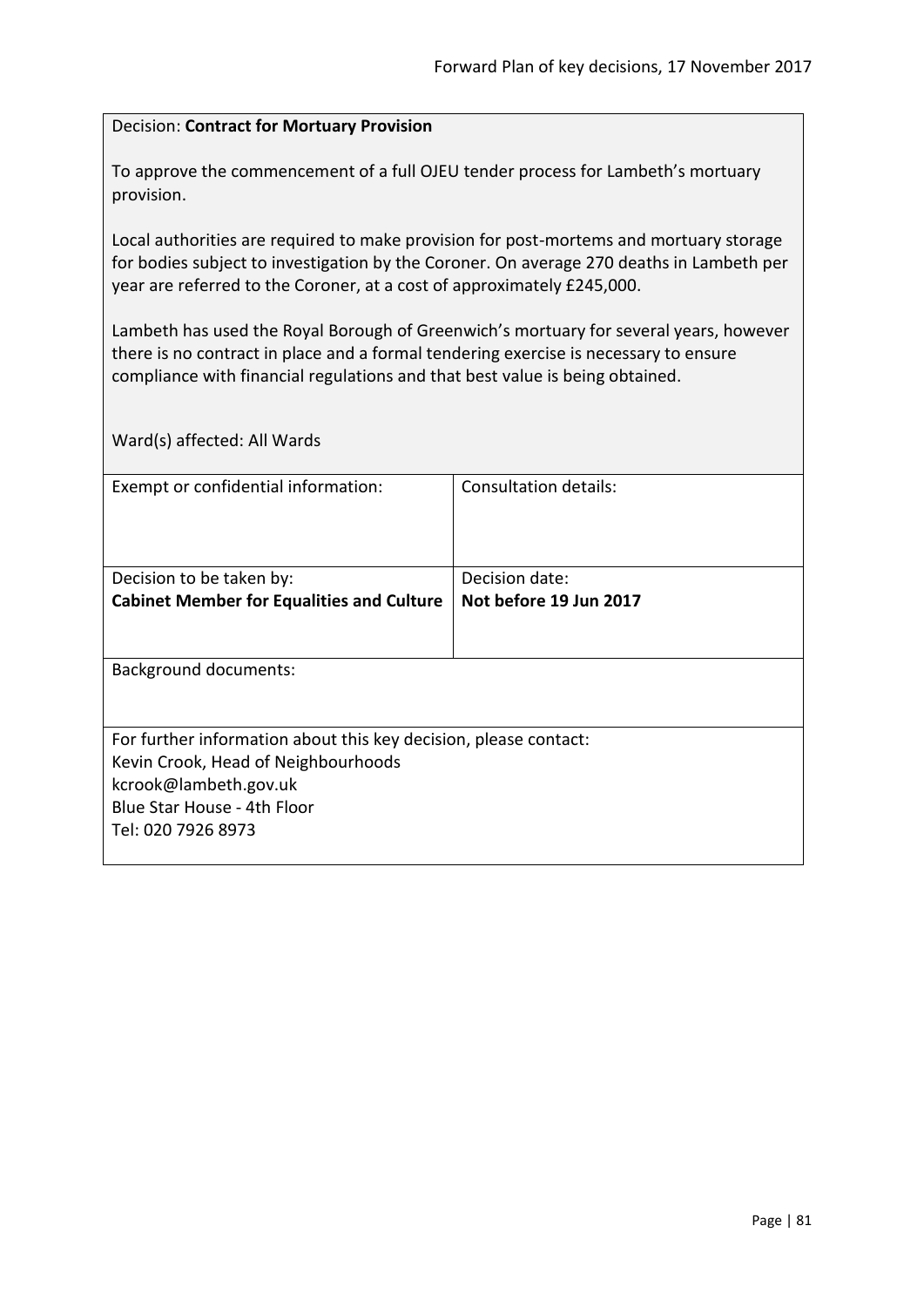| Decision: Advertising / Sponsorship Trial                                                                                                                                                                                                                         |                              |
|-------------------------------------------------------------------------------------------------------------------------------------------------------------------------------------------------------------------------------------------------------------------|------------------------------|
| This report seeks approval for the Council to allow Community Partners to develop a<br>concession agreement to explore income generation opportunities for the council from<br>sponsorship of sites and structures in the borough.<br>Ward(s) affected: All Wards |                              |
| Exempt or confidential information:                                                                                                                                                                                                                               | <b>Consultation details:</b> |
| Decision to be taken by:                                                                                                                                                                                                                                          | Decision date:               |
| <b>Cabinet Member for Equalities and Culture</b>                                                                                                                                                                                                                  | Not before 16 Jan 2017       |
|                                                                                                                                                                                                                                                                   |                              |
| <b>Background documents:</b>                                                                                                                                                                                                                                      |                              |
|                                                                                                                                                                                                                                                                   |                              |
| For further information about this key decision, please contact:                                                                                                                                                                                                  |                              |
| Jo Phillips, Head of Strategic Business Development                                                                                                                                                                                                               |                              |
| JPhillips@lambeth.gov.uk                                                                                                                                                                                                                                          |                              |
| <b>Olive Morris House</b>                                                                                                                                                                                                                                         |                              |
| Tel: 020 7926 0473                                                                                                                                                                                                                                                |                              |
|                                                                                                                                                                                                                                                                   |                              |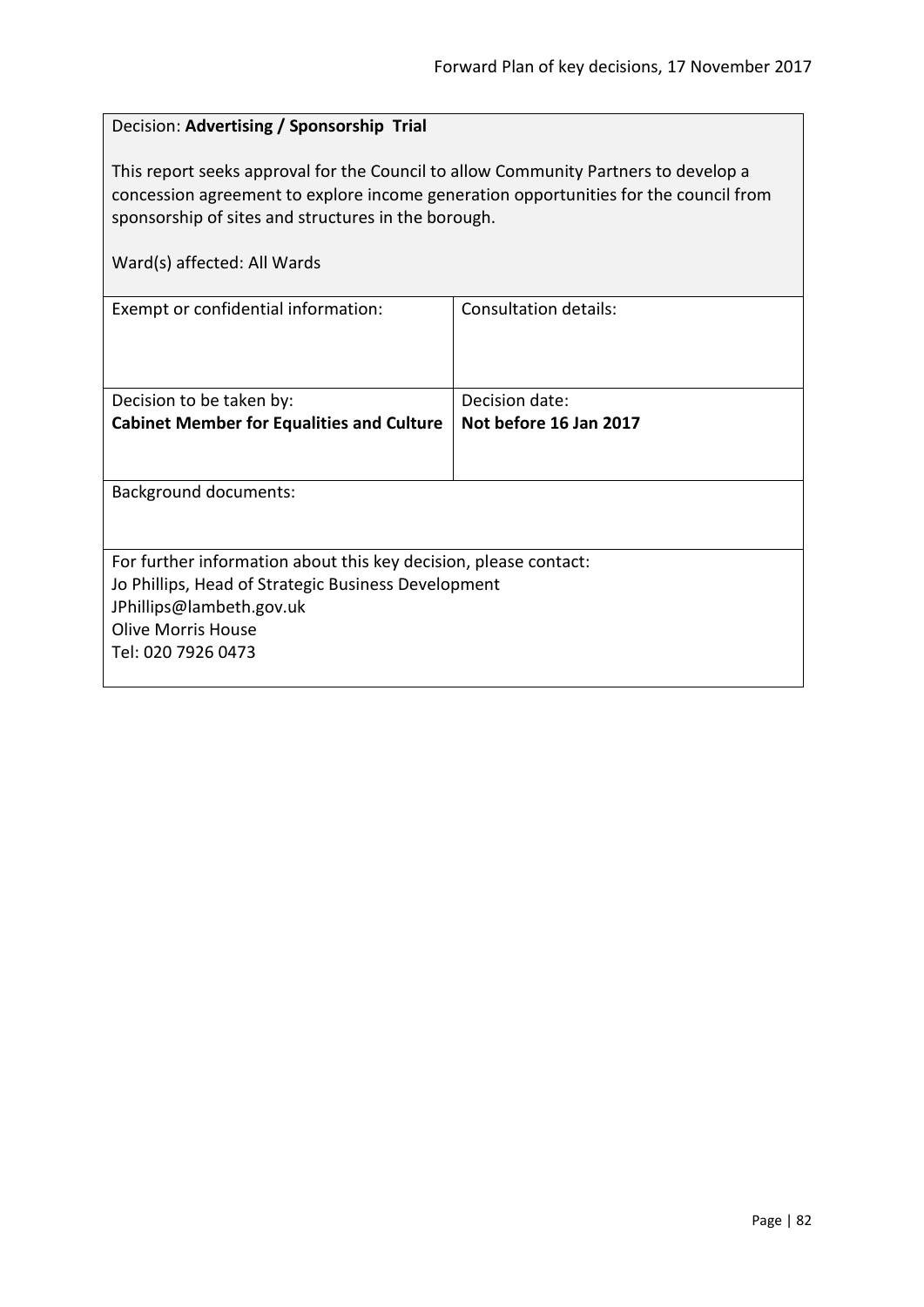## Decision: **Contract Award – Carnegie Building**

Provision of fit-out works at Carnegie building to create a library, healthy living centre and gym.

Ward(s) affected: Herne Hill

| Consultation details:                                                     |  |
|---------------------------------------------------------------------------|--|
|                                                                           |  |
|                                                                           |  |
|                                                                           |  |
| Decision date:                                                            |  |
| Not before 11 Dec 2017                                                    |  |
|                                                                           |  |
|                                                                           |  |
| <b>Background documents:</b>                                              |  |
|                                                                           |  |
|                                                                           |  |
| For further information about this key decision, please contact:          |  |
|                                                                           |  |
| <b>Michael Munnelly</b><br>MMunnelly@lambeth.gov.uk                       |  |
|                                                                           |  |
| 1st Floor, Service Team House, 185-205 Shakespeare Road, London, SE24 0PZ |  |
|                                                                           |  |
| <b>Cabinet Member for Equalities and Culture</b>                          |  |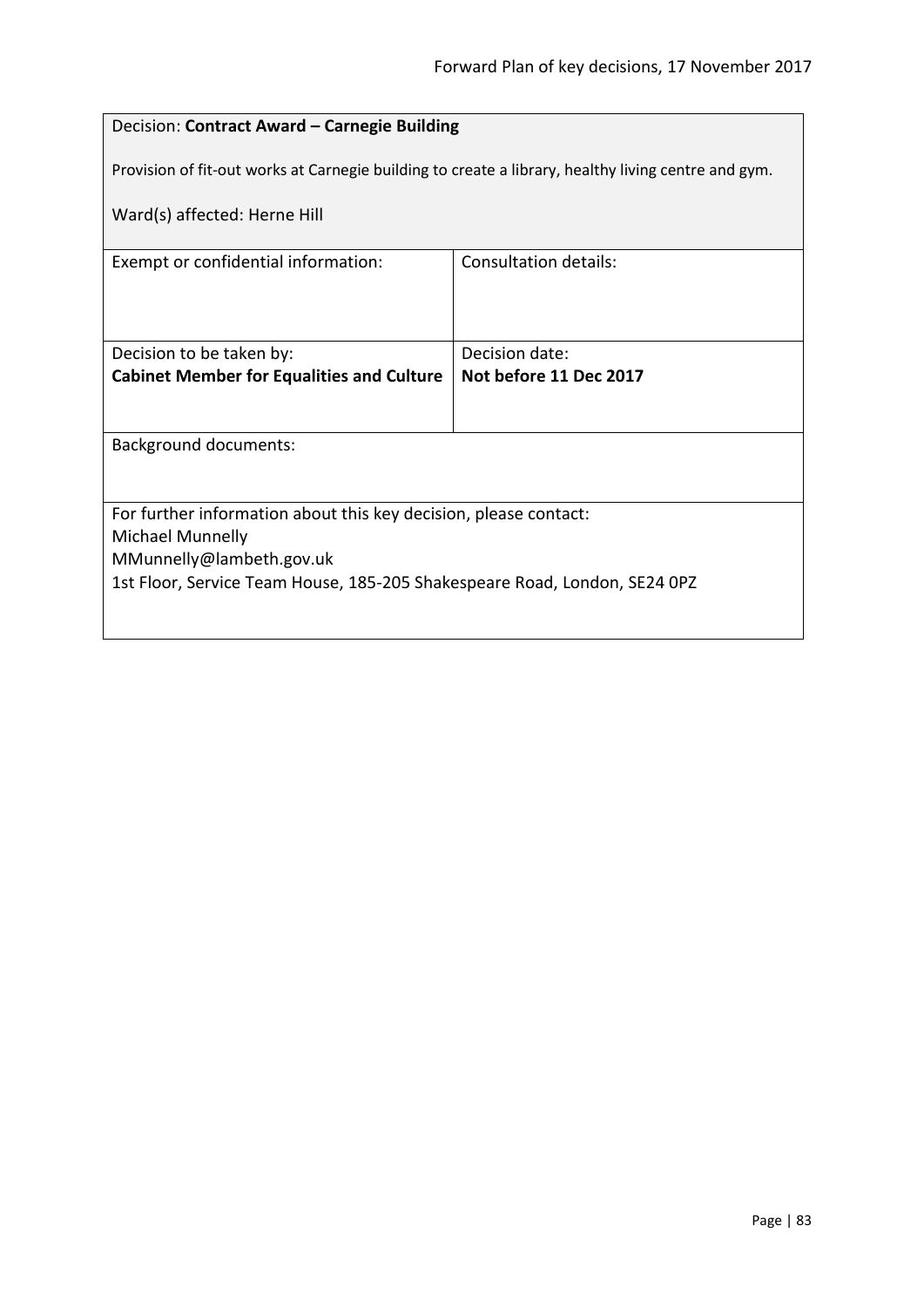| Decision: Establishing an integrated gateway for homeless 16-21 year-olds |
|---------------------------------------------------------------------------|
|---------------------------------------------------------------------------|

This decision will enable the Council to implement an integrated gateway and assessment process for all young people aged 16-21 that are homeless or at risk of homelessness, run jointly by Housing and Children's Services.

| Ward(s) affected: All Wards                                                                                                                                                                                                      |                        |
|----------------------------------------------------------------------------------------------------------------------------------------------------------------------------------------------------------------------------------|------------------------|
| Exempt or confidential information:                                                                                                                                                                                              | Consultation details:  |
| Decision to be taken by:                                                                                                                                                                                                         | Decision date:         |
| <b>Cabinet Member for Children and Schools</b>                                                                                                                                                                                   | Not before 10 Jul 2016 |
| <b>Background documents:</b>                                                                                                                                                                                                     |                        |
| For further information about this key decision, please contact:<br>Emily Newell, Commissioning Officer, Strategy & Commissioning: Housing & Communities<br>ENewell@lambeth.gov.uk<br><b>Phoenix House</b><br>Tel: 0207 926 0973 |                        |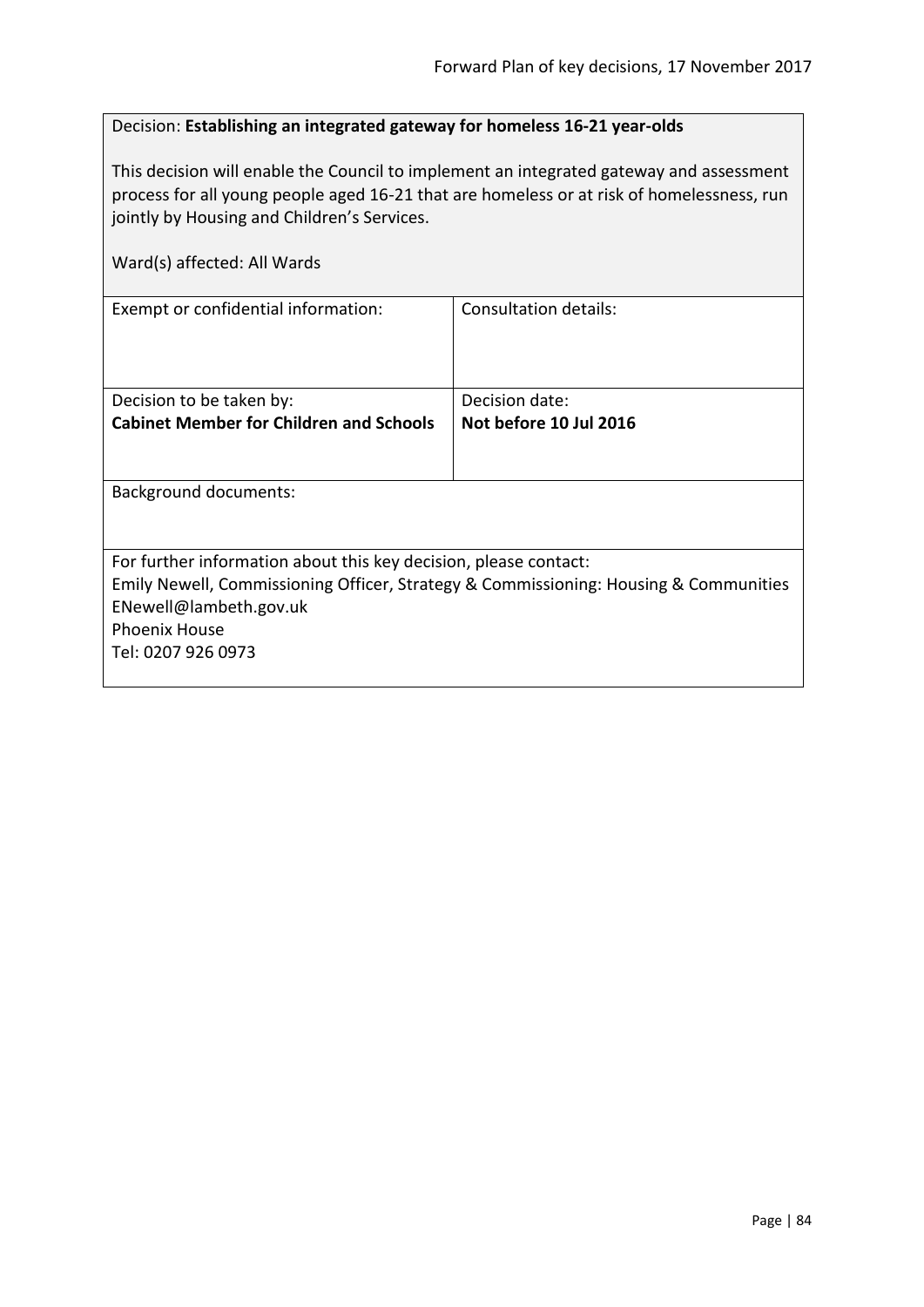| Decision: Supported housing for young people aged 16-21                                                                                                                                                                          |                        |  |
|----------------------------------------------------------------------------------------------------------------------------------------------------------------------------------------------------------------------------------|------------------------|--|
| Ward(s) affected: All Wards                                                                                                                                                                                                      |                        |  |
| Exempt or confidential information:                                                                                                                                                                                              | Consultation details:  |  |
| Decision to be taken by:                                                                                                                                                                                                         | Decision date:         |  |
| <b>Cabinet Member for Children and Schools</b>                                                                                                                                                                                   | Not before 17 Oct 2017 |  |
|                                                                                                                                                                                                                                  |                        |  |
| <b>Background documents:</b>                                                                                                                                                                                                     |                        |  |
|                                                                                                                                                                                                                                  |                        |  |
| For further information about this key decision, please contact:<br>Emily Newell, Commissioning Officer, Strategy & Commissioning: Housing & Communities<br>ENewell@lambeth.gov.uk<br><b>Phoenix House</b><br>Tel: 0207 926 0973 |                        |  |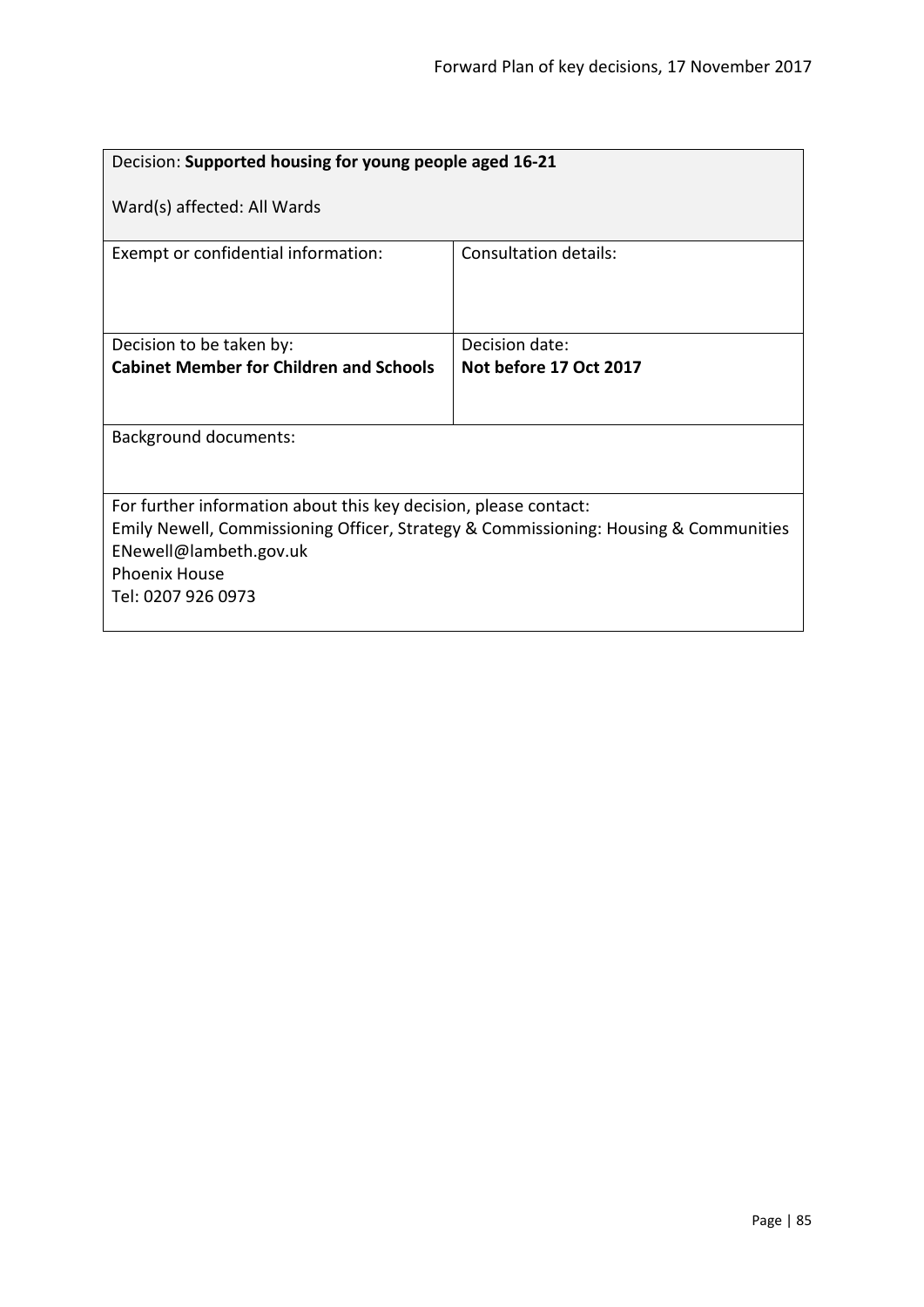#### Decision: **Schools Broadband 1st Sept 2017 – 31st August 2020**

As part of Education, Learning and Skills traded services, the schools broadband and a range of online services are aggregated on behalf of schools and this has provided an annual income stream to Lambeth. The current agreement with the service provider London Grid for Learning (LGfL) and Lambeth expires on 31st August 2017.

| Exempt or confidential information:                                                                                                                                                                                      | Consultation details:  |
|--------------------------------------------------------------------------------------------------------------------------------------------------------------------------------------------------------------------------|------------------------|
| Decision to be taken by:                                                                                                                                                                                                 | Decision date:         |
| <b>Cabinet Member for Children and Schools</b>                                                                                                                                                                           | Not before 23 Jan 2017 |
|                                                                                                                                                                                                                          |                        |
| <b>Background documents:</b>                                                                                                                                                                                             |                        |
| For further information about this key decision, please contact:<br>Richard Charlton, Technical Manager, Building Schools for the Future<br>rcharlton@lambeth.gov.uk<br><b>International House</b><br>Tel: 020 7926 9543 |                        |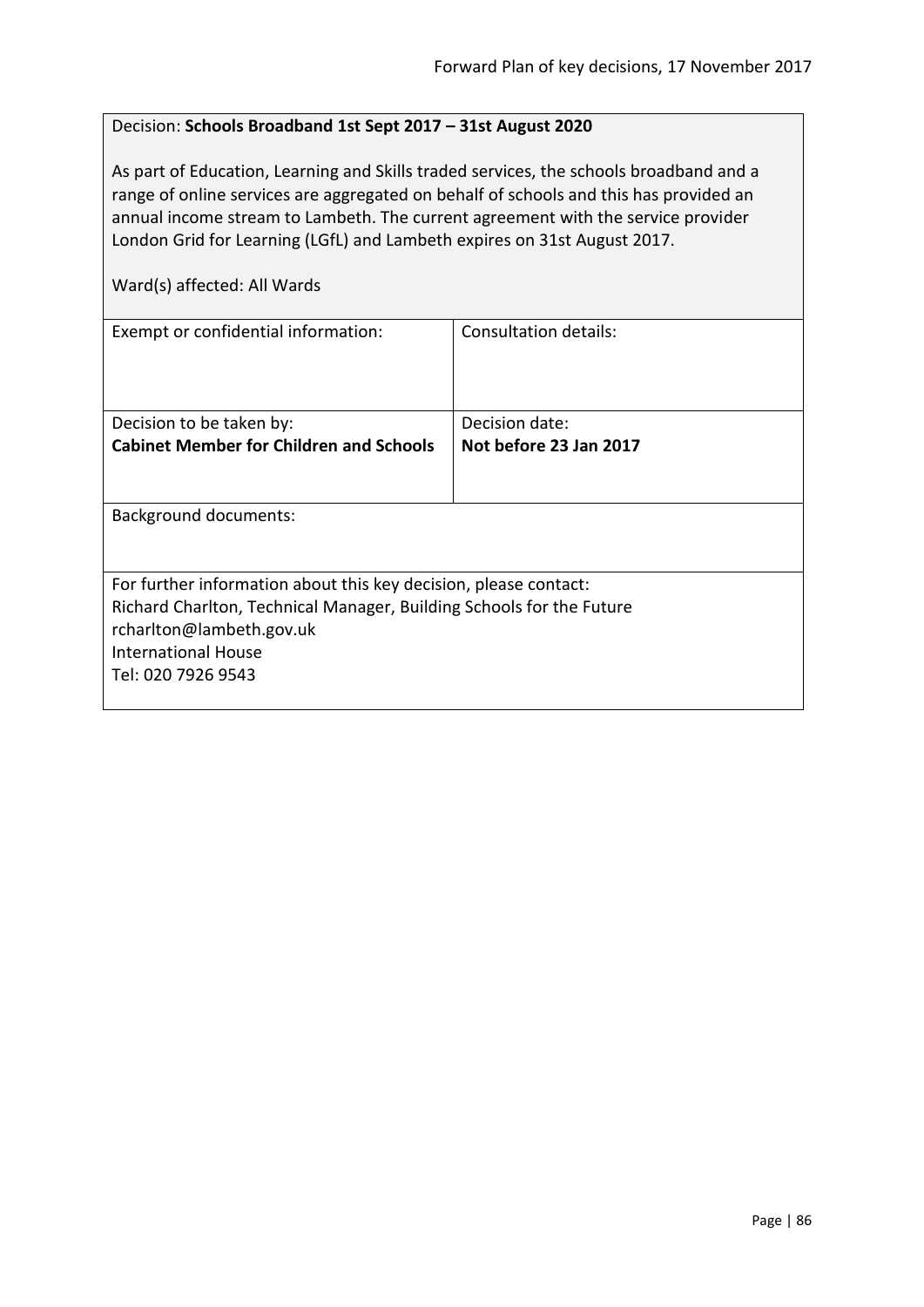| Decision: Construction of a SEND resource base at Archbishop Sumner Primary School                                                                                                                             |                        |
|----------------------------------------------------------------------------------------------------------------------------------------------------------------------------------------------------------------|------------------------|
| To award the sum of £800,000 to the Southwark Diocese Board of Education so that a SEND<br>resource base can be constructed for the benefit of the school and support 30 pupils.<br>Ward(s) affected: Prince's |                        |
| Exempt or confidential information:                                                                                                                                                                            | Consultation details:  |
|                                                                                                                                                                                                                |                        |
| Decision to be taken by:                                                                                                                                                                                       | Decision date:         |
| <b>Cabinet Member for Children and Schools</b>                                                                                                                                                                 | Not before 20 Mar 2017 |
|                                                                                                                                                                                                                |                        |
| <b>Background documents:</b>                                                                                                                                                                                   |                        |
|                                                                                                                                                                                                                |                        |
| For further information about this key decision, please contact:                                                                                                                                               |                        |
| Alan Westlake                                                                                                                                                                                                  |                        |
| AWestlake@lambeth.gov.uk                                                                                                                                                                                       |                        |
|                                                                                                                                                                                                                |                        |
|                                                                                                                                                                                                                |                        |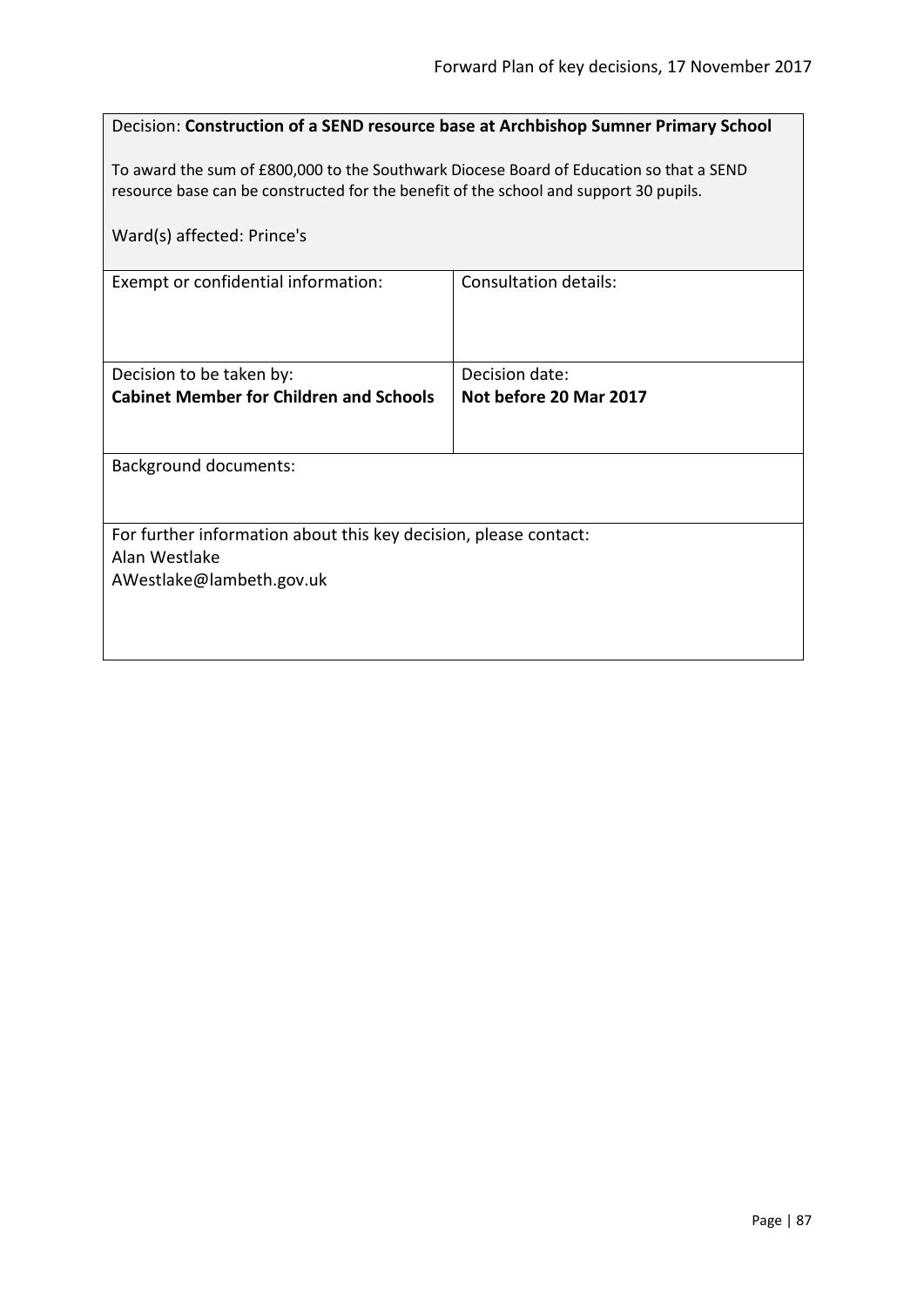Decision: **Woodmansterne Secondary Enabling Works and Minor Modifications to the Primary School.**

Willmott Dixon has been procured as the preferred bidder for the delivery of the new 5FE Secondary Department and 150 place Sixth From at Woodmansterne School.

The programme to deliver the new school is very challenging and in order to mitigate some of the delay, it is proposed to engage Willmott Dixon early in the process to undertake some enabling works, works deferred from the primary school project and to complete some of the external works and drainage.

Its also proposed to engage with Willmott Dixon earlier in the design process including progressing with surveys and detailed design development. This will enable an early start of the construction works in parallel with the Pre-Contract Agreement being signed and the award of the main contract to Willmott Dixon.

Willmott Dixon will be asked to provide 3 quotes for each package of works to be awarded (as per the terms of the SCF Framework Agreement).

Ward(s) affected: Streatham South

| Exempt or confidential information:                                                                      | <b>Consultation details:</b>             |
|----------------------------------------------------------------------------------------------------------|------------------------------------------|
| Decision to be taken by:<br><b>Cabinet Member for Children and Schools</b>                               | Decision date:<br>Not before 20 Mar 2017 |
| <b>Background documents:</b>                                                                             |                                          |
| For further information about this key decision, please contact:<br>Peter Dawes<br>PDawes@lambeth.gov.uk |                                          |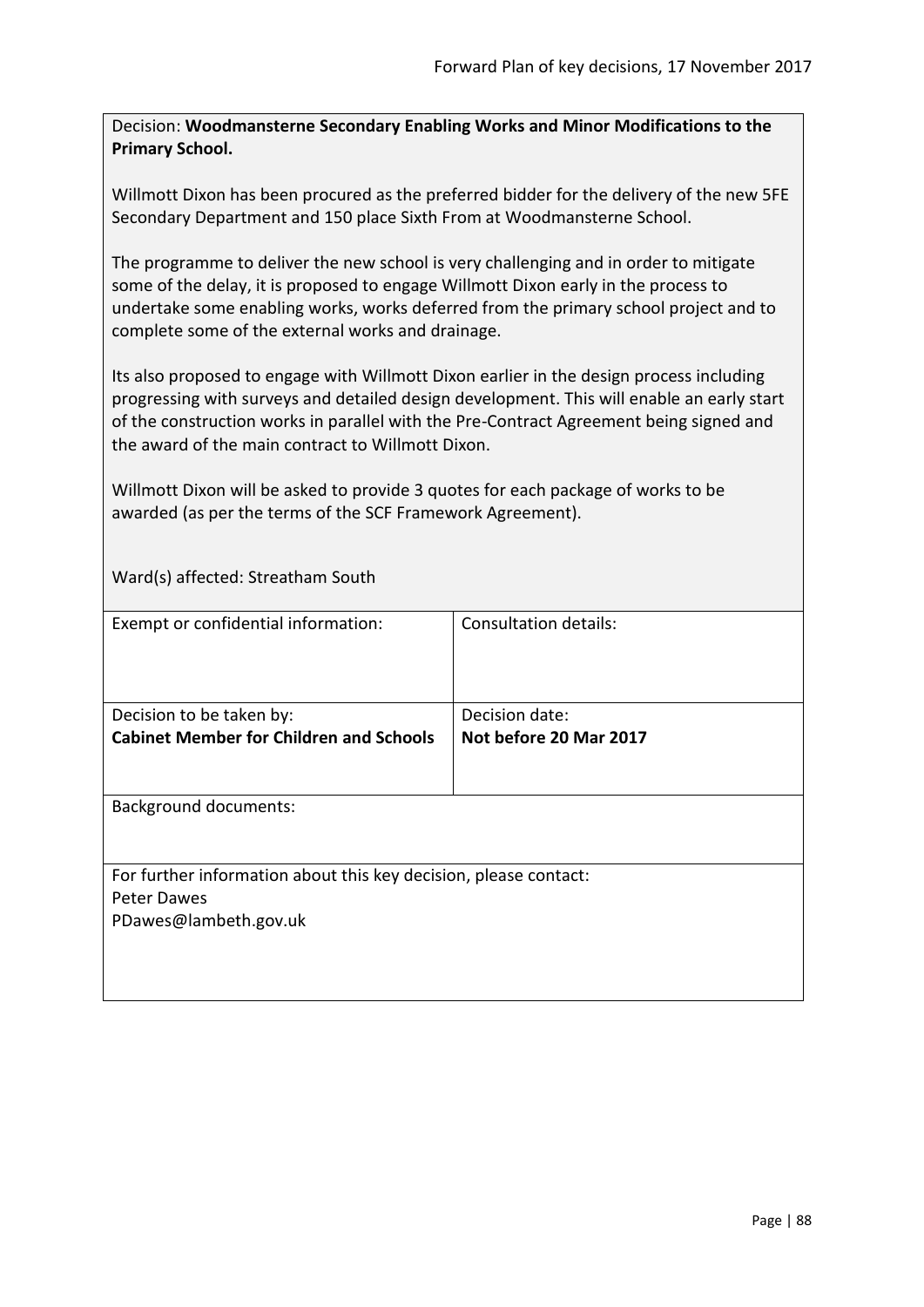| Decision: Telferscot SEN Resource Base works                                                                                                                             |                                          |
|--------------------------------------------------------------------------------------------------------------------------------------------------------------------------|------------------------------------------|
| To appoint a construction contractor to undertake construction work on the for the<br>Telferscot SEN Resource base.                                                      |                                          |
| Ward(s) affected: Thornton                                                                                                                                               |                                          |
| Exempt or confidential information:                                                                                                                                      | <b>Consultation details:</b>             |
| Decision to be taken by:<br><b>Cabinet Member for Children and Schools</b>                                                                                               | Decision date:<br>Not before 13 Mar 2017 |
| <b>Background documents:</b>                                                                                                                                             |                                          |
| For further information about this key decision, please contact:<br><b>Rosemary Mann</b><br>rmann1@lambeth.gov.uk<br>6th Floor International House<br>Tel: 020 7926 3221 |                                          |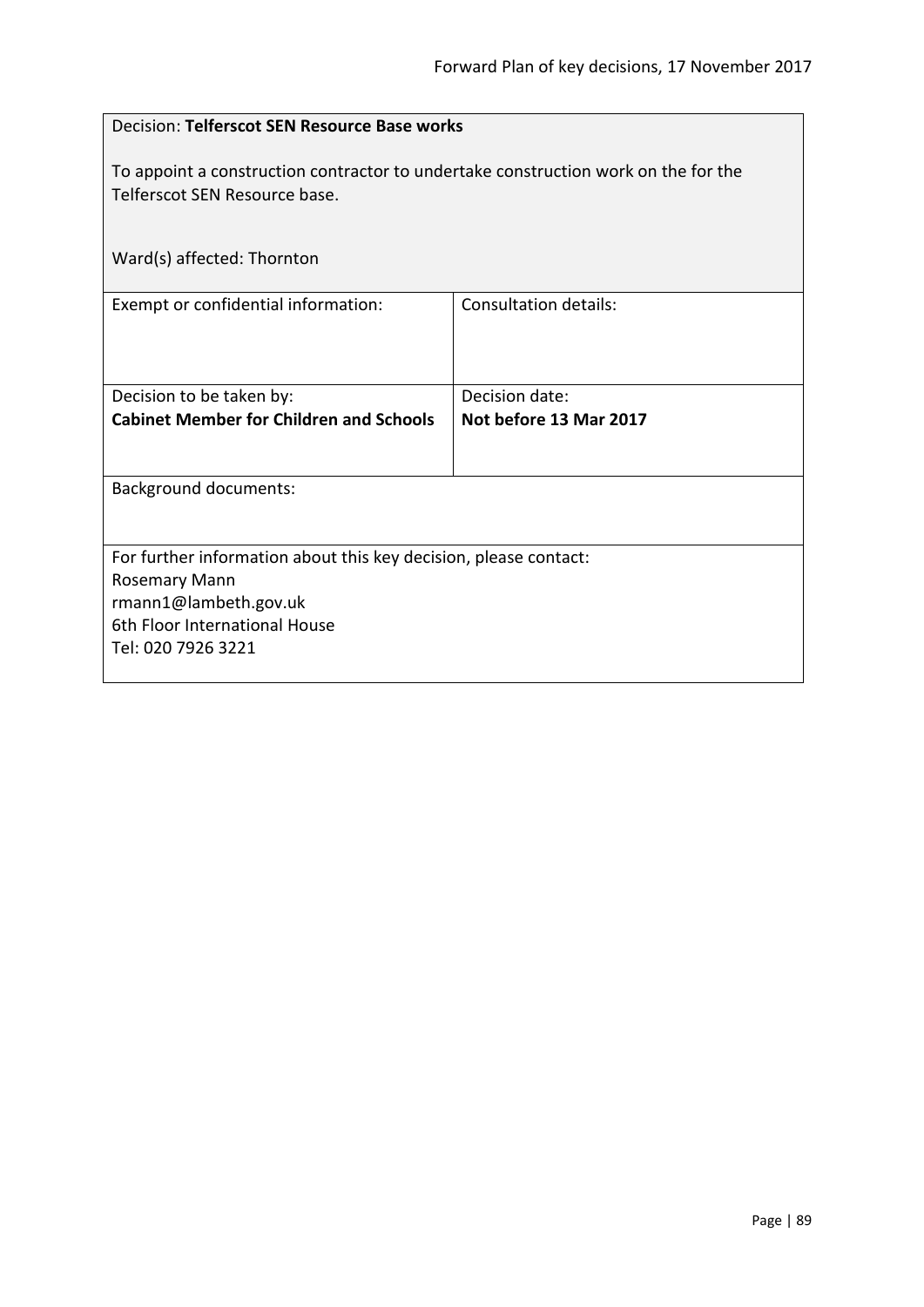Decision: **Expansion of Sudbourne Primary School from 1.5 form entry (FE) to 3 FE on the existing and Mandrell Road sites.**

To approve the expansion of Sudbourne primary school on two sites - the existing site and the Mandrell Road site.

It also involves the allocation of further capital investment of circa £5.85m bringing the investment on the project to a total of circa £9.25m

Ward(s) affected: Brixton Hill

| Exempt or confidential information:                              | <b>Consultation details:</b> |
|------------------------------------------------------------------|------------------------------|
|                                                                  |                              |
|                                                                  |                              |
|                                                                  |                              |
| Decision to be taken by:                                         | Decision date:               |
| <b>Cabinet Member for Children and Schools</b>                   | 22 Nov 2017                  |
|                                                                  |                              |
|                                                                  |                              |
| <b>Background documents:</b>                                     |                              |
|                                                                  |                              |
|                                                                  |                              |
| For further information about this key decision, please contact: |                              |
| <b>Peter Dawes</b>                                               |                              |
| PDawes@lambeth.gov.uk                                            |                              |
|                                                                  |                              |
|                                                                  |                              |
|                                                                  |                              |